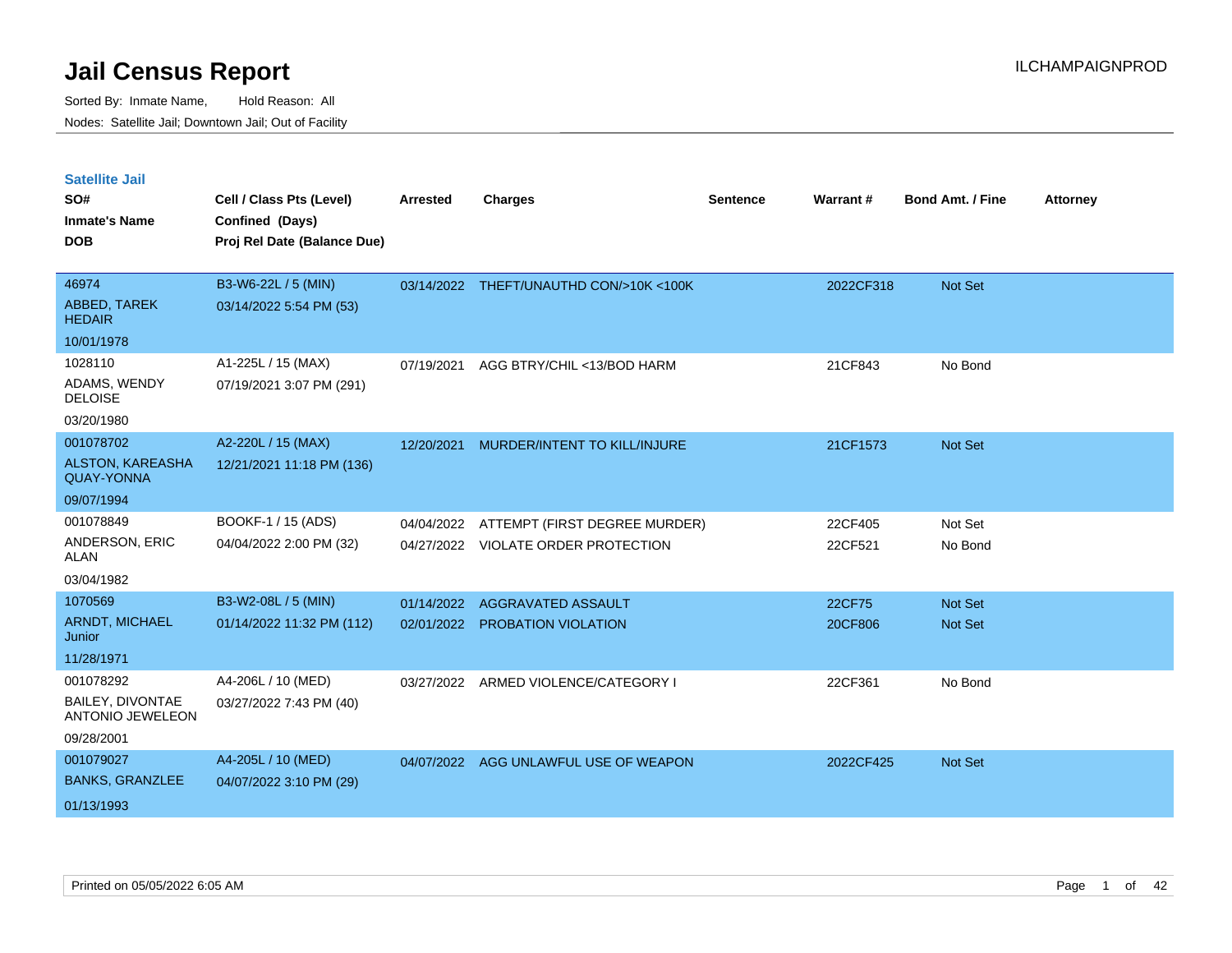| SO#<br><b>Inmate's Name</b>              | Cell / Class Pts (Level)<br>Confined (Days) | <b>Arrested</b>     | <b>Charges</b>                            | <b>Sentence</b> | Warrant#   | <b>Bond Amt. / Fine</b> | <b>Attorney</b> |
|------------------------------------------|---------------------------------------------|---------------------|-------------------------------------------|-----------------|------------|-------------------------|-----------------|
| <b>DOB</b>                               | Proj Rel Date (Balance Due)                 |                     |                                           |                 |            |                         |                 |
| 001078565                                | B1-104U / 15 (MAX)                          | 11/05/2021          | POSSESSION OF STOLEN FIREARM              |                 | 21CF1366   | Not Set                 |                 |
| <b>BARBER, MARK</b>                      | 11/05/2021 7:40 AM (182)                    | 11/05/2021          | RECEIVE/POSS/SELL STOLEN VEH              |                 | 2021CF1309 | 25000.00                |                 |
| ANTHONY, Junior                          |                                             | 11/05/2021          | <b>BURGLARY</b>                           |                 | 21CF1369   | Not Set                 |                 |
| 09/24/2003                               |                                             |                     |                                           |                 |            |                         |                 |
| 001078969                                | B1-104L / 10 (MED)                          |                     | 03/22/2022 AGG UNLAWFUL USE WEAPON/PERSON |                 | 22CF345    | Not Set                 |                 |
| BEVERLY, SAYVION<br><b>LAMONTE</b>       | 03/22/2022 10:20 PM (45)                    |                     |                                           |                 |            |                         |                 |
| 11/20/2002                               |                                             |                     |                                           |                 |            |                         |                 |
| 64848                                    | B3-W4-13U / 10 (ADS)                        | 04/23/2022          | DOM BTRY/BOD HARM/4+ PRECONV              |                 | 20CF1099   | 25000.00                |                 |
| <b>BLISSIT, ANTHONY</b><br><b>LATHEN</b> | 04/23/2022 1:31 AM (13)                     | 04/23/2022          | <b>ESCAPE/VIOLATE ELEC MONITORING</b>     |                 | 21CF372    | 25000.00                |                 |
|                                          |                                             | 04/23/2022          | <b>HRSMT/THREATEN PERSON/KILL</b>         |                 | 21CF339    | 25000.00                |                 |
| 02/16/1985                               |                                             |                     | 05/03/2022 DOMESTIC BATTERY/OTHER PRIOR   |                 | 22CF539    | Not Set                 |                 |
| 923208                                   | B3-W7-26L / 10 (MED)                        |                     | 01/22/2022 CRIM TRES TO RES/PERS PRESENT  |                 | 22CF92     | Not Set                 |                 |
| BREADY, ANDREW<br><b>NICHOLAS</b>        | 01/22/2022 7:43 PM (104)                    |                     |                                           |                 |            |                         |                 |
| 06/08/1988                               |                                             |                     |                                           |                 |            |                         |                 |
| 25694                                    | A3-111L / 5 (ADS)                           | 04/25/2022 BURGLARY |                                           |                 | 22CF506    | Not Set                 |                 |
| <b>BROADWAY, ELLIS</b><br>Junior         | 04/25/2022 3:23 PM (11)                     |                     |                                           |                 |            |                         |                 |
| 10/02/1960                               |                                             |                     |                                           |                 |            |                         |                 |
| 61675                                    | B1-202L / 10 (MED)                          | 02/10/2022          | AGG DISCHARGE FIREARM/OCC BLDG            |                 | 20CF374    | 100000.00               |                 |
| <b>BROWN, ANTONIO</b><br><b>BURNETT</b>  | 02/10/2022 3:28 PM (85)                     |                     |                                           |                 |            |                         |                 |
| 03/04/1983                               |                                             |                     |                                           |                 |            |                         |                 |
| 51247                                    | B1-202U / 10 (MED)                          | 04/15/2021          | FELON POSS/USE WEAPON/FIREARM             |                 | 21CF411    | Not Set                 |                 |
| <b>BROWN, DANTE</b><br><b>MAURICE</b>    | 04/15/2021 6:24 PM (386)                    |                     |                                           |                 |            |                         |                 |
| 04/19/1979                               |                                             |                     |                                           |                 |            |                         |                 |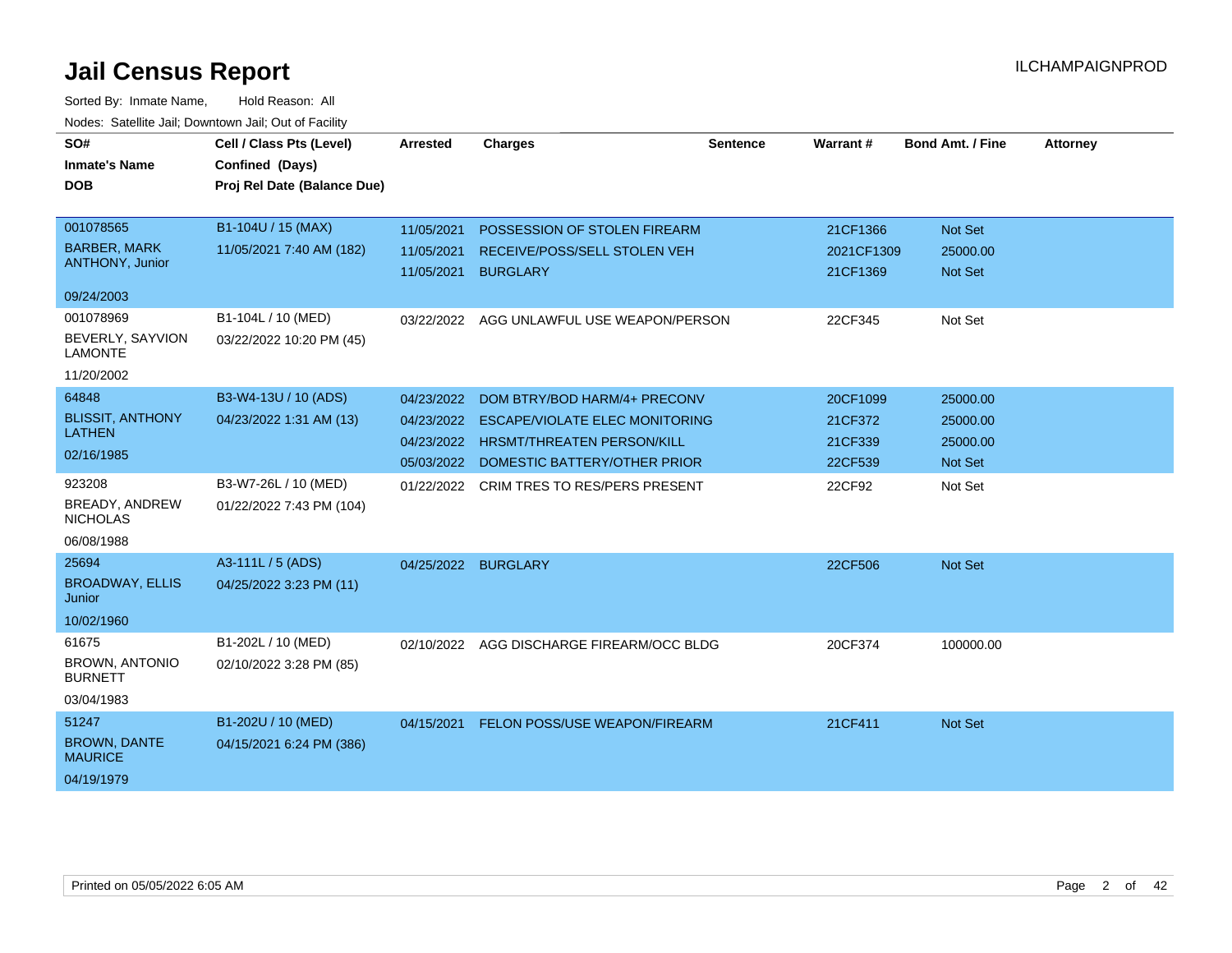Sorted By: Inmate Name, Hold Reason: All Nodes: Satellite Jail; Downtown Jail; Out of Facility

| vodos. Odtomto dan, Downtown dan, Out or Fabilit |                                             |                   |                                        |                 |            |                         |                 |
|--------------------------------------------------|---------------------------------------------|-------------------|----------------------------------------|-----------------|------------|-------------------------|-----------------|
| SO#                                              | Cell / Class Pts (Level)                    | <b>Arrested</b>   | <b>Charges</b>                         | <b>Sentence</b> | Warrant#   | <b>Bond Amt. / Fine</b> | <b>Attorney</b> |
| <b>Inmate's Name</b>                             | Confined (Days)                             |                   |                                        |                 |            |                         |                 |
| DOB                                              | Proj Rel Date (Balance Due)                 |                   |                                        |                 |            |                         |                 |
|                                                  |                                             |                   |                                        |                 |            |                         |                 |
| 1028966                                          | A3-212U / 10 (ADS)                          | 04/29/2022        | MFG/DEL CANNABIS/500<2000 GR           |                 | 22CF532    | No Bond                 |                 |
| <b>BROWN, DARRION</b><br><b>DEVON</b>            | 04/30/2022 1:10 AM (6)                      |                   | 04/29/2022 IMPROPER USE REGIS/TITLE    |                 | 22MT598    | No Bond                 |                 |
| 03/05/1994                                       |                                             |                   |                                        |                 |            |                         |                 |
| 1015739                                          | A2-122U / 5 (MIN)                           | 04/14/2022        | CRIMINAL TRESPASS BUILDING             |                 | 22CM114    | 100.00                  |                 |
|                                                  | BROWN, JERI CHANCY 04/14/2022 10:11 PM (22) |                   | 04/19/2022 AGGRAVATED BATTERY          |                 | 2021CF1260 | Not Set                 |                 |
|                                                  |                                             |                   |                                        |                 |            |                         |                 |
| 03/07/1989                                       |                                             |                   |                                        |                 |            |                         |                 |
| 990921                                           | B4-121L / 15 (MAX)                          | 01/20/2022        | MFG/DEL 1<15 GR COCAINE/ANLG           |                 | 19CF369    | 25000.00                |                 |
| <b>BROWN, QUINTIN</b><br><b>MARSHAUN</b>         | 01/20/2022 7:19 PM (106)                    |                   | 01/20/2022 ARMED HABITUAL CRIMINAL     |                 | 21CF935    | 750000.00               |                 |
| 09/26/1991                                       |                                             |                   |                                        |                 |            |                         |                 |
| 981645                                           | B4-225L / 15 (MAX)                          | 01/27/2022 MURDER |                                        |                 | 22CF114    | 1000000.00              |                 |
| BRUMFIELD,<br>JONATHAN EZEKEIL                   | 01/27/2022 8:15 PM (99)                     |                   |                                        |                 |            |                         |                 |
| 08/03/1989                                       |                                             |                   |                                        |                 |            |                         |                 |
| 1047579                                          | A1-125U / 10 (MED)                          |                   | 02/24/2022 ARMED ROBBERY/NO FIREARM    |                 | 22CF232    | Not Set                 |                 |
| <b>BUTLER, TAMYRA</b><br><b>COSHAWN</b>          | 02/24/2022 5:40 AM (71)                     |                   |                                        |                 |            |                         |                 |
| 07/06/1988                                       |                                             |                   |                                        |                 |            |                         |                 |
| 39474                                            | B1-101U / 10 (ADS)                          | 07/06/2021        | MFG/DEL 15<100 GR HEROIN/ANLG          |                 | 21CF792    | Not Set                 |                 |
| CAMPBELL, AARON<br>JACOB                         | 07/06/2021 11:56 PM (304)                   |                   |                                        |                 |            |                         |                 |
| 07/18/1974                                       |                                             |                   |                                        |                 |            |                         |                 |
| 533450                                           | A2-223L / 5 (ADS)                           | 04/25/2022        | THEFT                                  |                 | 22CF503    | Not Set                 |                 |
| CAMPBELL,                                        | 04/25/2022 7:24 PM (11)                     | 04/26/2022        | <b>THEFT</b>                           |                 | 22CF511    | <b>Not Set</b>          |                 |
| <b>ELIZABETH TAEHEE</b>                          |                                             |                   | 04/26/2022 POSSESSION OF METH< 5 GRAMS |                 | 22CF512    | <b>Not Set</b>          |                 |
| 11/11/1979                                       |                                             |                   |                                        |                 |            |                         |                 |
| 1060436                                          | B1-106U / 10 (MED)                          | 01/06/2022        | AGGRAVATED UNLAWFUL RESTRAINT          |                 | 22CF29     | Not Set                 |                 |
| CARTER, DERESHEO<br><b>DEWAYNE</b>               | 01/06/2022 8:43 PM (120)                    |                   | 01/06/2022 FELON ESCAPE/PEACE OFFICER  |                 | 22CF28     | Not Set                 |                 |

09/10/1991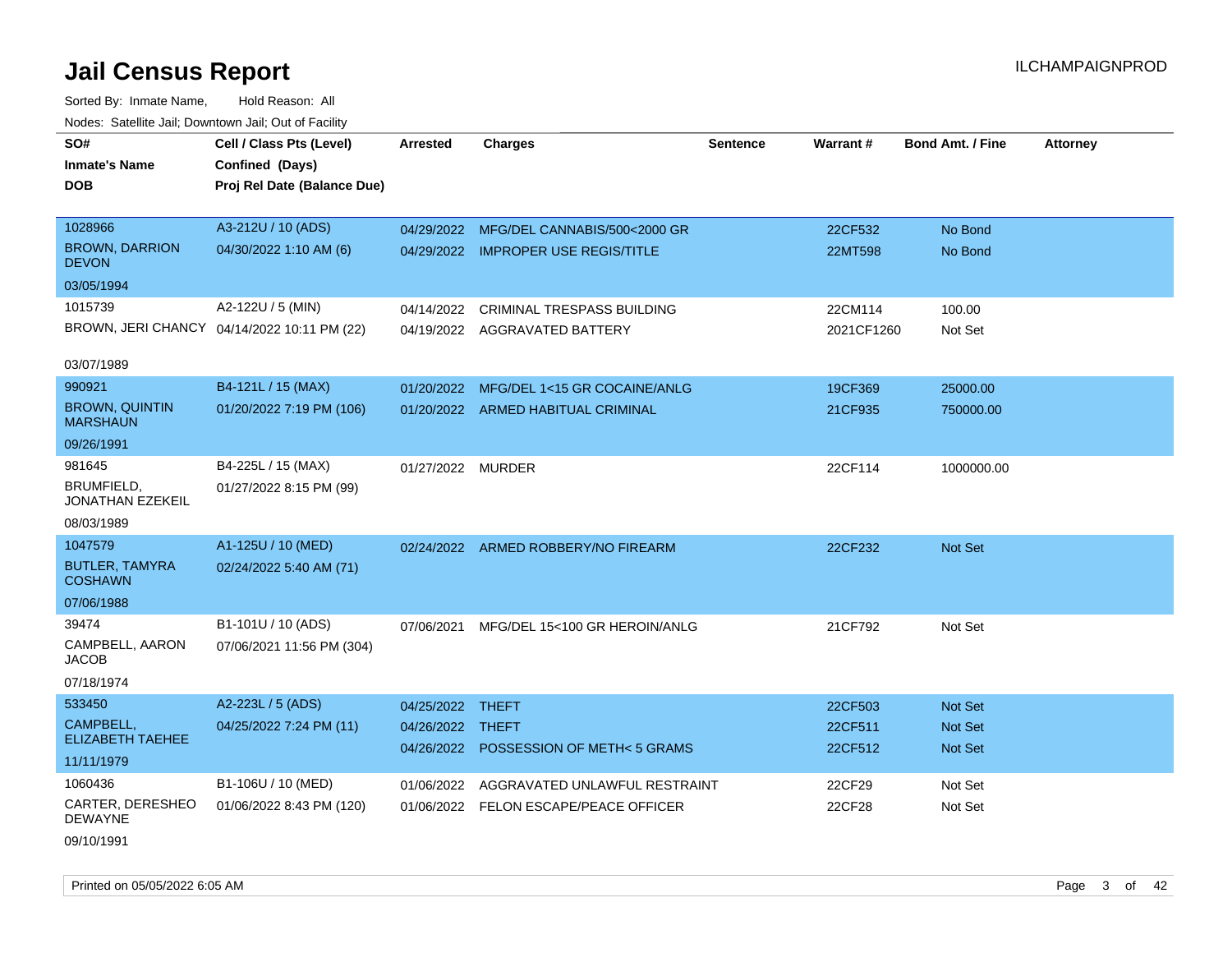| roaco. Catolino cali, Domntonn cali, Out of Facility |                                              |                 |                                          |                 |            |                         |                 |
|------------------------------------------------------|----------------------------------------------|-----------------|------------------------------------------|-----------------|------------|-------------------------|-----------------|
| SO#                                                  | Cell / Class Pts (Level)                     | <b>Arrested</b> | <b>Charges</b>                           | <b>Sentence</b> | Warrant#   | <b>Bond Amt. / Fine</b> | <b>Attorney</b> |
| <b>Inmate's Name</b>                                 | Confined (Days)                              |                 |                                          |                 |            |                         |                 |
| <b>DOB</b>                                           | Proj Rel Date (Balance Due)                  |                 |                                          |                 |            |                         |                 |
|                                                      |                                              |                 |                                          |                 |            |                         |                 |
| 001077353                                            | B1-106L / 15 (MAX)                           |                 | 02/12/2022 FELON POSS/USE WEAPON/FIREARM |                 | 22CF173    | No Bond                 |                 |
| CARTER, JAMES<br><b>IVORY</b>                        | 02/13/2022 1:19 AM (82)                      |                 | 02/12/2022 ALCOHOL SALES - MINOR 19-20   |                 | 2020OV127  | 1000.00                 |                 |
| 08/12/2000                                           |                                              |                 |                                          |                 |            |                         |                 |
| 1029088                                              | B1-205L / 10 (MED)                           | 12/21/2021      | FELON POSS/USE FIREARM PRIOR             |                 | 21CF1338   | 250000.00               |                 |
| CHAPPLE, MALIK<br><b>BIANCO</b>                      | 12/22/2021 10:02 AM (135)                    |                 |                                          |                 |            |                         |                 |
| 10/25/1994                                           |                                              |                 |                                          |                 |            |                         |                 |
| 1072407                                              | A2-221L / 10 (MED)                           | 04/17/2022      | FORGERY/ISSUE/DELIVER DOCUMENT           |                 | 2021CF1159 | 24820.00                |                 |
| <b>CLARK, AMY KANANI</b>                             | 04/17/2022 1:20 AM (19)                      |                 | 04/17/2022 AGG BATTERY/PEACE OFFICER     |                 | 22CF473    | No Bond                 |                 |
|                                                      |                                              |                 |                                          |                 |            |                         |                 |
| 11/29/1988                                           |                                              |                 |                                          |                 |            |                         |                 |
| 001079108                                            | A2-223U / 10 (ADS)                           |                 | 04/26/2022 FUGITIVE FROM JUSTICE         |                 | 22CF504    | Not Set                 |                 |
| CLARK, HOLLY LYNN                                    | 04/26/2022 4:36 AM (10)                      |                 |                                          |                 |            |                         |                 |
|                                                      |                                              |                 |                                          |                 |            |                         |                 |
| 05/09/1993                                           |                                              |                 |                                          |                 |            |                         |                 |
| 001078812                                            | B1-207U / 15 (MAX)                           |                 | 02/01/2022 ARMED ROBBERY/ARMED W/FIREARM |                 | 22CF145    | Not Set                 |                 |
| <b>COBB, SINTRAE</b><br><b>SANCHEZ</b>               | 02/01/2022 8:33 PM (94)                      |                 |                                          |                 |            |                         |                 |
| 07/05/2002                                           |                                              |                 |                                          |                 |            |                         |                 |
| 001077485                                            | A1-227U / 15 (MAX)                           | 12/21/2021      | MURDER/INTENT TO KILL/INJURE             |                 | 2021CF1282 | 1000000.00              |                 |
| COLBERT, ARIEANA<br><b>FELICIA</b>                   | 12/21/2021 2:08 PM (136)                     |                 |                                          |                 |            |                         |                 |
| 12/13/2000                                           |                                              |                 |                                          |                 |            |                         |                 |
| 34805                                                | B4-223U / 15 (MAX)                           | 10/01/2021      | <b>DOMESTIC BATTERY</b>                  |                 | 21CF1183   | Not Set                 |                 |
|                                                      | CONERLY, KIN JOSEPH 10/01/2021 1:53 AM (217) | 10/01/2021      | <b>ARMED HABITUAL CRIMINAL</b>           |                 | 21CF1184   | <b>Not Set</b>          |                 |
|                                                      |                                              | 10/06/2021      | POSS STOLEN VEHICLE > \$25,000           |                 | 19CF1786   | <b>Not Set</b>          |                 |
| 11/16/1971                                           |                                              |                 |                                          |                 |            |                         |                 |
| 001077549                                            | B2-T3-10L / 10 (SPH)                         | 12/22/2020      | PRED CRIM SEX ASLT/VICTIM <13            |                 | 2020CF1469 | Not Set                 |                 |
| CRISTOBAL-MATEO,<br><b>CRISTOBAL</b>                 | 12/22/2020 1:17 PM (500)                     |                 |                                          |                 |            |                         |                 |
| 12/02/1988                                           |                                              |                 |                                          |                 |            |                         |                 |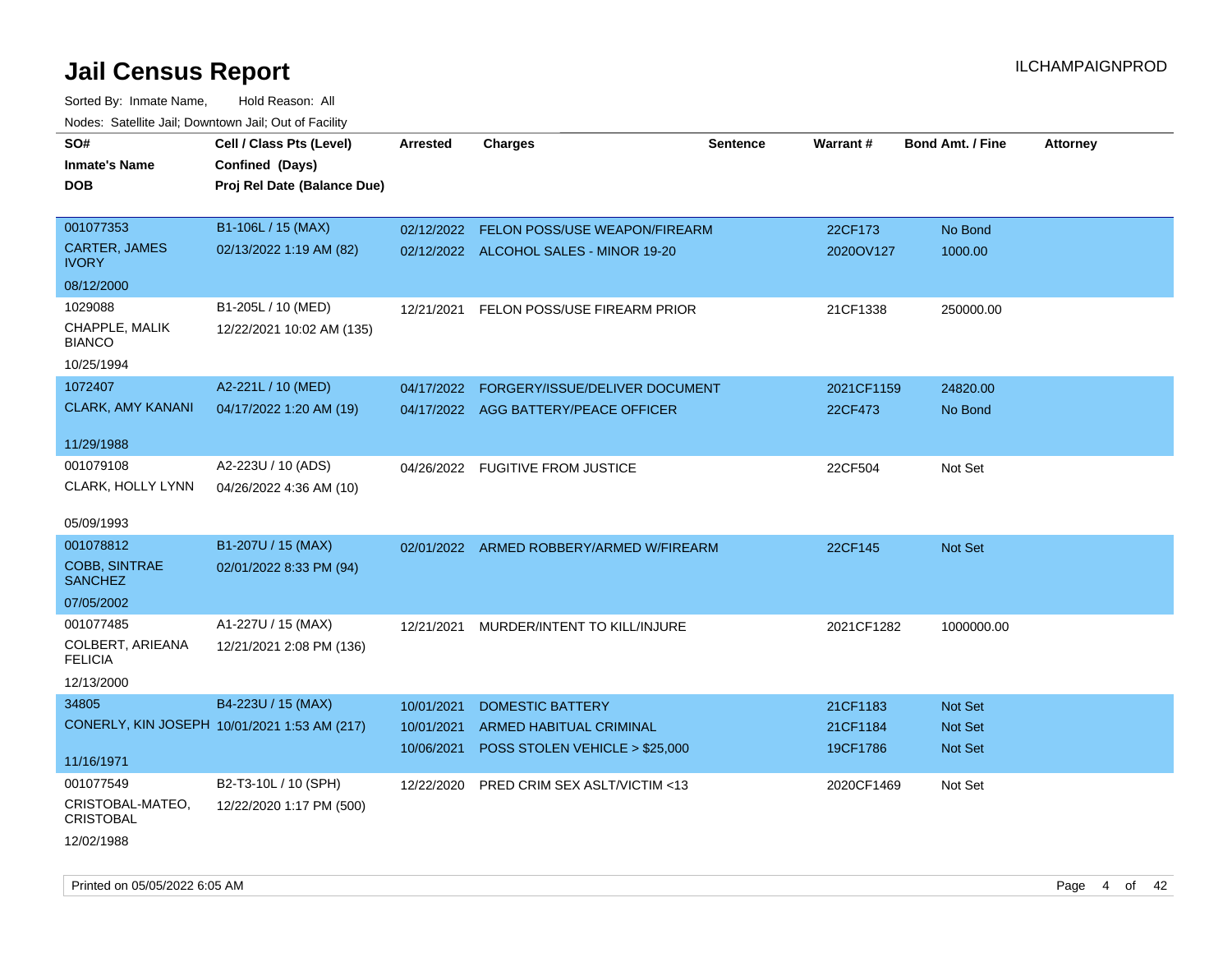| SO#<br><b>Inmate's Name</b><br><b>DOB</b> | Cell / Class Pts (Level)<br>Confined (Days)<br>Proj Rel Date (Balance Due) | <b>Arrested</b>      | <b>Charges</b>                                                   | <b>Sentence</b> | <b>Warrant#</b>     | <b>Bond Amt. / Fine</b>          | <b>Attorney</b> |
|-------------------------------------------|----------------------------------------------------------------------------|----------------------|------------------------------------------------------------------|-----------------|---------------------|----------------------------------|-----------------|
| 1066482                                   | BOOKH-2 / 15 (ADS)                                                         | 04/24/2022           | AGG ROBBERY/INDICATE ARM W/FIR                                   |                 | 22CF500             | No Bond                          |                 |
| DANGERFIELD,<br><b>AMANTAE ESSTAVION</b>  | 04/24/2022 12:22 PM (12)                                                   | 04/26/2022           | <b>RETAIL THEFT</b><br>04/26/2022 CRIM DAMAGE TO PROPERTY <\$500 |                 | 21CF811<br>21CM239  | <b>Not Set</b><br><b>Not Set</b> |                 |
| 01/11/1998                                |                                                                            |                      |                                                                  |                 |                     |                                  |                 |
| 1023587                                   | A4-102L / 15 (MAX)                                                         | 09/24/2021           | MFG/DEL CANNABIS/2.5-10 GRAMS                                    |                 | 21CF1155            | Not Set                          |                 |
| DAVIS, MARTIN<br><b>DENNIS</b>            | 09/24/2021 9:38 PM (224)                                                   | 09/24/2021           | ARMED HABITUAL CRIMINAL                                          |                 | 2021-CF681          | 500000.00                        |                 |
| 12/02/1994                                |                                                                            |                      |                                                                  |                 |                     |                                  |                 |
| 62982                                     | B3-W3-10L / 5 (MIN)                                                        | 04/07/2022           | DRIVING ON REVOKED LICENSE                                       | 60d (CJ)        |                     | No Bond                          |                 |
| <b>DEGARMO, ARTHUR</b><br><b>JOSEPH</b>   | 04/07/2022 12:36 PM (29)                                                   | 04/07/2022           | DRIVING ON REVOKED LICENSE                                       |                 |                     | No Bond                          |                 |
| 03/27/1978                                | 5/6/2022 (0.00)                                                            |                      |                                                                  |                 |                     |                                  |                 |
| 001079106                                 | A3-217L / 10 (ADS)                                                         | 04/25/2022           | BATTERY/MAKES PHYSICAL CONTACT                                   |                 | 22CM130             | Not Set                          |                 |
| DENNIGER-BRADLEY,<br><b>TYAIRE L</b>      | 04/25/2022 4:21 PM (11)                                                    |                      |                                                                  |                 |                     |                                  |                 |
| 06/29/1990                                |                                                                            |                      |                                                                  |                 |                     |                                  |                 |
| 001079047                                 | B1-206U / 10 (MED)                                                         | 04/10/2022           | <b>HOME INVASION/CAUSE INJURY</b>                                |                 | 22CF432             | Not Set                          |                 |
| DILLARD, WILDON<br><b>JEROME</b>          | 04/11/2022 1:54 AM (25)                                                    |                      |                                                                  |                 |                     |                                  |                 |
| 03/27/1971                                |                                                                            |                      |                                                                  |                 |                     |                                  |                 |
| 1061304                                   | A3-214L / 15 (MAX)                                                         | 10/11/2021           | ARMED HABITUAL CRIMINAL                                          |                 | 21CF1226            | No Bond                          |                 |
| DORRIS, KEMION                            | 10/11/2021 7:30 PM (207)                                                   | 10/11/2021           | ARMED HABITUAL CRIMINAL                                          |                 | 21CF1227            | No Bond                          |                 |
| <b>DAETOCE</b>                            |                                                                            | 10/11/2021           | HOME INVASION/FIREARM                                            |                 | 21CF1228            | No Bond                          |                 |
| 11/19/1997                                |                                                                            |                      |                                                                  |                 |                     |                                  |                 |
| 36298                                     | B2-DR / 5 (SPH)                                                            | 03/11/2022 AGG DUI/3 |                                                                  |                 | 21CF380             | Not Set                          |                 |
| <b>DUCEY, SCOTT</b><br><b>ROBERT</b>      | 03/11/2022 12:49 PM (56)                                                   |                      |                                                                  |                 |                     |                                  |                 |
| 04/02/1969                                |                                                                            |                      |                                                                  |                 |                     |                                  |                 |
| 1024895                                   | B1-103L / 10 (MED)                                                         | 12/15/2021           | MFG/DEL 100<400 GR COCA/ANLG                                     |                 | 21CF1535            | Not Set                          |                 |
| EDWARDS, GEORGE<br><b>CORTEZ</b>          | 12/15/2021 12:26 PM (142)                                                  | 12/15/2021           | <b>AGGRAVATED BATTERY</b><br>04/29/2022 PROBATION VIOLATION      |                 | 21CF1536<br>18CF964 | Not Set<br>Not Set               |                 |
| 06/19/1994                                |                                                                            |                      |                                                                  |                 |                     |                                  |                 |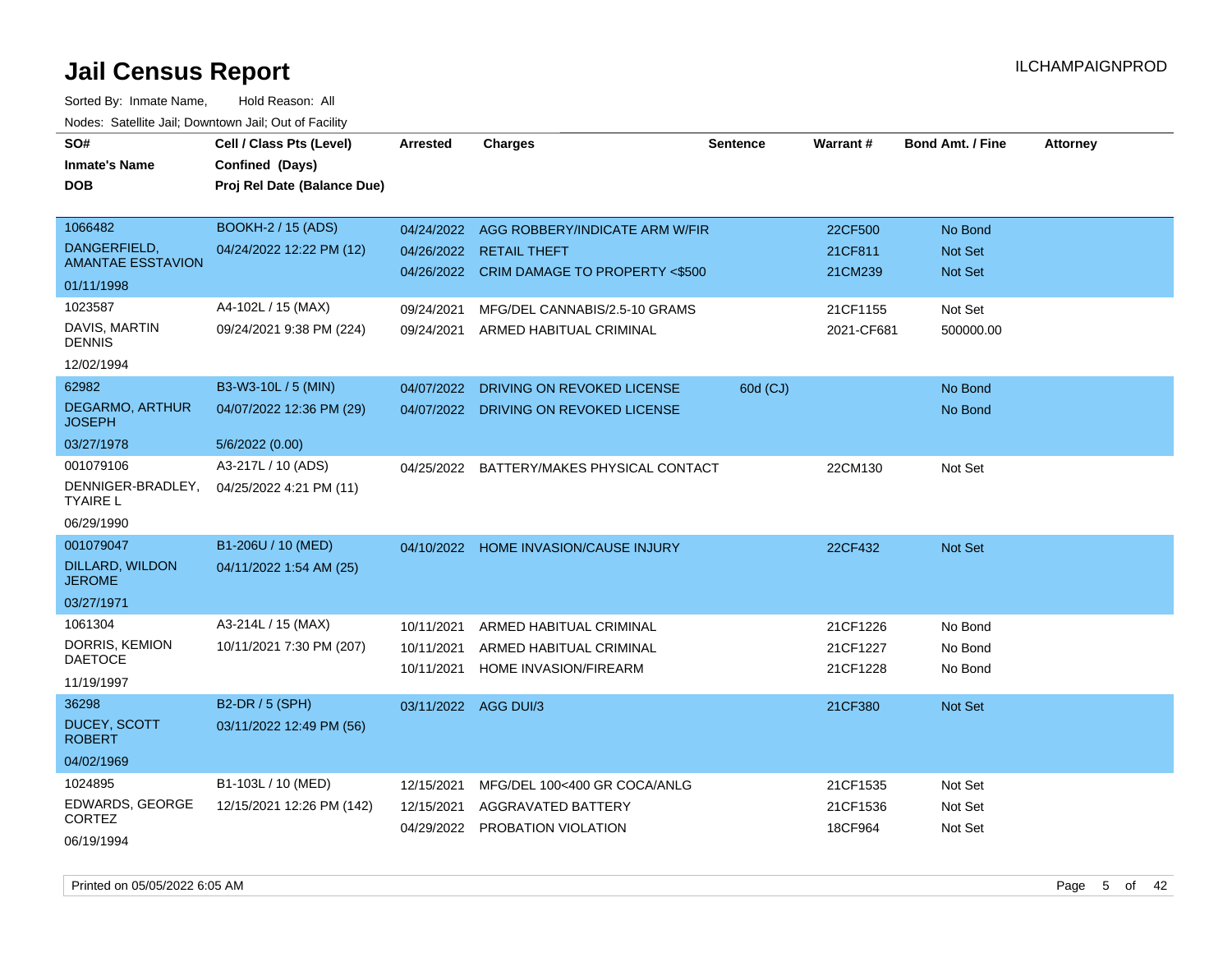| roaco. Calcinio dan, Downtown dan, Oal or Fability                 |                                                                                            |                          |                                                                                                            |                 |                              |                                        |                 |
|--------------------------------------------------------------------|--------------------------------------------------------------------------------------------|--------------------------|------------------------------------------------------------------------------------------------------------|-----------------|------------------------------|----------------------------------------|-----------------|
| SO#<br>Inmate's Name<br>DOB                                        | Cell / Class Pts (Level)<br>Confined (Days)<br>Proj Rel Date (Balance Due)                 | <b>Arrested</b>          | Charges                                                                                                    | <b>Sentence</b> | Warrant#                     | <b>Bond Amt. / Fine</b>                | <b>Attorney</b> |
| 1074720<br>LEONARDO                                                | B2-DR / 15 (SPH)<br>ELVIR-REYES, JORGE 01/19/2022 1:43 PM (107)                            |                          | 01/19/2022 PRED CRIM SEX ASLT/VICTIM <13                                                                   |                 | 21CF1414                     | 500000.00                              |                 |
| 06/03/1988<br>43977<br><b>EMKES, DOUGLAS</b><br>ALAN<br>06/08/1959 | B2-T1-02L / 5 (SPH)<br>12/20/2021 9:59 AM (137)                                            | 12/20/2021<br>12/20/2021 | AGG FLEEING POLICE/21 MPH OVER<br>PAROLE REVOCATION                                                        |                 | 21CF1566                     | Not Set<br>No Bond                     |                 |
| 987328<br>ERVIN, DEIDRA ANN<br>RUTH<br>04/15/1991                  | A2-123L / 10 (MED)<br>12/11/2021 8:48 PM (146)                                             | 12/11/2021               | AGG ASLT PEACE OFF/FIRE/ER WRK                                                                             |                 | 21CF1515                     | <b>Not Set</b>                         |                 |
| 66468<br>FERRELL, BRIAN<br>JAMAL<br>11/15/1985                     | A4-106L / 15 (MAX)<br>03/06/2022 9:04 PM (61)                                              | 03/06/2022 MURDER        |                                                                                                            |                 | 22CF273                      | 1000000.00                             |                 |
| 962759<br>12/28/1988<br>001078961                                  | B2-T4-15U / 15 (SPH)<br>FINLEY, KEVIN DANTE 07/16/2021 9:44 PM (294)<br>B1-201L / 10 (MED) | 07/16/2021<br>07/29/2021 | <b>METH DELIVERY&lt;5 GRAMS</b><br>AGG CRIM SEX ASSAULT/FELONY<br>03/21/2022 AGG BATTERY/DISCHARGE FIREARM |                 | 21CF833<br>21CF891<br>22CF39 | <b>Not Set</b><br>No Bond<br>750000.00 |                 |
| FISCHER, KYRE<br>ORLANDO<br>04/14/2002                             | 03/21/2022 1:21 PM (46)                                                                    |                          |                                                                                                            |                 |                              |                                        |                 |
| 1039744<br>FONVILLE, TREVOY<br>JERMAINE<br>01/13/1996              | B4-225U / 15 (MAX)<br>12/06/2021 10:52 AM (151)                                            | 12/06/2021               | MURDER                                                                                                     |                 | 20CF959                      | 1000000.00                             |                 |
| 001077819<br>FORTUNE, DOMINIC<br>AUGUSTUS<br>02/16/1999            | A3-113U / 15 (ADS)<br>04/06/2022 7:15 AM (30)                                              |                          | 04/06/2022 MURDER/INTENT TO KILL/INJURE                                                                    |                 | 22CF416                      | Not Set                                |                 |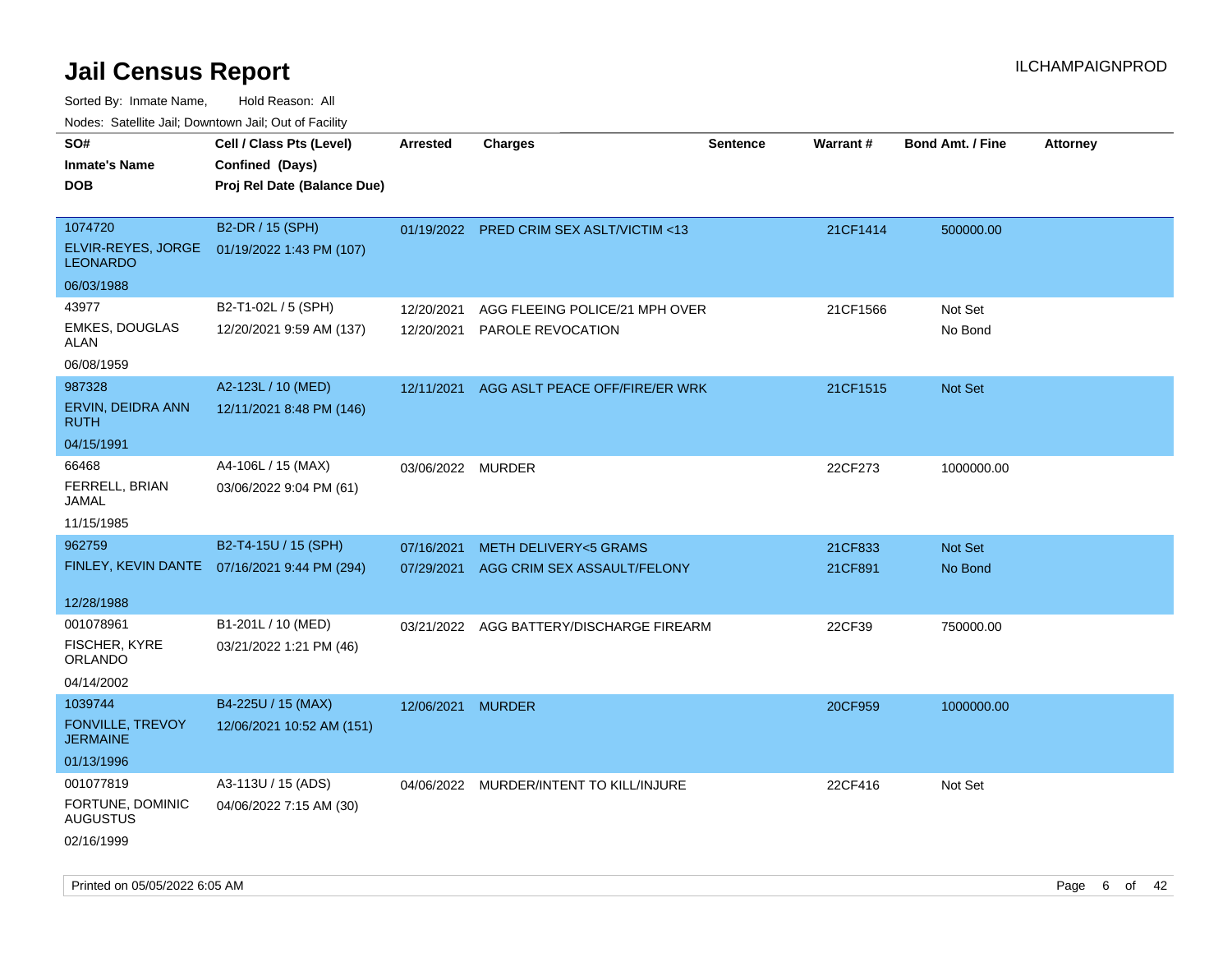| ivuutos. Saltiilit Jall, Duwilluwii Jall, Oul of Facility |                                             |            |                                          |                 |                 |                         |                 |
|-----------------------------------------------------------|---------------------------------------------|------------|------------------------------------------|-----------------|-----------------|-------------------------|-----------------|
| SO#                                                       | Cell / Class Pts (Level)                    | Arrested   | <b>Charges</b>                           | <b>Sentence</b> | <b>Warrant#</b> | <b>Bond Amt. / Fine</b> | <b>Attorney</b> |
| <b>Inmate's Name</b>                                      | Confined (Days)                             |            |                                          |                 |                 |                         |                 |
| <b>DOB</b>                                                | Proj Rel Date (Balance Due)                 |            |                                          |                 |                 |                         |                 |
|                                                           |                                             |            |                                          |                 |                 |                         |                 |
| 001078863                                                 | B4-122L / 15 (MAX)                          | 02/19/2022 | POSSESSION OF STOLEN FIREARM             |                 | 22CF203         | <b>Not Set</b>          |                 |
| FOSTER, JOHN<br><b>CARELL</b>                             | 02/19/2022 6:01 AM (76)                     |            |                                          |                 |                 |                         |                 |
| 03/13/1981                                                |                                             |            |                                          |                 |                 |                         |                 |
| 518395                                                    | B2-T3-12L / 15 (SPH)                        | 07/07/2020 | CRIMINAL SEXUAL ASSAULT                  |                 | 2020-CF735      | 250000.00               |                 |
|                                                           | FRANDLE, MARK RYAN 07/07/2020 3:42 PM (668) |            |                                          |                 |                 |                         |                 |
|                                                           |                                             |            |                                          |                 |                 |                         |                 |
| 09/10/1985                                                |                                             |            |                                          |                 |                 |                         |                 |
| 001079034                                                 | B4-123L / 10 (MED)                          | 04/08/2022 | POSS FIR FOID EXPIRED/NOT ELIG           |                 | 22CF434         | No Bond                 |                 |
| <b>FRANKLIN, MICHAEL</b><br><b>ANDRAE</b>                 | 04/08/2022 1:53 PM (28)                     |            |                                          |                 |                 |                         |                 |
| 12/18/1997                                                |                                             |            |                                          |                 |                 |                         |                 |
| 001077934                                                 | A1-125L / 10 (MED)                          | 08/22/2021 | AGG DUI/ACCIDENT/DEATH                   | 10y (DOC)       | 21CF1024        | Not Set                 |                 |
| FREED, LOGAN<br><b>SUZANNE</b>                            | 08/22/2021 11:45 PM (257)                   |            |                                          |                 |                 |                         |                 |
| 08/18/1996                                                |                                             |            |                                          |                 |                 |                         |                 |
| 001078290                                                 | A1-224L / 10 (ADS)                          | 08/19/2021 | MACHINE GUN/AUTO WEAPON/VEH              |                 | 21CF1012        | Not Set                 |                 |
| <b>FREEMAN, ANGEL</b><br><b>JANILA KAY</b>                | 08/19/2021 1:26 AM (260)                    |            |                                          |                 |                 |                         |                 |
| 12/25/1995                                                |                                             |            |                                          |                 |                 |                         |                 |
| 591514                                                    | B2-T3-11U / 10 (SPH)                        | 02/25/2022 | AGG CRIM SEX ABUSE/VIC 13-17             |                 | 22CF230         | 100000.00               |                 |
|                                                           | GAMBLE, SCOTT PAUL 02/25/2022 6:08 PM (70)  | 02/25/2022 | AGG CRIM SEX ABUSE/THREAT LIFE           |                 | 22CF135         | Not Set                 |                 |
|                                                           |                                             |            |                                          |                 |                 |                         |                 |
| 09/06/1968                                                |                                             |            |                                          |                 |                 |                         |                 |
| 001078154                                                 | B4-226U / 10 (MED)                          | 01/09/2022 | DRVG UNDER INFLU OF ALCOHOL              |                 | 2021 DT 182     | 5000.00                 |                 |
| <b>GENTRY, DAMON</b><br><b>LIONEL</b>                     | 01/09/2022 4:41 PM (117)                    |            | 01/09/2022 AGG DOMESTIC BATTERY/STRANGLE |                 | 2021 CF 1396    | 50000.00                |                 |
| 12/25/1971                                                |                                             |            |                                          |                 |                 |                         |                 |
| 1064590                                                   | B4-222U / 10 (MED)                          | 04/26/2022 | AGG RECK DRVG/INCLINE/BOD HARM           |                 | 22CF517         | No Bond                 |                 |
| <b>GIPSON, JERRION</b><br>CONTREAL                        | 04/26/2022 7:43 PM (10)                     |            |                                          |                 |                 |                         |                 |
| 05/21/1996                                                |                                             |            |                                          |                 |                 |                         |                 |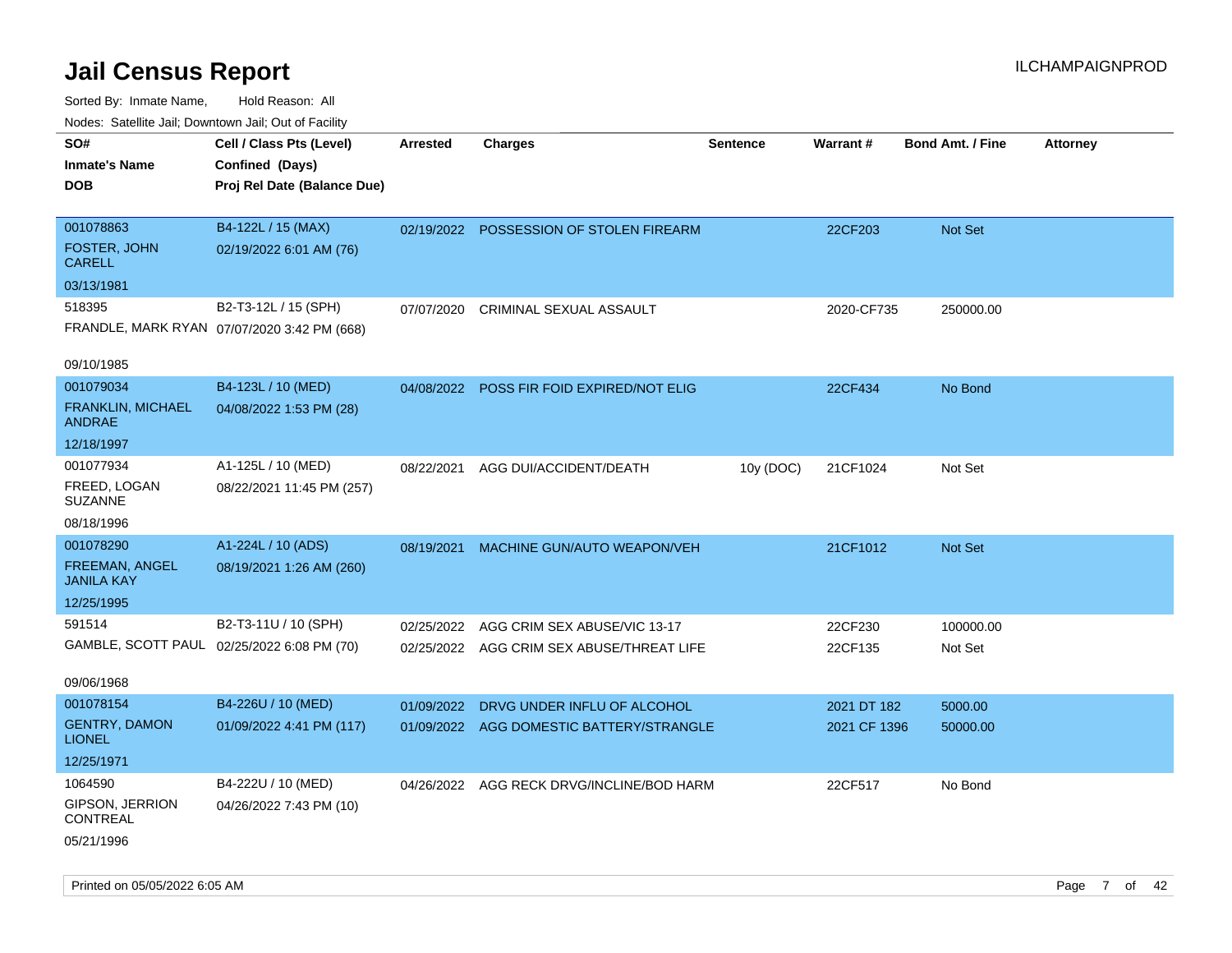| SO#<br><b>Inmate's Name</b><br><b>DOB</b>                          | Cell / Class Pts (Level)<br>Confined (Days)<br>Proj Rel Date (Balance Due) | Arrested                                                           | <b>Charges</b>                                                                                                                           | <b>Sentence</b> | Warrant#                                                 | <b>Bond Amt. / Fine</b>                             | <b>Attorney</b> |
|--------------------------------------------------------------------|----------------------------------------------------------------------------|--------------------------------------------------------------------|------------------------------------------------------------------------------------------------------------------------------------------|-----------------|----------------------------------------------------------|-----------------------------------------------------|-----------------|
| 001078633<br>GONZALEZ-GUILLEN,<br><b>EDWARD</b><br>08/25/2002      | B2-T4-13U / 25 (SPH)<br>12/01/2021 12:08 PM (156)                          | 12/01/2021                                                         | PRED CRIM SEX ASLT/VICTIM <13                                                                                                            |                 | 21CF1416                                                 | 250000.00                                           |                 |
| 1031794<br>GOODWIN, ANTHONY<br><b>DWAYNE</b><br>07/03/1986         | B3-W3-09U / 10 (MED)<br>04/19/2022 3:51 PM (17)                            | 04/19/2022<br>04/19/2022                                           | <b>DOMESTIC BATTERY</b><br><b>RESIST/OBSTRUCTING A PEACE OFFICEF</b><br>04/19/2022 BATTERY/MAKES PHYSICAL CONTACT                        |                 | 21CF662<br>20CM553<br>21CM175                            | 25000.00<br>1000.00<br>1000.00                      |                 |
| 001078607<br><b>GRAY, WILLIAM</b><br><b>DA'VON</b><br>04/18/1984   | B4-221L / 15 (MAX)<br>11/22/2021 2:57 PM (165)                             | 11/22/2021                                                         | <b>FELON POSS/USE FIREARM/PAROLE</b><br>11/22/2021 ATTEMPT (FIRST DEGREE MURDER)                                                         |                 | 21CF1437<br>21CF1435                                     | <b>Not Set</b><br><b>Not Set</b>                    |                 |
| 56342<br><b>GRIFFIN, NATHAN</b><br><b>EUGENE</b><br>02/24/1969     | B1-207L / 10 (MED)<br>10/21/2021 4:20 PM (197)                             | 10/21/2021<br>10/21/2021<br>10/21/2021                             | THEFT CONTROL INTENT <\$500<br>DRIVING ON REVOKED LICENSE<br>ARMED HABITUAL CRIMINAL                                                     |                 | 17CF1451<br>20TR1979<br>21CF1279                         | 10000.00<br>3000.00<br>Not Set                      |                 |
| 001079080<br><b>HARRIS, MILEEK</b><br><b>JAEQUAN</b><br>08/04/2000 | A4-104L / 15 (MAX)<br>04/19/2022 12:10 AM (17)                             | 04/18/2022                                                         | FELON POSS/USE WEAPON/FIREARM                                                                                                            |                 | 22CF477                                                  | No Bond                                             |                 |
| 975293<br>HILL, JACOB MILES<br>02/06/1988                          | A3-215L / 15 (SPH)<br>07/21/2021 8:43 PM (289)                             | 07/21/2021<br>07/21/2021<br>07/25/2021<br>08/18/2021<br>09/09/2021 | <b>STALKING</b><br>VIO ORDER/PRIOR VIO OF ORDER<br>PAROLE REVOCATION<br><b>HARASS WITNESS/FAMILY MBR/REP</b><br>AGG STALKING/BODILY HARM |                 | 2021CF863<br>21CF914<br>CH2104646<br>21CF992<br>21CF1073 | Not Set<br>No Bond<br>Not Set<br>Not Set<br>Not Set |                 |
| 980939<br>HILL, XAVIER<br><b>LENSHAUN</b><br>06/18/1988            | B4-227U / 10 (MED)<br>03/25/2022 11:15 AM (42)                             | 03/25/2022                                                         | RECEIVE/POSS/SELL STOLEN VEH                                                                                                             |                 | 22CF357                                                  | <b>Not Set</b>                                      |                 |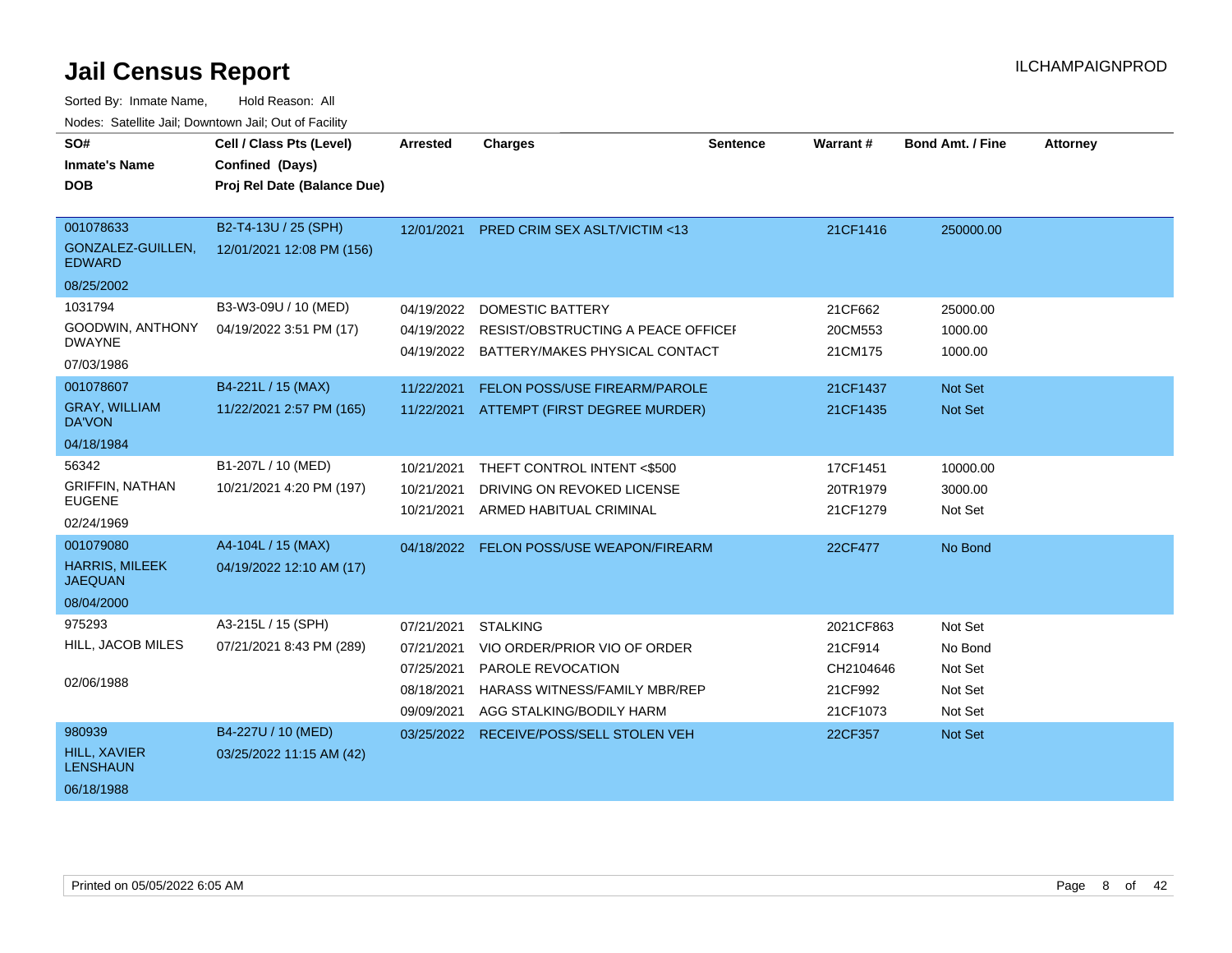| Todoo. Catolino can, Bomnomi can, Cat of Faoint<br>SO# | Cell / Class Pts (Level)    | Arrested   | <b>Charges</b>                            | <b>Sentence</b> | Warrant#  | <b>Bond Amt. / Fine</b> | <b>Attorney</b> |
|--------------------------------------------------------|-----------------------------|------------|-------------------------------------------|-----------------|-----------|-------------------------|-----------------|
| <b>Inmate's Name</b>                                   | Confined (Days)             |            |                                           |                 |           |                         |                 |
| <b>DOB</b>                                             | Proj Rel Date (Balance Due) |            |                                           |                 |           |                         |                 |
|                                                        |                             |            |                                           |                 |           |                         |                 |
| 51028                                                  | B3-W5-20L / 10 (MED)        |            | 02/23/2022 POSS STOLEN VEHICLE            |                 | 20-CF-377 | No Bond                 |                 |
| HUFFMAN, MICHAEL<br><b>LEONARD</b>                     | 02/23/2022 3:14 AM (72)     |            |                                           |                 |           |                         |                 |
| 07/24/1980                                             |                             |            |                                           |                 |           |                         |                 |
| 1061186                                                | A1-224U / 15 (MAX)          |            | 03/16/2022 MURDER/STRONG PROB KILL/INJURE |                 | 22CF329   | No Bond                 |                 |
| INGRAM, CHERELL<br>LETRISE                             | 03/16/2022 10:17 PM (51)    |            |                                           |                 |           |                         |                 |
| 10/01/1986                                             |                             |            |                                           |                 |           |                         |                 |
| 38993                                                  | A4-103L / 15 (MAX)          | 02/13/2021 | ATTEMPT (FIRST DEGREE MURDER)             |                 | 21CF181   | Not Set                 |                 |
| JACKSON, LAMONT<br><b>JEREMIE</b>                      | 02/13/2021 7:45 AM (447)    |            |                                           |                 |           |                         |                 |
| 07/31/1973                                             |                             |            |                                           |                 |           |                         |                 |
| 001077711                                              | A3-117L / 15 (ADS)          | 04/28/2022 | AGG CRIM SEX ABUSE/BODILY HARM            |                 | 21CF190   | No Bond                 |                 |
| JACOBS, JOSHUA<br><b>PAUL</b>                          | 04/28/2022 2:50 PM (8)      |            |                                           |                 |           |                         |                 |
| 02/07/1997                                             | 6/2/2022 (0.00)             |            |                                           |                 |           |                         |                 |
| 001077866                                              | B4-DR / 10 (MED)            |            | 04/28/2022 FELON POSS/USE WEAPON/FIREARM  |                 | 22CF524   | Not Set                 |                 |
| <b>JENKINS, ISAIAH</b><br><b>DUJAUN</b>                | 04/28/2022 8:32 PM (8)      |            |                                           |                 |           |                         |                 |
| 04/26/1994                                             |                             |            |                                           |                 |           |                         |                 |
| 1076684                                                | A3-211U / 5 (ADS)           | 04/27/2022 | CRIMINAL TRESPASS BUILDING                |                 | 22CM140   | 100.00                  |                 |
| JENKINS, KORON                                         | 04/27/2022 1:46 PM (9)      | 04/29/2022 | CRIM TRESPASS TO RESIDENCE                |                 | 22CM113   | 5000.00                 |                 |
| <b>SAMUEL</b>                                          |                             | 04/29/2022 | AGG BATTERY/PUBLIC PLACE                  |                 | 22CF342   | 5000.00                 |                 |
| 04/28/2002                                             |                             | 04/29/2022 | <b>BURGLARY</b>                           |                 | 22CF159   | Not Set                 |                 |
| 001078703                                              | A1-225U / 15 (ADS)          |            | 12/20/2021 MURDER/INTENT TO KILL/INJURE   |                 | 21CF1574  | <b>Not Set</b>          |                 |
| JOHNS, SHANIQUH<br><b>THERESA</b>                      | 12/22/2021 6:41 AM (135)    |            |                                           |                 |           |                         |                 |
| 04/03/1992                                             |                             |            |                                           |                 |           |                         |                 |
| 001079105                                              | A3-116L                     | 04/25/2022 | CRIM DAMAGE TO PROPERTY <\$500            |                 | 20CM375   | 3000.00                 |                 |
| JOHNSON, EVERETT<br><b>LEON</b>                        | 04/25/2022 3:08 PM (11)     |            | 04/25/2022 POSS STOLEN VEHICLE > \$25,000 |                 | 22CF505   | Not Set                 |                 |
| 01/22/1965                                             |                             |            |                                           |                 |           |                         |                 |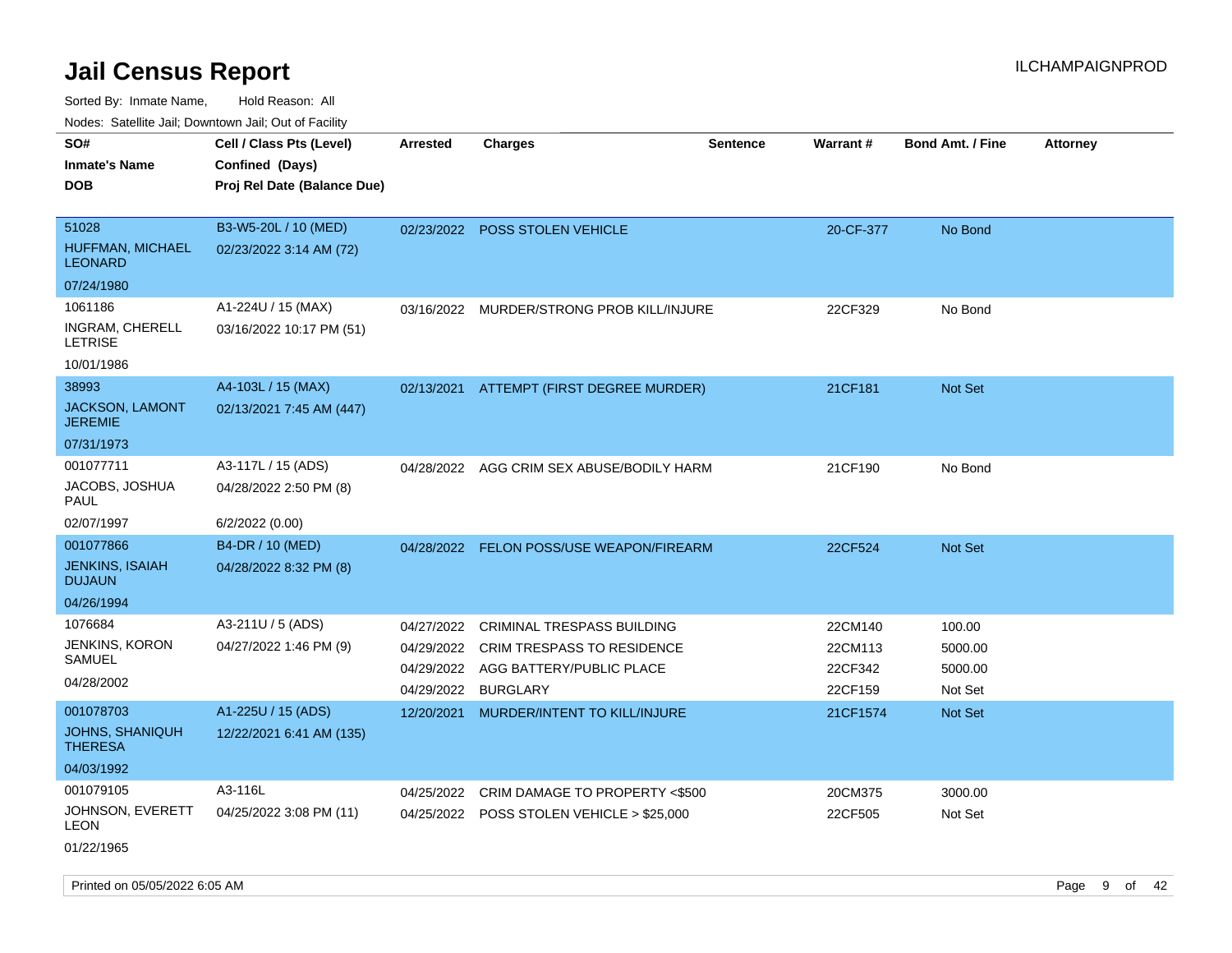| Nodes. Satellite Jali, Downtown Jali, Out of Facility |                             |                 |                                           |                 |                 |                         |                 |
|-------------------------------------------------------|-----------------------------|-----------------|-------------------------------------------|-----------------|-----------------|-------------------------|-----------------|
| SO#                                                   | Cell / Class Pts (Level)    | <b>Arrested</b> | <b>Charges</b>                            | <b>Sentence</b> | <b>Warrant#</b> | <b>Bond Amt. / Fine</b> | <b>Attorney</b> |
| <b>Inmate's Name</b>                                  | Confined (Days)             |                 |                                           |                 |                 |                         |                 |
| <b>DOB</b>                                            | Proj Rel Date (Balance Due) |                 |                                           |                 |                 |                         |                 |
|                                                       |                             |                 |                                           |                 |                 |                         |                 |
| 001079089                                             | B2-T2-07U / 15 (SPH)        |                 | 04/22/2022 PRED CRIM SEX ASLT/VIC <13/FIR |                 | 21CF858         | 250000.00               |                 |
| JONES, DAVARUIS LEE 04/22/2022 6:34 AM (14)           |                             |                 |                                           |                 |                 |                         |                 |
| 04/21/2001                                            |                             |                 |                                           |                 |                 |                         |                 |
| 1042582                                               | B1-107U / 15 (MAX)          | 03/10/2022      | VIOLATE ORDER PROTECTION                  |                 | 22CM61          | Not Set                 |                 |
| JONES, DEONTA<br><b>DANTRAL</b>                       | 03/10/2022 4:50 AM (57)     |                 |                                           |                 |                 |                         |                 |
| 02/01/1993                                            |                             |                 |                                           |                 |                 |                         |                 |
| 001078645                                             | B3-W1-02L / 10 (MED)        | 12/02/2021      | <b>AGG DISCHARGE FIREARM</b>              |                 | 21CF1478        | No Bond                 |                 |
| JONES, KELVIN<br><b>KHYRIC</b>                        | 12/02/2021 6:56 PM (155)    |                 |                                           |                 |                 |                         |                 |
| 02/27/2001                                            |                             |                 |                                           |                 |                 |                         |                 |
| 956822                                                | A4-101U / 15 (MAX)          | 11/25/2021      | AGGRAVATED DOMESTIC BATTERY               |                 | 21CF1442        | Not Set                 |                 |
| JONES, MARIO                                          | 11/25/2021 10:37 AM (162)   | 11/25/2021      | PAROLE REVOCATION                         |                 | CH2106361       | No Bond                 |                 |
| NATHANIEL                                             |                             | 11/25/2021      | UNLAWFUL RESTRAINT                        |                 | 21CF1443        | Not Set                 |                 |
| 10/27/1987                                            |                             |                 |                                           |                 |                 |                         |                 |
| 59668                                                 | B2-T1-04L / 10 (SPH)        | 02/11/2022      | FAIL TO RPT CHNG ADDRESS/EMPL             |                 | 20 CF 1241      | 75000.00                |                 |
| <b>JONES, MARTELL</b><br><b>DEANGELO</b>              | 02/11/2022 3:19 PM (84)     |                 | 02/11/2022 AGGRAVATED ARSON/BODILY HARM   |                 | 22 CF 169       | 75000.00                |                 |
| 07/11/1983                                            |                             |                 |                                           |                 |                 |                         |                 |
| 1008468                                               | B4-125L / 10 (MED)          | 12/01/2021      | FELON POSS/USE WEAPON/FIREARM             |                 | 21CF1472        | Not Set                 |                 |
| JONES, MARTEZ<br><b>LAMONTE</b>                       | 12/01/2021 1:28 PM (156)    | 12/02/2021      | PROBATION VIOLATION                       |                 | 20CF1151        | Not Set                 |                 |
| 06/22/1993                                            |                             |                 |                                           |                 |                 |                         |                 |
| 45193                                                 | A3-112L / 10 (ADS)          |                 | 04/29/2022 FELON POSS/USE FIREARM PRIOR   |                 | 22CF531         | <b>Not Set</b>          |                 |
| <b>KASPERS, JOHNNY</b><br><b>RAY</b>                  | 04/29/2022 11:00 AM (7)     |                 |                                           |                 |                 |                         |                 |
| 05/28/1977                                            |                             |                 |                                           |                 |                 |                         |                 |
| 994904                                                | B4-127U / 10 (MED)          |                 | 04/21/2022 RESIDENTIAL ARSON              |                 | 22CF486         | No Bond                 |                 |
| KEIGHER, BRADLY<br>ALAN                               | 04/21/2022 2:51 PM (15)     |                 |                                           |                 |                 |                         |                 |
| 10/03/1988                                            |                             |                 |                                           |                 |                 |                         |                 |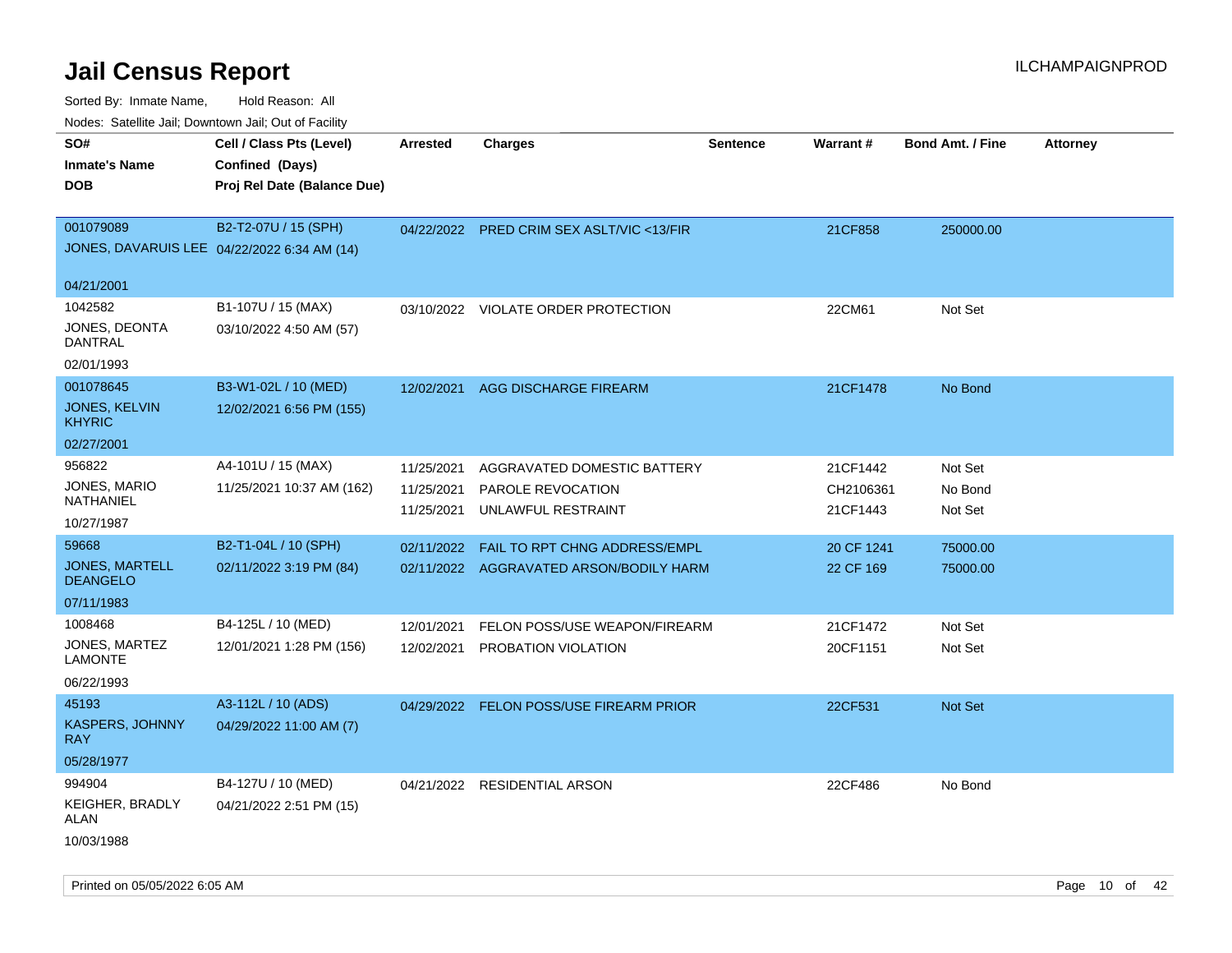| SO#<br><b>Inmate's Name</b><br><b>DOB</b>                       | Cell / Class Pts (Level)<br>Confined (Days)<br>Proj Rel Date (Balance Due) | <b>Arrested</b>                                      | <b>Charges</b>                                                                                                                                                                      | <b>Sentence</b> | Warrant#                                                 | <b>Bond Amt. / Fine</b>                                | <b>Attorney</b> |
|-----------------------------------------------------------------|----------------------------------------------------------------------------|------------------------------------------------------|-------------------------------------------------------------------------------------------------------------------------------------------------------------------------------------|-----------------|----------------------------------------------------------|--------------------------------------------------------|-----------------|
| 1000825<br><b>KELLEY, MEGAN</b><br><b>MARIE</b><br>10/31/1991   | <b>BOOKF-2 / 5 (ADS)</b><br>04/27/2022 6:19 PM (9)                         | 04/27/2022<br>04/27/2022<br>04/27/2022<br>04/27/2022 | <b>RESIST/OBSTRUCTING A PEACE OFFICEF</b><br>POSSESSION OF METH/5<15 GRAMS<br>POSSESSION OF METH<5 GRAMS<br>DRIVING ON REVOKED LICENSE<br>04/27/2022 DOMESTIC BTRY/PHYSICAL CONTACT |                 | <b>22CF4</b><br>21CF965<br>21CF1639<br>21CF38<br>20CM139 | 10000.00<br>5000.00<br>75000.00<br>50000.00<br>5000.00 |                 |
| 44798<br>KILLAM, STEVEN<br><b>WAYNE</b><br>03/30/1977           | A4-107L / 10 (MED)<br>04/19/2022 5:26 PM (17)                              |                                                      | 04/19/2022 AGG BATTERY/GOVERNMENT EMP                                                                                                                                               |                 | 22CF481                                                  | Not Set                                                |                 |
| 41428<br><b>LINDSEY, DERRICK</b><br><b>LAMONT</b><br>06/19/1975 | B4-224U / 10 (MED)<br>03/02/2022 8:03 AM (65)                              |                                                      | 05/02/2022 POSSESSING A CONTROLLED SUBSTANC                                                                                                                                         |                 | 22CF255                                                  | 100000.00                                              |                 |
| 001077143<br>LORENZO-MATEO,<br><b>DIEGO</b><br>11/01/2000       | A3-214U<br>05/04/2022 4:07 AM (2)                                          | 05/04/2022<br>05/04/2022                             | <b>BURGLARY</b><br>AGG ASLT PEACE OFF/FIRE/ER WRK<br>05/04/2022 AGG BATTERY/PEACE OFFICER                                                                                           |                 | 22CF545<br>22CF401<br>21CF180                            | No Bond<br>3000.00<br>3000.00                          |                 |
| 53045<br><b>MARKHAM, HENRY</b><br><b>EARL</b><br>02/10/1981     | B4-127L / 10 (MED)<br>04/21/2022 10:56 PM (15)<br>6/19/2022 (0.00)         | 04/21/2022                                           | DOMESTIC BTRY/CONTACT/VIO O/P<br>04/21/2022 AGGRAVATED BATTERY/NURSE                                                                                                                |                 | 22CF487                                                  | Not Set<br>Not Set                                     |                 |
| 001078320<br>MARSH, PAUL<br>OLUFUNMILAYO<br>07/13/1994          | BOOKH-5 / 10 (ADS)<br>04/30/2022 8:44 PM (6)                               | 04/30/2022                                           | <b>BURGLARY</b>                                                                                                                                                                     |                 | 22CF533                                                  | Not Set                                                |                 |
| 1038892<br>MCCAULEY, TIMOTHY<br><b>WILLIAM</b><br>03/05/1989    | B2-T1-03U / 10 (SPH)<br>02/16/2022 8:49 PM (79)                            |                                                      | 02/16/2022 PRED CRIM SEX ASLT/BODILY HARM                                                                                                                                           |                 | 22CF199                                                  | No Bond                                                |                 |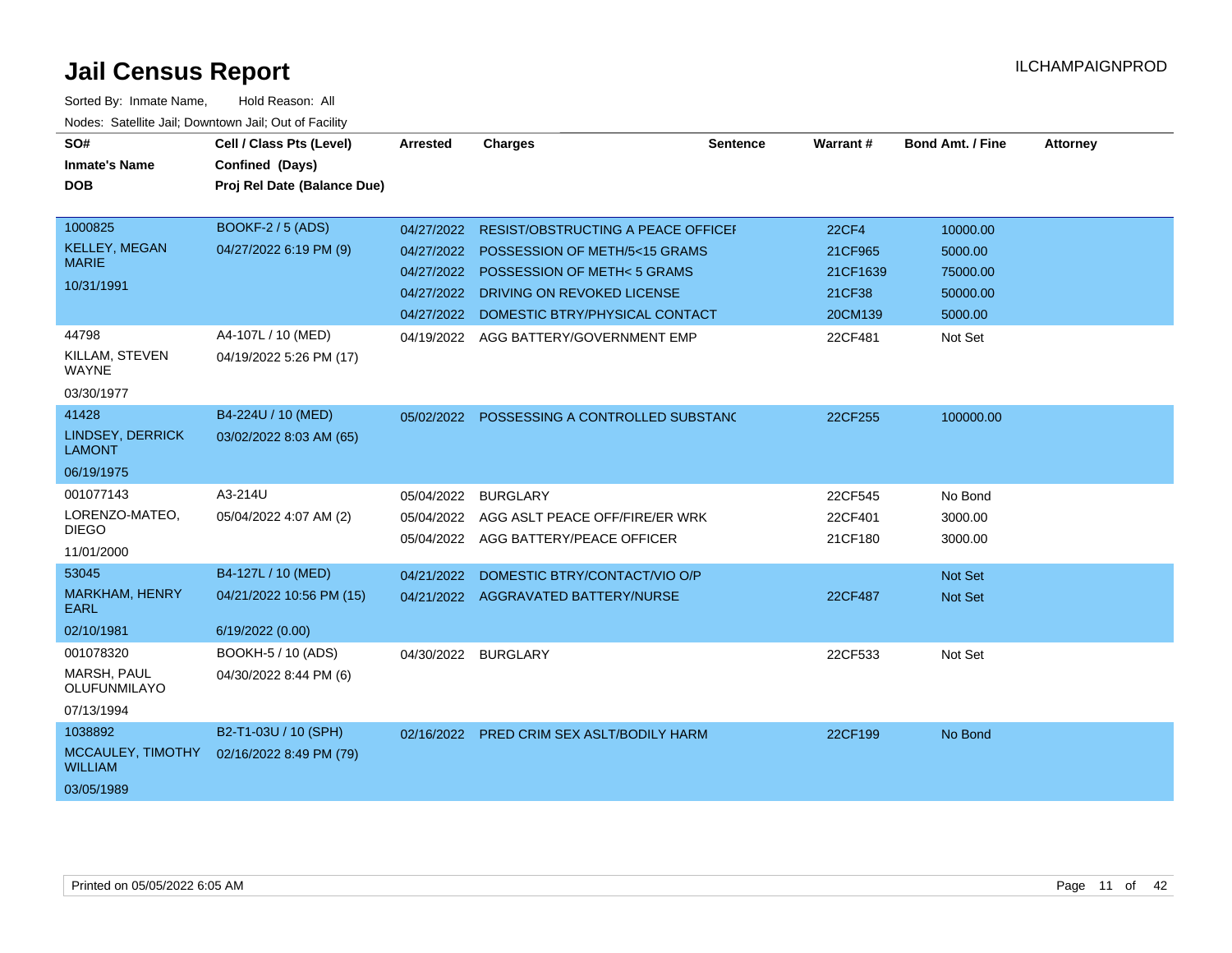Sorted By: Inmate Name, Hold Reason: All

| Nodes: Satellite Jail; Downtown Jail; Out of Facility |  |
|-------------------------------------------------------|--|
|                                                       |  |

| SO#<br><b>Inmate's Name</b><br><b>DOB</b>                  | Cell / Class Pts (Level)<br>Confined (Days)<br>Proj Rel Date (Balance Due) | <b>Arrested</b>                        | <b>Charges</b>                                                                  | <b>Sentence</b> | Warrant#                          | Bond Amt. / Fine              | <b>Attorney</b> |
|------------------------------------------------------------|----------------------------------------------------------------------------|----------------------------------------|---------------------------------------------------------------------------------|-----------------|-----------------------------------|-------------------------------|-----------------|
| 48792<br><b>MCCLAIN, HURCHEL</b><br><b>JOSEPH</b>          | B4-126L / 10 (MED)<br>11/20/2021 4:11 AM (167)                             | 11/19/2021                             | AGG BATTERY/DISCHARGE FIREARM                                                   |                 | 21CF1425                          | Not Set                       |                 |
| 05/01/1979                                                 |                                                                            |                                        |                                                                                 |                 |                                   |                               |                 |
| 1005514<br>MCDONALD,<br>RAYTRELL DOMINIQUE                 | B4-121U / 15 (MAX)<br>04/27/2022 11:11 PM (9)                              |                                        | 04/27/2022 FELON POSS/USE WEAPON/FIREARM                                        |                 | 22CF518                           | Not Set                       |                 |
| 03/08/1992                                                 |                                                                            |                                        |                                                                                 |                 |                                   |                               |                 |
| 001077938<br>MCGAHA,<br><b>CHRISTOPHER D</b><br>07/27/1991 | <b>BOOKH-6 / 15 (ADS)</b><br>05/10/2021 7:02 PM (361)                      | 05/10/2021<br>05/11/2021<br>05/27/2021 | AGG KIDNAPING DISCH FIR/HARM<br><b>MURDER</b><br>ESCAPE FROM DEPT OF CORRECTION |                 | 21CF532<br>2021-CF-215<br>21CF600 | Not Set<br>No Bond<br>Not Set |                 |
| 1065260                                                    | A3-212L / 10 (ADS)                                                         | 04/29/2022                             | AGGRAVATED BATTERY                                                              |                 | 22CF536                           | Not Set                       |                 |
| MCGEE, MALCOM M                                            | 04/29/2022 10:48 PM (7)                                                    | 04/29/2022 ROBBERY                     |                                                                                 |                 | 22CF537                           | Not Set                       |                 |
| 04/11/1997                                                 |                                                                            |                                        |                                                                                 |                 |                                   |                               |                 |
| 66710<br><b>MEEKS, CASSARIOUS</b><br><b>MONTE</b>          | A4-207U / 15 (ADS)<br>01/20/2022 11:40 AM (106)                            |                                        | 01/19/2022 ARMED VIOLENCE/CATEGORY I                                            |                 | <b>22CF88</b>                     | Not Set                       |                 |
| 06/22/1984                                                 |                                                                            |                                        |                                                                                 |                 |                                   |                               |                 |
| 1043071<br>MERRELL-<br>SUTHERLAND, ALICIA<br>11/26/1972    | A2-120L / 10 (MED)<br>11/08/2021 2:22 AM (179)                             | 11/08/2021                             | CRIM DMG/GOVT PROP/<\$500                                                       |                 | 21CF1378                          | Not Set                       |                 |
| 977966                                                     | BOOKF-2                                                                    |                                        | 05/05/2022 DOMESTIC BATTERY                                                     |                 | 2022CMAWOW                        | Not Set                       |                 |
| MERRITT, ALICIA JOY                                        | 05/05/2022 2:38 AM (1)                                                     |                                        |                                                                                 |                 |                                   |                               |                 |
| 01/10/1973                                                 |                                                                            |                                        |                                                                                 |                 |                                   |                               |                 |
| 968679<br>MILES, ANTHONY<br><b>MARCUS JERALE</b>           | B1-203U / 15 (MAX)<br>04/10/2022 9:29 PM (26)                              |                                        | 04/10/2022 ARMED VIOLENCE/CATEGORY I                                            |                 | 21CF911                           | 750000.00                     |                 |
| 10/21/1985                                                 |                                                                            |                                        |                                                                                 |                 |                                   |                               |                 |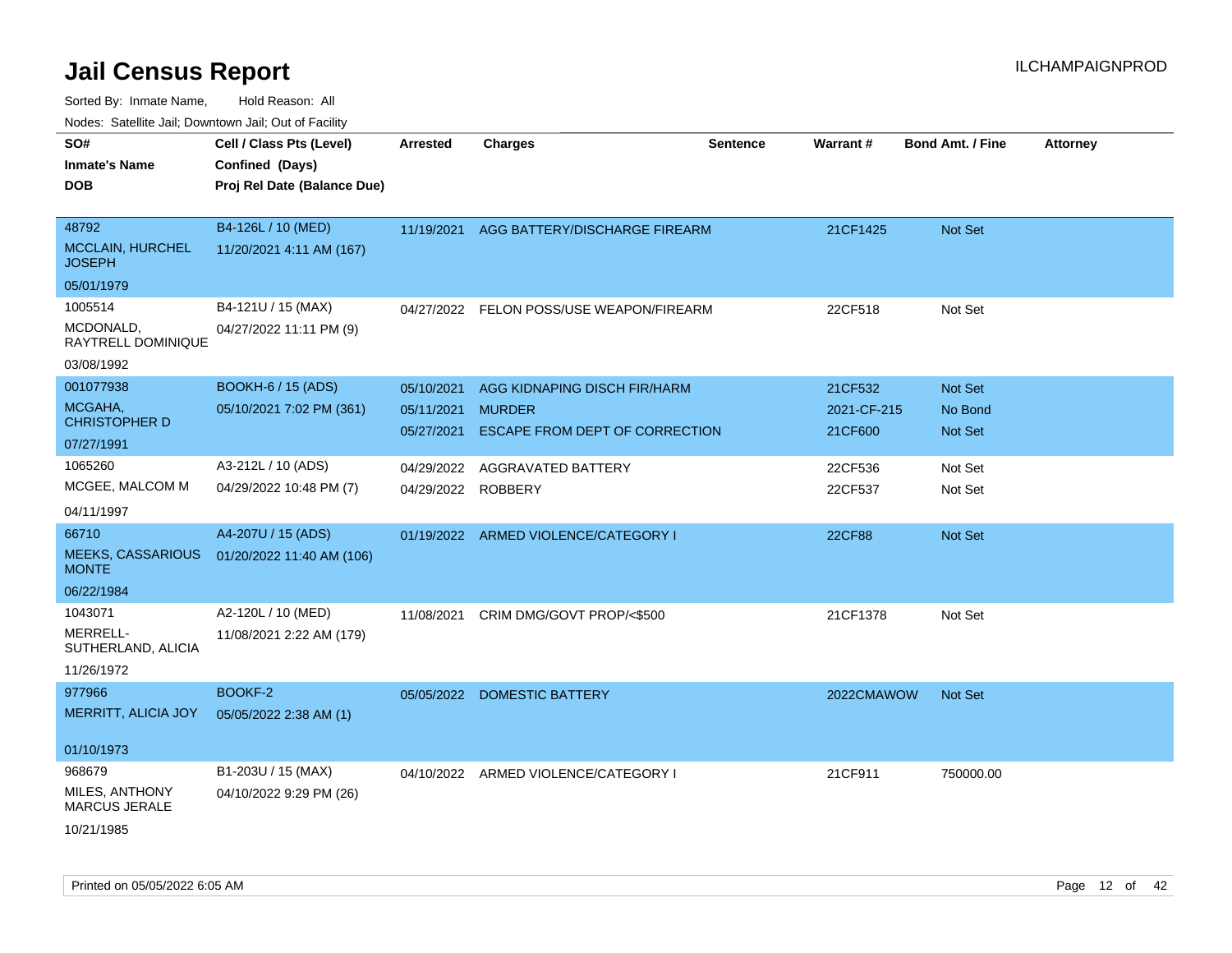Sorted By: Inmate Name, Hold Reason: All

|  |  |  | Nodes: Satellite Jail; Downtown Jail; Out of Facility |
|--|--|--|-------------------------------------------------------|
|--|--|--|-------------------------------------------------------|

| SO#<br><b>Inmate's Name</b>                 | Cell / Class Pts (Level)<br>Confined (Days)  | Arrested   | <b>Charges</b>                                                        | <b>Sentence</b> | <b>Warrant#</b>     | <b>Bond Amt. / Fine</b> | <b>Attorney</b> |
|---------------------------------------------|----------------------------------------------|------------|-----------------------------------------------------------------------|-----------------|---------------------|-------------------------|-----------------|
| <b>DOB</b>                                  | Proj Rel Date (Balance Due)                  |            |                                                                       |                 |                     |                         |                 |
| 41584                                       | B4-227L / 15 (MAX)                           | 12/01/2021 | <b>ARMED HABITUAL CRIMINAL</b>                                        |                 | 21CF1467            | Not Set                 |                 |
|                                             | MILLER, JOSE LOVELL 12/02/2021 1:04 AM (155) |            |                                                                       |                 |                     |                         |                 |
| 10/07/1975                                  |                                              |            |                                                                       |                 |                     |                         |                 |
| 1052889                                     | B3-W6-24L / 10 (MED)                         |            | 03/31/2022 AGGRAVATED DOMESTIC BATTERY                                |                 | 22CF375             | No Bond                 |                 |
| MOORE, JEREMIAH<br><b>THOMAS</b>            | 03/31/2022 2:39 AM (36)                      |            |                                                                       |                 |                     |                         |                 |
| 07/21/1996                                  |                                              |            |                                                                       |                 |                     |                         |                 |
| 973984                                      | A3-112U / 10 (ADS)                           | 05/01/2022 | POSSESSING A CONTROLLED SUBSTANC                                      |                 | 22CF529             | <b>Not Set</b>          |                 |
| MOORE, SYLVESTER<br><b>DEFRANCIS</b>        | 05/01/2022 8:49 PM (5)                       |            | 05/01/2022 ATTEMPT TO FLEE/ELUDE OFFICER                              |                 | 22MT597             | <b>Not Set</b>          |                 |
| 12/01/1989                                  |                                              |            |                                                                       |                 |                     |                         |                 |
| 539294                                      | B3-W3-11U / 10 (MED)                         | 01/11/2022 | AGG DUI/NO VALID DL                                                   |                 | 22CF49              | Not Set                 |                 |
| MOSLEY, JAMES<br><b>CALVIN</b>              | 01/11/2022 9:43 PM (115)                     |            | 01/11/2022 PAROLE REVOCATION                                          |                 | CH2200227           | No Bond                 |                 |
| 12/11/1985                                  |                                              |            |                                                                       |                 |                     |                         |                 |
| 001078814                                   | BOOKH-3                                      | 05/05/2022 | VIO BAIL BOND/CLASS 2 OFFENSE                                         |                 | 2022CMAWOW          | No Bond                 |                 |
| <b>MYLES, JENTAVIOUS</b><br><b>KENTRAIL</b> | 05/05/2022 4:19 AM (1)                       |            |                                                                       |                 |                     |                         |                 |
| 10/12/2001                                  |                                              |            |                                                                       |                 |                     |                         |                 |
| 001078517                                   | B1-102L / 15 (MAX)                           | 10/19/2021 | ATTEMPT (FIRST DEGREE MURDER)                                         |                 | 21CF1267            | Not Set                 |                 |
| NELSON, RORY<br><b>DEMOND</b>               | 10/19/2021 3:55 AM (199)                     |            |                                                                       |                 |                     |                         |                 |
| 08/14/1984                                  |                                              |            |                                                                       |                 |                     |                         |                 |
| 544881                                      | BOOKH-8                                      | 05/02/2022 | <b>RESIST/OBSTRUCT WITH INJURY</b>                                    |                 | 22CF543             | Not Set                 |                 |
| PASCUAL, FRANCISCO<br><b>JUAN</b>           | 05/02/2022 11:40 PM (4)                      |            | 05/02/2022 BATTERY/CAUSE BODILY HARM                                  |                 | 20CM592             | 7500.00                 |                 |
| 04/20/1983                                  |                                              | 05/02/2022 | DOMESTIC BTRY/PHYSICAL CONTACT                                        |                 | 20CM802             | 5000.00                 |                 |
| 001078854                                   | B2-T2-05U / 15 (MAX)                         |            |                                                                       |                 |                     |                         |                 |
| PATNAUDE, MARTY                             | 02/15/2022 5:12 PM (80)                      | 02/15/2022 | AGG BATTERY/DISCHARGE FIREARM<br>02/15/2022 ARMED VIOLENCE/CATEGORY I |                 | 2019JD22<br>22CF190 | No Bond<br>Not Set      |                 |
| <b>WW</b>                                   |                                              |            |                                                                       |                 |                     |                         |                 |

08/26/2003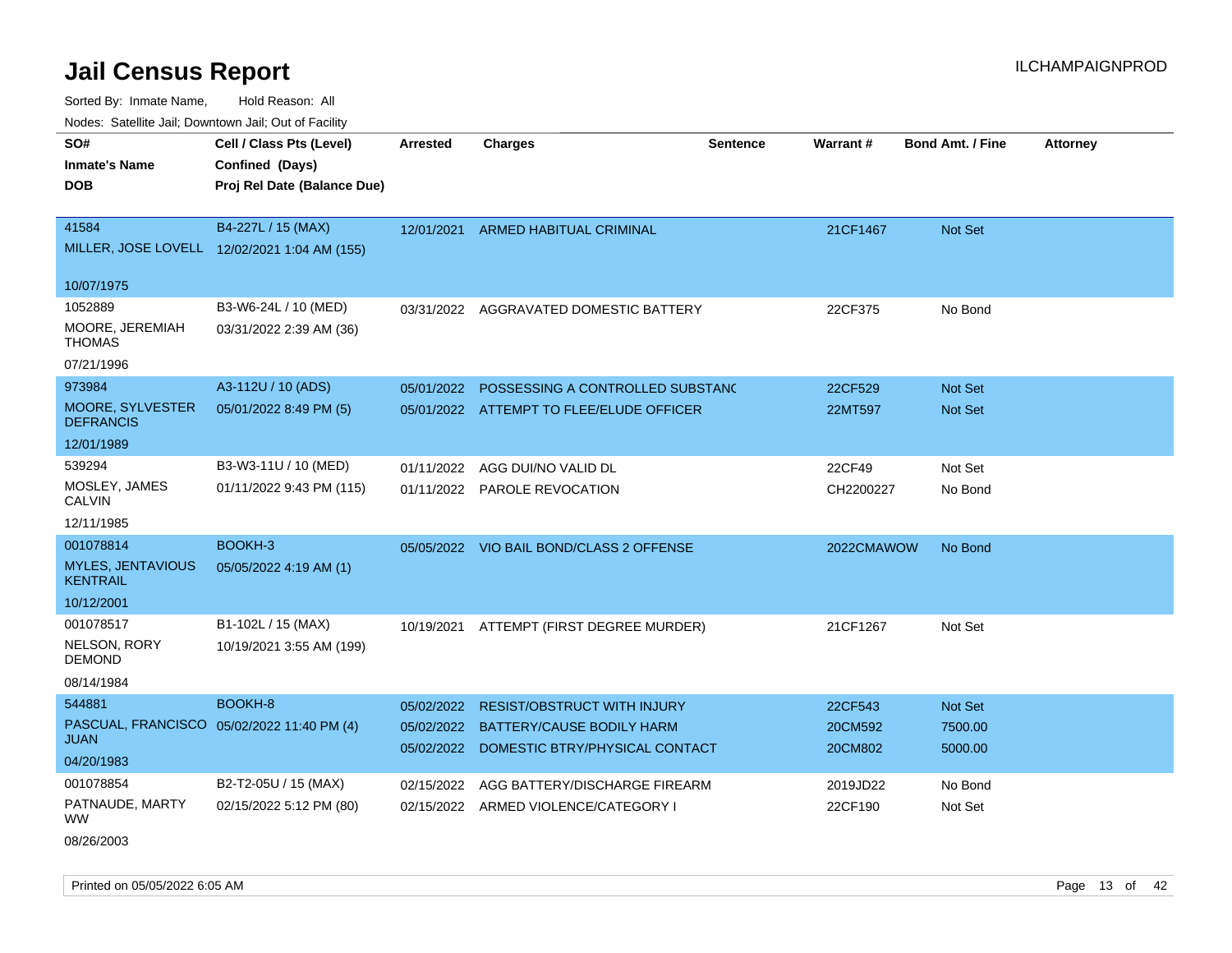Sorted By: Inmate Name, Hold Reason: All Nodes: Satellite Jail; Downtown Jail; Out of Facility

| SO#<br><b>Inmate's Name</b><br><b>DOB</b>                   | Cell / Class Pts (Level)<br>Confined (Days)<br>Proj Rel Date (Balance Due) | <b>Arrested</b>          | <b>Charges</b>                                                       | <b>Sentence</b> | <b>Warrant#</b>            | <b>Bond Amt. / Fine</b> | <b>Attorney</b> |
|-------------------------------------------------------------|----------------------------------------------------------------------------|--------------------------|----------------------------------------------------------------------|-----------------|----------------------------|-------------------------|-----------------|
| 61251<br>PETMECKY, JOHN<br><b>ROBERT</b>                    | A3-114L / 15 (ADS)<br>12/27/2021 1:52 PM (130)                             | 12/27/2021               | <b>PRED CRIM SEX ASLT/VICTIM &lt;13</b>                              |                 | 21CF651                    | No Bond                 |                 |
| 03/09/1983                                                  |                                                                            |                          |                                                                      |                 |                            |                         |                 |
| 001077249<br>PETRACEK, ROBIN<br><b>DENISE</b><br>03/09/1972 | BOOKF-2 / 5 (ADS)<br>04/30/2022 2:57 AM (6)                                |                          | 04/30/2022 DOMESTIC BATTERY/OTHER PRIOR                              |                 | 22CF538                    | No Bond                 |                 |
| 1030954<br>PETTIGREW,<br><b>MALCOME JAMIESON</b>            | B3-W4-16L / 10 (MED)<br>01/15/2022 4:35 AM (111)                           | 01/14/2022               | ARMED VIOLENCE/CATEGORY I<br>01/14/2022 MFG/DEL CANNABIS/10-30 GRAMS |                 | 22CF76<br>2020CF9          | Not Set<br>15000.00     |                 |
| 02/20/1995                                                  |                                                                            |                          |                                                                      |                 |                            |                         |                 |
| 1059394<br>PHILLIPS, ISAAC<br><b>TERRELL</b>                | B3-W1-04L / 5 (MIN)<br>02/16/2022 9:00 AM (79)                             |                          | 02/16/2022 AGG DUI/NO VALID DL                                       |                 | 2020CF1396                 | No Bond                 |                 |
| 12/27/1996                                                  | 5/15/2022 (0.00)                                                           |                          |                                                                      |                 |                            |                         |                 |
| 1069766<br>PHILLIPS, REBEKAH<br><b>LOUISE</b>               | A1-124L / 5 (MIN)<br>04/05/2022 2:44 PM (31)                               | 04/05/2022               | DUI ANY AMOUNT OF DRUG                                               |                 | 17-DT-0026-1               | No Bond                 |                 |
| 09/06/1985                                                  |                                                                            |                          |                                                                      |                 |                            |                         |                 |
| 1022441<br>PICKENS, DONTRELL<br><b>DEMAR</b><br>12/10/1993  | B2-T1-01U / 10 (SPH)<br>10/27/2021 1:39 PM (191)                           | 10/27/2021<br>10/27/2021 | AGG BATTERY/PEACE OFFICER<br>AGG BATTERY/PEACE OFFICER               |                 | 2021 CF 12<br>2020 CF 1488 | No Bond<br>No Bond      |                 |
| 60613<br>POINDEXTER.                                        | B4-226L / 10 (MED)                                                         | 04/26/2022               | <b>FELON POSS/USE WEAPON/FIREARM</b>                                 |                 | 22CF513                    | No Bond                 |                 |
| <b>ANTHONY DEVON</b><br>06/14/1978                          | 04/26/2022 8:49 PM (10)                                                    |                          |                                                                      |                 |                            |                         |                 |
| 001077501<br>POORE, ANDREW LYLE 05/02/2022 3:03 AM (4)      | BOOKH-8 / 10 (ADS)                                                         | 05/02/2022               | DRIVING ON REVOKED LICENSE                                           |                 | 20TR7866                   | 20000.00                |                 |

09/13/1993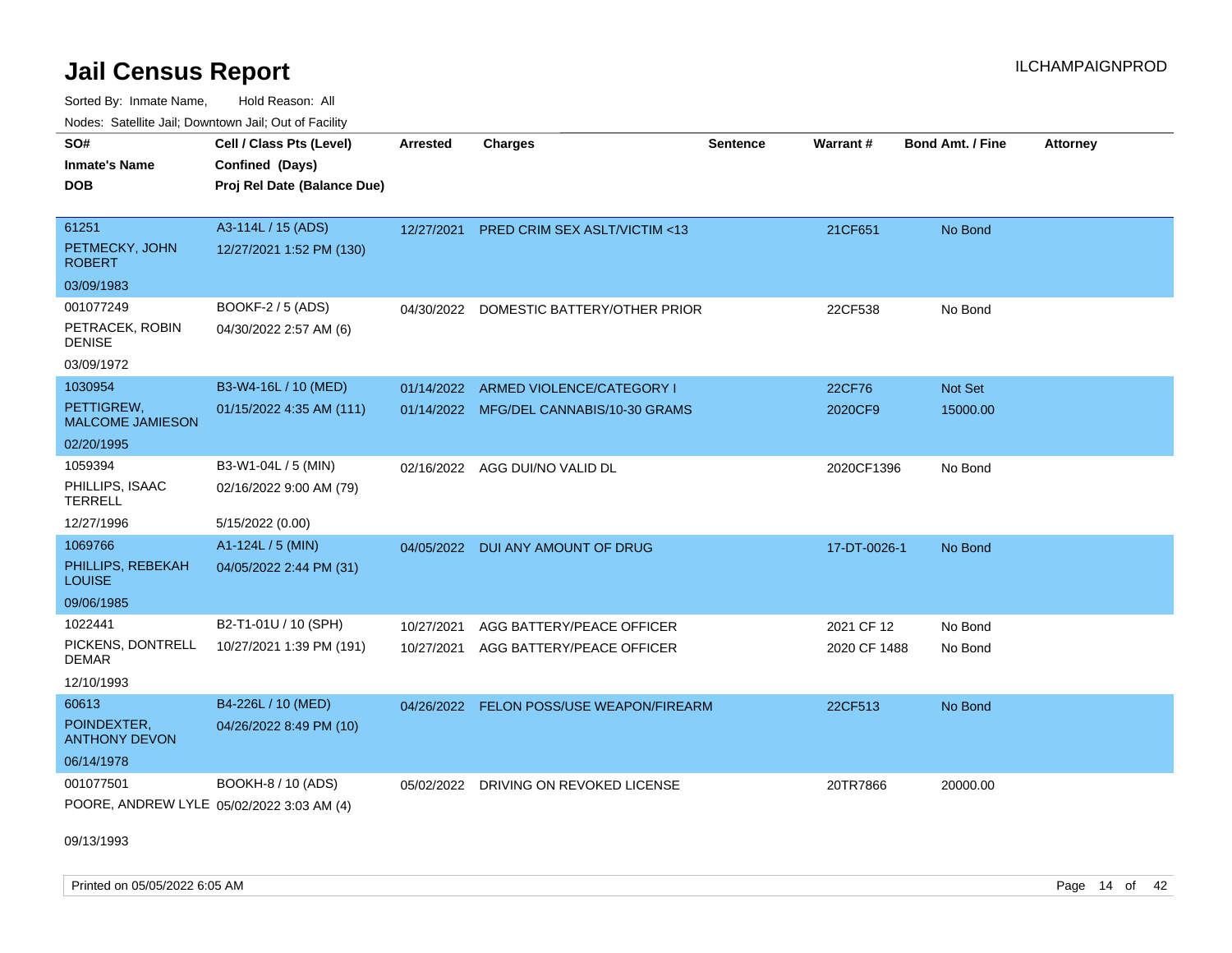| rouco. Calcinic Jan, Downtown Jan, Out of Facility |                             |                 |                                           |                 |             |                         |                 |
|----------------------------------------------------|-----------------------------|-----------------|-------------------------------------------|-----------------|-------------|-------------------------|-----------------|
| SO#                                                | Cell / Class Pts (Level)    | <b>Arrested</b> | <b>Charges</b>                            | <b>Sentence</b> | Warrant#    | <b>Bond Amt. / Fine</b> | <b>Attorney</b> |
| Inmate's Name                                      | Confined (Days)             |                 |                                           |                 |             |                         |                 |
| DOB                                                | Proj Rel Date (Balance Due) |                 |                                           |                 |             |                         |                 |
|                                                    |                             |                 |                                           |                 |             |                         |                 |
| 54916                                              | A3-117U / 10 (ADS)          |                 | 04/29/2022 ATTEMPT DISARM PC OFF/CORR EMP |                 | 22CF535     | Not Set                 |                 |
| RAYBURN, JOSHUA<br><b>STEVEN</b>                   | 04/29/2022 1:56 PM (7)      |                 |                                           |                 |             |                         |                 |
| 03/09/1982                                         |                             |                 |                                           |                 |             |                         |                 |
| 001078482                                          | B1-204L / 10 (MED)          | 03/14/2022      | AGG DISCHARGE FIREARM/VEH/SCH             |                 | 22CF299     | 250000.00               |                 |
| <b>REED, MONTRES</b><br>ANTRON                     | 03/14/2022 12:06 PM (53)    |                 |                                           |                 |             |                         |                 |
| 02/26/2004                                         |                             |                 |                                           |                 |             |                         |                 |
| 001079048                                          | A1-227L / 15 (MAX)          | 04/10/2022      | <b>MURDER</b>                             |                 | 21CF649     | 1000000.00              |                 |
| <b>ROBINSON, AMARI</b>                             | 04/10/2022 9:44 AM (26)     | 04/10/2022      | <b>AGGRAVATED BATTERY</b>                 |                 | 2022-JD-014 | <b>Not Set</b>          |                 |
| <b>MICHELLE TAMIRA</b>                             |                             | 04/10/2022      | <b>CRIMINAL DAMAGE</b>                    |                 | 2022-JD-014 | <b>Not Set</b>          |                 |
| 04/10/2004                                         |                             | 04/10/2022      | AGG UNLAWFUL USE WEAPON/PERSON            |                 | 21-JD-079   | <b>Not Set</b>          |                 |
| 979485                                             | B2-T4-16L / 15 (SPH)        | 03/12/2021      | <b>PRED CRIM SEX ASLT/VICTIM &lt;13</b>   |                 | 21CF282     | Not Set                 |                 |
| RODRIGUEZ, JOSHUA<br>ANTHONY                       | 03/12/2021 1:57 PM (420)    |                 |                                           |                 |             |                         |                 |
| 04/06/1990                                         |                             |                 |                                           |                 |             |                         |                 |
| 61330                                              | B4-224L / 15 (MAX)          | 12/01/2021      | <b>ARMED HABITUAL CRIMINAL</b>            |                 | 21CF1473    | <b>Not Set</b>          |                 |
| <b>RUFFIN, JONATHON</b><br>CECIL                   | 12/01/2021 5:34 AM (156)    | 12/01/2021      | <b>PAROLE REVOCATION</b>                  |                 | CH2107545   | No Bond                 |                 |
| 05/10/1984                                         |                             |                 |                                           |                 |             |                         |                 |
| 001077681                                          | B3-W5-17U / 10 (MED)        | 04/08/2022      | CRIM DMG/GOVT PROP/<\$500                 |                 | 22CM101     | Not Set                 |                 |
| <b>SALES, ANDREW</b>                               | 04/08/2022 6:03 PM (28)     | 04/11/2022      | ELEC HRSMT/OBSCENE/FORC FEL               |                 | 21CF406     | Not Set                 |                 |
| KEVIN                                              |                             | 04/11/2022      | AGGRAVATED DOMESTIC BATTERY               |                 | 21CF247     | Not Set                 |                 |
| 02/25/1979                                         |                             |                 |                                           |                 |             |                         |                 |
| 1071161                                            | B4-124L / 15 (MAX)          | 08/18/2021      | DELIVERY OF OR POSSESSION OF W/INT        |                 | 21CF1008    | No Bond                 |                 |
| <b>SANDERS, MARKELL</b><br>LAMAR                   | 08/18/2021 6:18 PM (261)    |                 |                                           |                 |             |                         |                 |
| 02/02/2000                                         |                             |                 |                                           |                 |             |                         |                 |
| 001078441                                          | BOOKF-3 / 15 (ADS)          | 10/01/2021      | ARMED HABITUAL CRIMINAL                   |                 | 21CF1182    | Not Set                 |                 |
| SINGLETON, CORRIE<br>DERRELL                       | 10/01/2021 12:36 PM (217)   | 12/20/2021      | SPEEDING 26-34 MPH OVER LIMIT             |                 | 2021TR2701  | 1000.00                 |                 |
| 05/07/1983                                         |                             |                 |                                           |                 |             |                         |                 |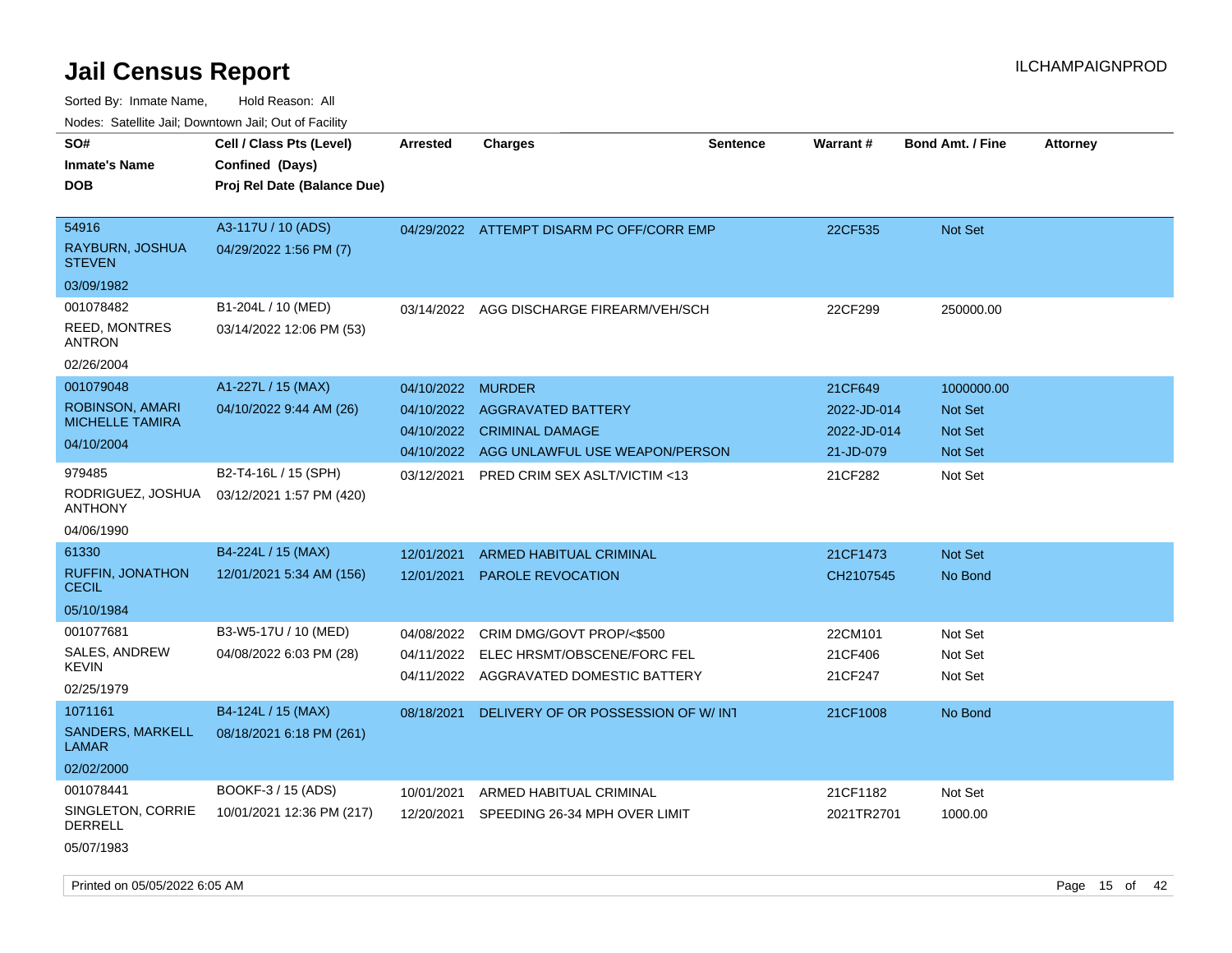| Nudes. Satellite Jali, Downtown Jali, Out of Facility |                                              |                     |                                           |                 |            |                         |                 |
|-------------------------------------------------------|----------------------------------------------|---------------------|-------------------------------------------|-----------------|------------|-------------------------|-----------------|
| SO#                                                   | Cell / Class Pts (Level)                     | <b>Arrested</b>     | <b>Charges</b>                            | <b>Sentence</b> | Warrant#   | <b>Bond Amt. / Fine</b> | <b>Attorney</b> |
| Inmate's Name                                         | Confined (Days)                              |                     |                                           |                 |            |                         |                 |
| <b>DOB</b>                                            | Proj Rel Date (Balance Due)                  |                     |                                           |                 |            |                         |                 |
|                                                       |                                              |                     |                                           |                 |            |                         |                 |
| 27110                                                 | BOOKH-7                                      |                     | 05/04/2022 POSS STOLEN VEHICLE > \$25,000 |                 | 22CF26     | 10000.00                |                 |
| SMITH, JOHN DALE                                      | 05/04/2022 3:15 PM (2)                       |                     | 05/04/2022 UNLAWFUL POSS CR/DEBIT CARD    |                 | 22CF26     | <b>Not Set</b>          |                 |
| 10/21/1967                                            |                                              |                     |                                           |                 |            |                         |                 |
| 001078608                                             | A3-115U                                      |                     | 04/28/2022 MFG/DEL CANNABIS/30-500 GRAMS  |                 | 22CF520    | No Bond                 |                 |
| SOMERS, DYLAN<br>THOMAS                               | 04/28/2022 4:49 AM (8)                       |                     |                                           |                 |            |                         |                 |
| 05/18/2000                                            |                                              |                     |                                           |                 |            |                         |                 |
| 975068                                                | B1-201U / 15 (MAX)                           | 04/26/2022          | DRVG ON SUSP LICENSE/FTA                  |                 | 19TR17004  | 690.00                  |                 |
| SPEARMAN, JOE<br><b>DEMARKUS TERREL</b>               | 04/26/2022 3:34 PM (10)                      |                     | 04/26/2022 ARMED VIOLENCE/CATEGORY I      |                 | 22CF515    | No Bond                 |                 |
| 12/15/1989                                            |                                              |                     |                                           |                 |            |                         |                 |
| 001077770                                             | A1-124U / 5 (MIN)                            |                     | 01/06/2022 RESIDENTIAL BURGLARY           |                 | 21CF319    | Not Set                 |                 |
|                                                       | STOFFLE, KELLY ANNE 01/06/2022 3:14 PM (120) |                     |                                           |                 |            |                         |                 |
|                                                       |                                              |                     |                                           |                 |            |                         |                 |
| 04/12/1989                                            |                                              |                     |                                           |                 |            |                         |                 |
| 38305                                                 | B2-T2-06L / 10 (SPH)                         |                     | 03/18/2020 CRIMINAL SEXUAL ABUSE          |                 | 20CF-343   | 500000.00               |                 |
| STOVER, JOSH<br>ANDREW                                | 03/18/2020 10:24 AM (779)                    |                     |                                           |                 |            |                         |                 |
| 08/18/1973                                            |                                              |                     |                                           |                 |            |                         |                 |
| 001078742                                             | A2-222L / 5 (MIN)                            | 04/01/2022 BURGLARY |                                           |                 | 22CF33     | 10000.00                |                 |
| TAYLOR, ERIKA LYNN                                    | 04/01/2022 10:15 AM (35)                     |                     |                                           |                 |            |                         |                 |
|                                                       |                                              |                     |                                           |                 |            |                         |                 |
| 04/09/1996                                            |                                              |                     |                                           |                 |            |                         |                 |
| 1066794                                               | B3-W6-21U / 5 (MIN)                          |                     | 04/15/2022 VIO ORDER/PRIOR VIO OF ORDER   |                 | 2021CF1061 | 150000.00               |                 |
| TAYLOR, STANLEY<br>JAMES                              | 04/15/2022 9:27 AM (21)                      |                     |                                           |                 |            |                         |                 |
| 01/05/1994                                            |                                              |                     |                                           |                 |            |                         |                 |
| 32058                                                 | B4-123U / 15 (MAX)                           | 06/14/2021          | <b>AGG DISCH FIREARM</b>                  |                 | 21CF690    | Not Set                 |                 |
| THOMPSON, STEVEN<br>ONEAL                             | 06/14/2021 6:44 AM (326)                     |                     |                                           |                 |            |                         |                 |
| 03/14/1969                                            |                                              |                     |                                           |                 |            |                         |                 |
|                                                       |                                              |                     |                                           |                 |            |                         |                 |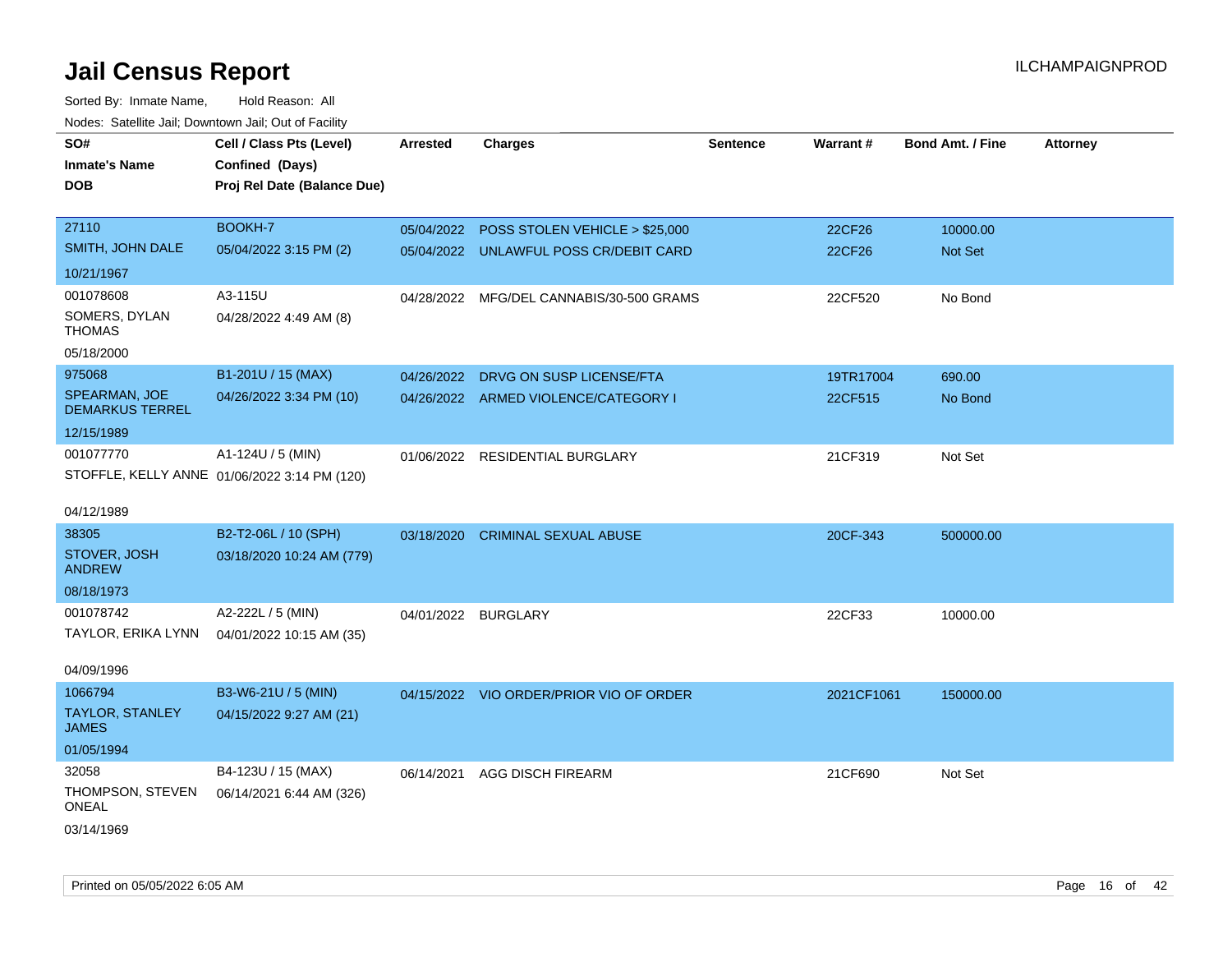| routes. Salemite Jan, Downlown Jan, Out of Facility |                             |                   |                                           |                 |            |                         |                 |
|-----------------------------------------------------|-----------------------------|-------------------|-------------------------------------------|-----------------|------------|-------------------------|-----------------|
| SO#                                                 | Cell / Class Pts (Level)    | <b>Arrested</b>   | <b>Charges</b>                            | <b>Sentence</b> | Warrant#   | <b>Bond Amt. / Fine</b> | <b>Attorney</b> |
| <b>Inmate's Name</b>                                | Confined (Days)             |                   |                                           |                 |            |                         |                 |
| <b>DOB</b>                                          | Proj Rel Date (Balance Due) |                   |                                           |                 |            |                         |                 |
|                                                     |                             |                   |                                           |                 |            |                         |                 |
| 993660                                              | BOOKH-8                     |                   | 05/04/2022 BURGLARY                       |                 | 22CF544    | Not Set                 |                 |
| TORRES-NEGRON.<br><b>JUAN CARLOS</b>                | 05/04/2022 4:34 AM (2)      |                   |                                           |                 |            |                         |                 |
| 11/18/1983                                          |                             |                   |                                           |                 |            |                         |                 |
| 001078792                                           | B4-122U / 15 (MAX)          | 01/24/2022        | <b>FUGITIVE FROM JUSTICE</b>              |                 | 22CF99     | Not Set                 |                 |
| TRAMBLE, TOM<br><b>MARCUS</b>                       | 01/24/2022 10:24 AM (102)   |                   | 01/24/2022 ARMED VIOLENCE/CATEGORY I      |                 | 22CF101    | Not Set                 |                 |
| 02/28/1985                                          |                             |                   |                                           |                 |            |                         |                 |
| 1071272                                             | <b>BOOKH-4</b>              |                   | 05/04/2022 AGGRAVATED BATTERY             |                 | 2022CFAWOW | <b>Not Set</b>          |                 |
| TSHINGUTA,<br><b>GERTRUDE KABONGO</b>               | 05/04/2022 10:38 AM (2)     |                   |                                           |                 |            |                         |                 |
| 06/04/1976                                          |                             |                   |                                           |                 |            |                         |                 |
| 512160                                              | A3-213U / 15 (MAX)          |                   | 03/10/2022 ARMED HABITUAL CRIMINAL        |                 | 22CF296    | Not Set                 |                 |
| <b>TURNER, CHARLES</b><br>EDWARD                    | 03/10/2022 12:00 PM (57)    |                   |                                           |                 |            |                         |                 |
| 09/05/1986                                          |                             |                   |                                           |                 |            |                         |                 |
| 1076325                                             | B1-105U / 15 (MAX)          | 03/25/2022        | AGG UUW/LOADED/NO FCCA/FOID               |                 | 2020CF742  | 25000.00                |                 |
| <b>TURNER, PRINTISS</b>                             | 03/25/2022 3:15 PM (42)     | 03/25/2022 MURDER |                                           |                 | 2021CF1071 | 1500000.00              |                 |
| VASHAWN-DEMAN,                                      |                             | 03/25/2022        | <b>DOMESTIC BATTERY</b>                   |                 | 20CM468    | 1000.00                 |                 |
| 11/10/2001                                          |                             |                   | 03/25/2022 AGG UUW/LOADED/NO FCCA/FOID    |                 | 21CF1520   | 50000.00                |                 |
|                                                     |                             |                   | 03/28/2022 FUGITIVE FROM JUSTICE          |                 | 22CF360    | 50000.00                |                 |
| 50548                                               | B3-W3-12L / 10 (MED)        |                   | 03/29/2022 AGG UNLAWFUL USE OF WEAPON/VEH |                 | 21CF1067   | No Bond                 |                 |
| VINEYARD, SHORNOR<br>JAMAL                          | 03/29/2022 8:51 AM (38)     |                   |                                           |                 |            |                         |                 |
| 12/14/1979                                          | 5/19/2022 (0.00)            |                   |                                           |                 |            |                         |                 |
| 1076520                                             | B4-223L / 15 (MAX)          |                   | 04/20/2022 ARMED VIOLENCE/CATEGORY I      |                 | 22CF485    | <b>Not Set</b>          |                 |
| WARNER-UDUEBOR,<br><b>JAESEN CHI</b>                | 04/20/2022 2:56 PM (16)     |                   |                                           |                 |            |                         |                 |
| 04/11/2001                                          |                             |                   |                                           |                 |            |                         |                 |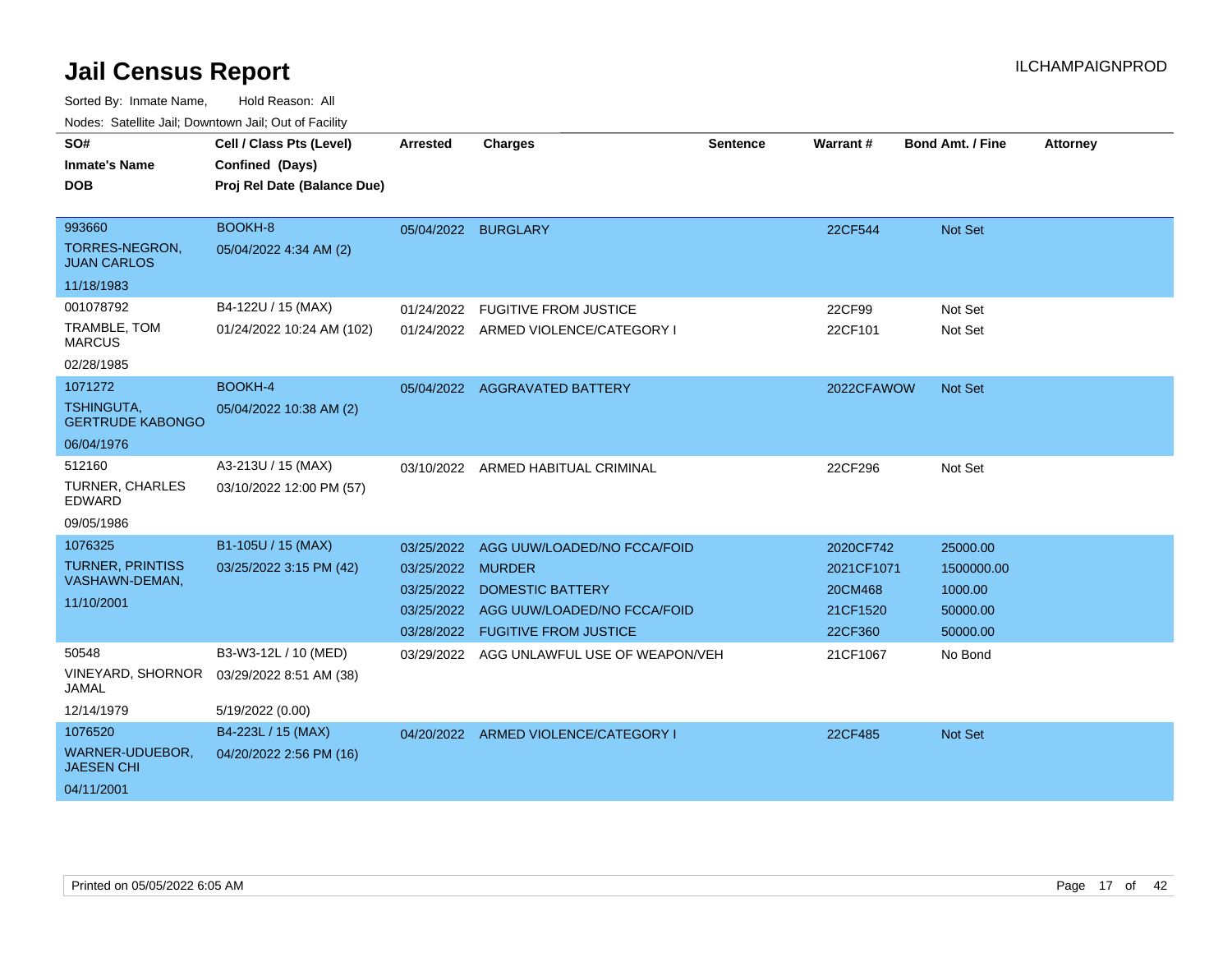Sorted By: Inmate Name, Hold Reason: All

Nodes: Satellite Jail; Downtown Jail; Out of Facility

| SO#<br><b>Inmate's Name</b><br><b>DOB</b>                        | Cell / Class Pts (Level)<br>Confined (Days)<br>Proj Rel Date (Balance Due) | <b>Arrested</b> | <b>Charges</b>                                                                                                    | Sentence | Warrant#                         | <b>Bond Amt. / Fine</b>      | <b>Attorney</b> |
|------------------------------------------------------------------|----------------------------------------------------------------------------|-----------------|-------------------------------------------------------------------------------------------------------------------|----------|----------------------------------|------------------------------|-----------------|
| 1070737<br><b>WASHINGTON,</b><br><b>JASTINA VIRGINIA</b>         | A1-126L / 15 (MAX)<br>10/14/2021 12:02 PM (204)                            |                 | 10/14/2021 AGG KIDNAPG/<13/INTEL DISABL                                                                           | (DHS)    | 2020CF418                        | 250000.00                    |                 |
| 04/11/2000                                                       |                                                                            |                 |                                                                                                                   |          |                                  |                              |                 |
| 1035462<br><b>WASHINGTON, MARK</b><br><b>ANTHONY</b>             | A3-213L / 15 (MAX)<br>03/25/2022 8:47 AM (42)                              |                 | 03/25/2022 ARMED HABITUAL CRIMINAL                                                                                |          | 22CF186                          | 750000.00                    |                 |
| 01/06/1994<br>977140                                             | B1-203L / 10 (MED)                                                         |                 |                                                                                                                   |          |                                  |                              |                 |
| <b>WEBSTER, DERRIAL</b><br><b>DEVON</b>                          | 10/24/2021 2:46 AM (194)                                                   | 10/24/2021      | ARMED HABITUAL CRIMINAL                                                                                           |          | 21CF1289                         | <b>Not Set</b>               |                 |
| 01/14/1990                                                       |                                                                            |                 |                                                                                                                   |          |                                  |                              |                 |
| 001078328<br>WHITE, JUSTIN<br><b>STEVEN</b><br>10/25/1995        | B1-105L / 15 (MAX)<br>08/30/2021 10:48 AM (249)                            | 08/30/2021      | FELON POSS/USE WEAPON/FIREARM                                                                                     |          | 21CF1045                         | Not Set                      |                 |
| 1051791                                                          | BOOKH-3                                                                    |                 | 05/05/2022 RECEIVE/POSS/SELL STOLEN VEH                                                                           |          | 2019CF1640                       | 5000.00                      |                 |
| WHITE, ROBBY JAMES 05/05/2022 4:44 AM (1)<br>09/13/1983          |                                                                            |                 |                                                                                                                   |          |                                  |                              |                 |
| 001077235<br><b>WHITLEY, CHARLES</b><br>09/03/1975               | B4-124U / 5 (MIN)<br>04/26/2022 6:11 PM (10)                               | 04/26/2022      | POSSESSING A CONTROLLED SUBSTANC<br>04/26/2022 POSS AMT CON SUB EXCEPT(A)/(D)<br>04/26/2022 WARRANT OUT OF COUNTY |          | 22CF507<br>20CF1077<br>20TR10761 | Not Set<br>940.00<br>3000.00 |                 |
|                                                                  |                                                                            | 04/26/2022      | WARRANT OUT OF COUNTY<br>04/26/2022 WARRANT OUT OF COUNTY                                                         |          | 20TR10760<br>20CM646             | 3000.00<br>5000.00           |                 |
| 638552<br><b>WILLIAMS, MICHAEL</b><br><b>JAMES</b><br>03/29/1964 | B2-T2-08L / 5 (SPH)<br>10/07/2021 12:20 PM (211)                           | 10/07/2021      | CHILD PORNOGRAPHY/PHOTOGRAPH                                                                                      |          | 2021CF1207                       | No Bond                      |                 |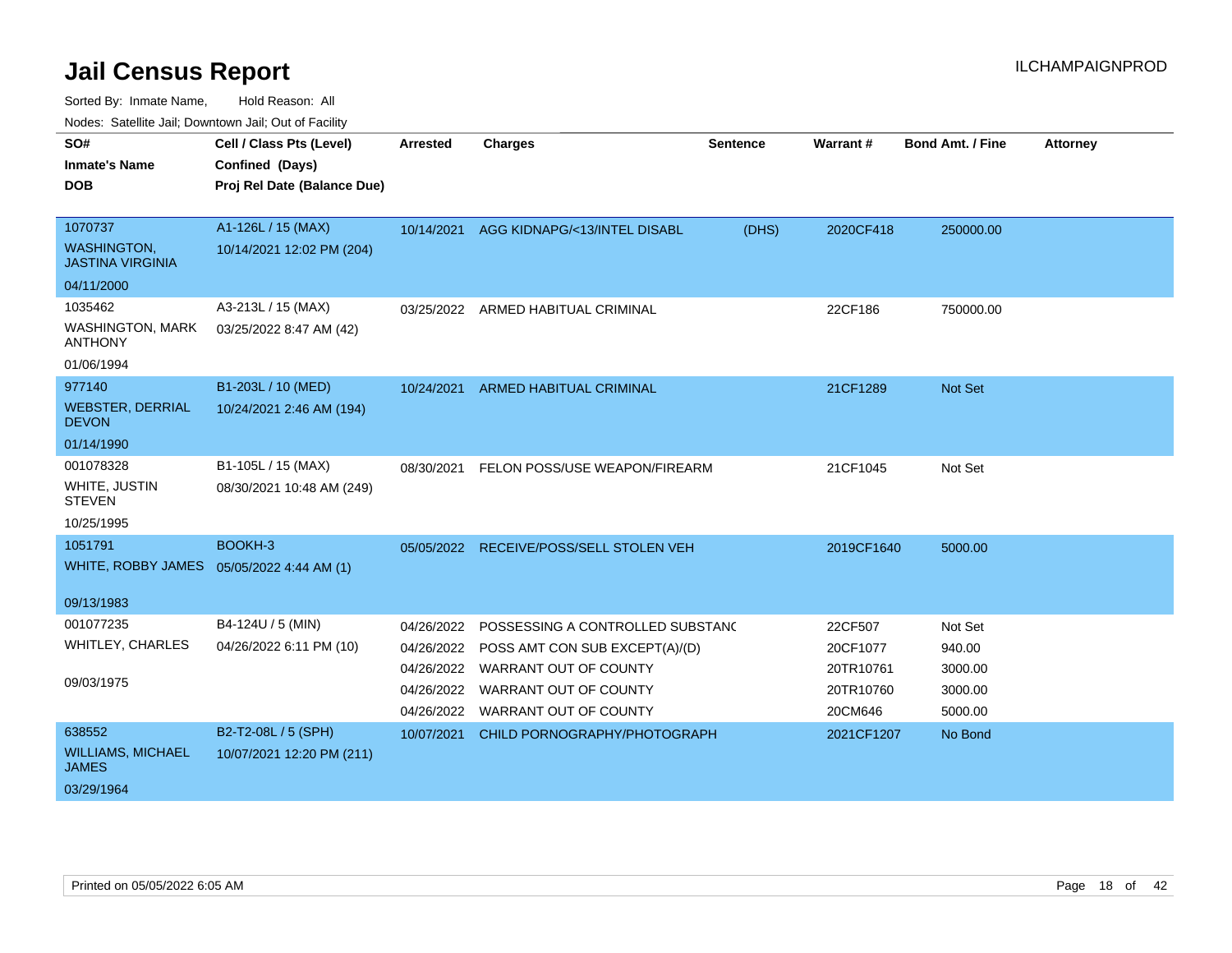| SO#                                       | Cell / Class Pts (Level)    | Arrested   | <b>Charges</b>                           | <b>Sentence</b> | <b>Warrant#</b> | <b>Bond Amt. / Fine</b> | <b>Attorney</b> |
|-------------------------------------------|-----------------------------|------------|------------------------------------------|-----------------|-----------------|-------------------------|-----------------|
|                                           |                             |            |                                          |                 |                 |                         |                 |
| <b>Inmate's Name</b>                      | Confined (Days)             |            |                                          |                 |                 |                         |                 |
| <b>DOB</b>                                | Proj Rel Date (Balance Due) |            |                                          |                 |                 |                         |                 |
|                                           |                             |            |                                          |                 |                 |                         |                 |
| 1066370                                   | B1-101L / 15 (MAX)          | 07/28/2021 | ARMED VIOLENCE/CATEGORY III              |                 | 2021 CF 882     | Not Set                 |                 |
| <b>WILLIAMS, REONTE</b><br><b>REMIR</b>   | 07/28/2021 5:40 AM (282)    |            |                                          |                 |                 |                         |                 |
| 05/14/1999                                |                             |            |                                          |                 |                 |                         |                 |
| 1051953                                   | A1-226L / 10 (MED)          | 02/02/2022 | DOMESTIC BATTERY/OTHER PRIOR             | 8y (DOC)        | 22CF144         | Not Set                 |                 |
| <b>WINSTON, ALYSSIA</b><br><b>LETEECE</b> | 02/02/2022 4:29 AM (93)     | 03/28/2022 | AGG ROBBERY/INDICATE ARM W/FIR           | 8y (DOC)        | 22CF353         | Not Set                 |                 |
| 03/17/1996                                |                             |            |                                          |                 |                 |                         |                 |
| 001077731                                 | B1-205U / 15 (MAX)          |            | 04/12/2022 ATTEMPT (FIRST DEGREE MURDER) |                 | 22CF428         | 1500000.00              |                 |
| YOUNG, AARON<br><b>BLAKE</b>              | 04/12/2022 12:53 PM (24)    |            |                                          |                 |                 |                         |                 |
| 03/04/2000                                |                             |            |                                          |                 |                 |                         |                 |
| <b>Total Satellite Jail: 141</b>          |                             | Males: 117 | Unknown: 0<br>Females: 24                |                 |                 |                         |                 |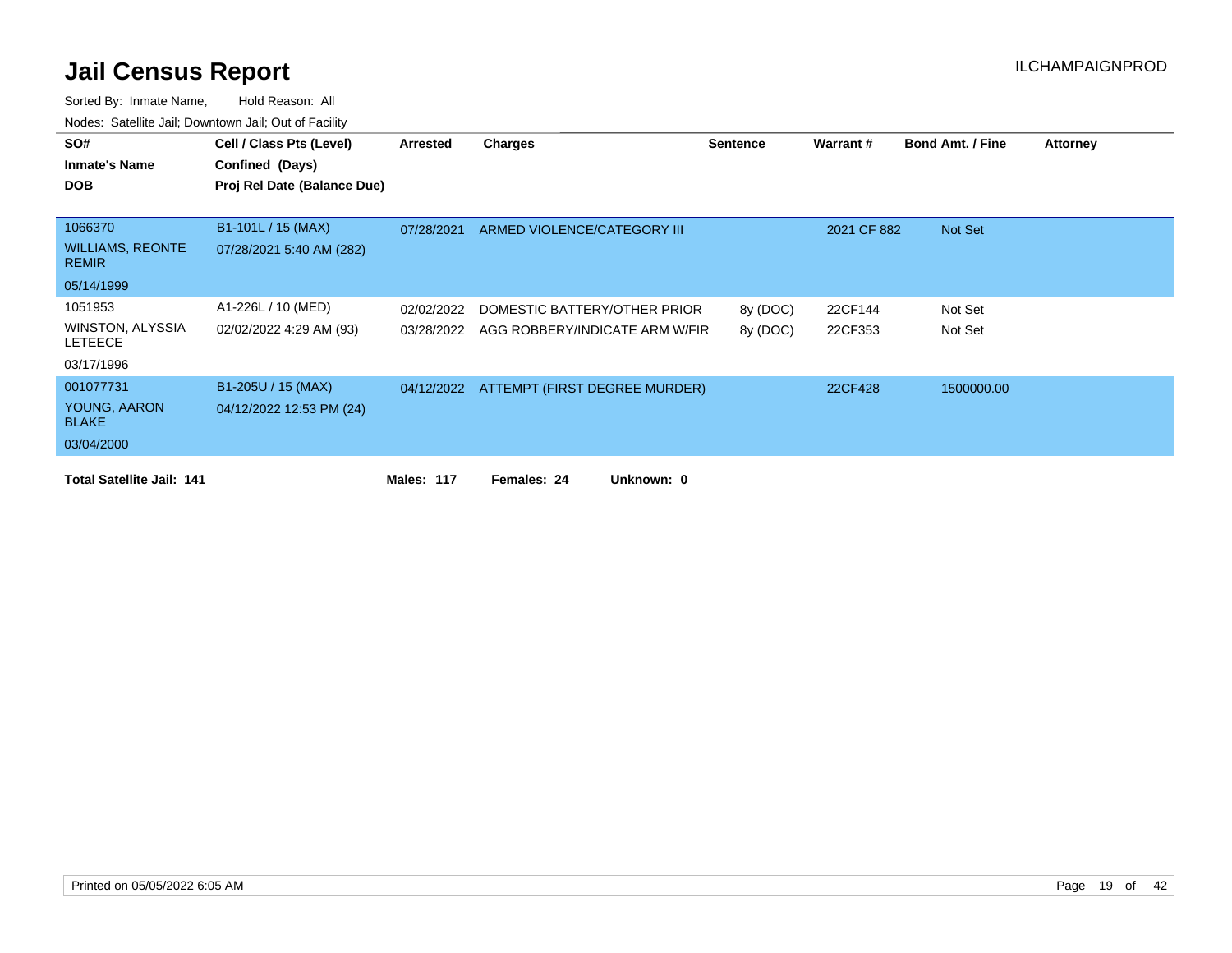| <b>Downtown Jail</b>                  |                                             |                 |                                         |                 |                 |                         |                 |
|---------------------------------------|---------------------------------------------|-----------------|-----------------------------------------|-----------------|-----------------|-------------------------|-----------------|
| SO#                                   | Cell / Class Pts (Level)                    | <b>Arrested</b> | <b>Charges</b>                          | <b>Sentence</b> | <b>Warrant#</b> | <b>Bond Amt. / Fine</b> | <b>Attorney</b> |
| <b>Inmate's Name</b>                  | Confined (Days)                             |                 |                                         |                 |                 |                         |                 |
| <b>DOB</b>                            | Proj Rel Date (Balance Due)                 |                 |                                         |                 |                 |                         |                 |
|                                       |                                             |                 |                                         |                 |                 |                         |                 |
| 952871                                | G3U / 5 (MIN)                               |                 | 03/13/2022 METH DELIVERY/5<15 GRAMS     |                 | 22CF300         | No Bond                 |                 |
| AUTEBERRY, JOSHUA<br><b>DAVID</b>     | 03/13/2022 7:24 PM (54)                     |                 |                                         |                 |                 |                         |                 |
| 12/28/1984                            |                                             |                 |                                         |                 |                 |                         |                 |
| 001078218                             | $D1 / 5$ (ADS)                              | 03/23/2022      | <b>CRIMINAL TRESPASS TO LAND</b>        |                 | 21CM340         | 1000.00                 |                 |
| BAKER, REED ALLEN                     | 03/23/2022 6:55 PM (44)                     | 03/23/2022      | <b>DISORDERLY CONDUCT</b>               |                 | 20OV0267        | 1000.00                 |                 |
| 07/28/1981                            |                                             | 03/24/2022      | <b>RETAIL THEFT</b>                     |                 | 20CM658         | 5000.00                 |                 |
| 517915                                | G6L / 5 (MIN)                               | 08/03/2021      | FORGERY/ISSUE/DELIVER DOCUMENT          |                 |                 | No Bond                 |                 |
| <b>BOXLEY, CHARLES</b><br><b>OMAR</b> | 08/03/2021 2:18 PM (276)                    | 08/03/2021      | <b>BURGLARY</b>                         |                 | 21CF289         | 20000.00                |                 |
| 01/10/1985                            |                                             | 08/03/2021      | <b>BURGLARY</b>                         |                 | 21CF679         | 20000.00                |                 |
| 47897                                 | E2L / 15 (ADS)                              | 01/19/2022      | PAROLE REVOCATION                       |                 | VA2201139       | No Bond                 |                 |
| <b>BRANAMAN</b>                       | 01/19/2022 9:21 PM (107)                    | 01/19/2022      | VIOLATE ORDER PROTECTION                |                 | 22CF85          | Not Set                 |                 |
| <b>CLIFFORD EARL</b>                  |                                             | 01/19/2022      | DRVG REVOKED/2+/PERS INJ/DEATH          |                 | 22CF84          | Not Set                 |                 |
| 03/09/1975                            |                                             |                 |                                         |                 |                 |                         |                 |
| 995432                                | I2 / 10 (ADS)                               | 12/20/2021      | FAIL TO RPT WKLY/NO FIXED ADDR          |                 | 21CF1559        | <b>Not Set</b>          |                 |
| <b>BROWN, JAVON</b><br><b>SHANTEZ</b> | 12/20/2021 2:06 AM (137)                    |                 |                                         |                 |                 |                         |                 |
| 10/14/1991                            |                                             |                 |                                         |                 |                 |                         |                 |
| 001078900                             | J7L / 15 (ADS)                              |                 | 03/02/2022 MURDER/INTENT TO KILL/INJURE |                 | 22CF252         | Not Set                 |                 |
| BYRD, ANDREW<br><b>DARNELL</b>        | 03/02/2022 11:59 PM (65)                    |                 |                                         |                 |                 |                         |                 |
| 12/30/2003                            |                                             |                 |                                         |                 |                 |                         |                 |
| 001078092                             | H <sub>2</sub> U / 10 (ADS)                 | 12/27/2021      | AGG BATTERY/PUBLIC PLACE                |                 | 2021CF1042      | 5000.00                 |                 |
| <b>WILLIAM</b>                        | CHOUNARD, STANLEY 12/27/2021 10:47 PM (130) |                 |                                         |                 |                 |                         |                 |
| 06/25/1986                            |                                             |                 |                                         |                 |                 |                         |                 |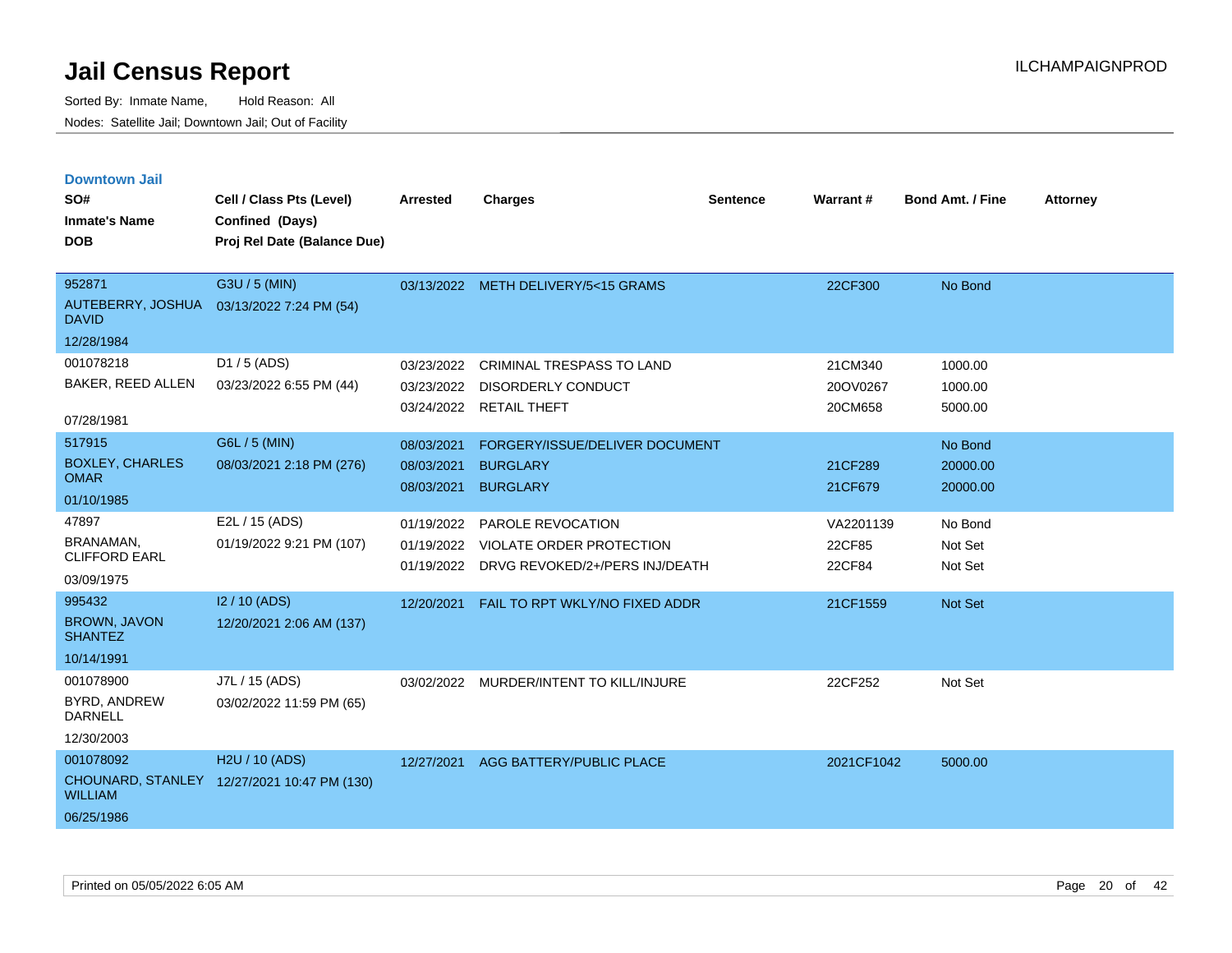Sorted By: Inmate Name, Hold Reason: All Nodes: Satellite Jail; Downtown Jail; Out of Facility

| SO#                                              | Cell / Class Pts (Level)    | <b>Arrested</b> | <b>Charges</b>                            | Sentence | Warrant#    | <b>Bond Amt. / Fine</b> | <b>Attorney</b> |
|--------------------------------------------------|-----------------------------|-----------------|-------------------------------------------|----------|-------------|-------------------------|-----------------|
| <b>Inmate's Name</b>                             | Confined (Days)             |                 |                                           |          |             |                         |                 |
| <b>DOB</b>                                       | Proj Rel Date (Balance Due) |                 |                                           |          |             |                         |                 |
|                                                  |                             |                 |                                           |          |             |                         |                 |
| 56241                                            | E6L / 5 (MIN)               |                 | 01/13/2022 VIOLATE ORDER/PRIOR DOM BTRY   |          | 22CF59      | Not Set                 |                 |
| <b>CLARK, DAMON</b><br><b>GILLMORE</b>           | 01/13/2022 4:36 AM (113)    |                 | 04/04/2022 CIVIL FTA WARRANT              |          | 2007D200    | 100000.00               |                 |
| 12/21/1976                                       |                             |                 |                                           |          |             |                         |                 |
| 001078838                                        | D <sub>2</sub> / 15 (ADS)   |                 | 02/12/2022 PRED CRIM SEX ASLT/BODILY HARM |          | 21CF30      | 150000.00               |                 |
| CLAYTON, KAREEM<br>JAMAL                         | 02/12/2022 8:55 AM (83)     |                 |                                           |          |             |                         |                 |
| 02/03/1974                                       |                             |                 |                                           |          |             |                         |                 |
| 1075361                                          | $15/5$ (ADS)                | 04/16/2021      | <b>BURGLARY</b>                           |          | 21CF414     | <b>Not Set</b>          |                 |
| <b>COWART, TORREY</b><br><b>BENJAMEN, Junior</b> | 04/16/2021 9:17 PM (385)    |                 |                                           |          |             |                         |                 |
| 11/22/1987                                       |                             |                 |                                           |          |             |                         |                 |
| 1072673                                          | G7L / 5 (MIN)               |                 | 04/14/2022 VIOLATE ORDER PROTECTION       |          | 2022CM112   | No Bond                 |                 |
| COWART, WILL<br><b>SIMEON</b>                    | 04/14/2022 1:19 PM (22)     |                 |                                           |          |             |                         |                 |
| 02/18/1999                                       |                             |                 |                                           |          |             |                         |                 |
| 1074319                                          | K1 / 15 (SPH)               | 10/12/2021      | AGGRAVATED CRUELTY TO ANIMALS             |          | 21CF1238    | <b>Not Set</b>          |                 |
| CRAIG, DAVUCCI<br><b>DAVION</b>                  | 10/12/2021 11:36 AM (206)   | 10/14/2021      | <b>MURDER</b>                             |          | 21CF1239    | Not Set                 |                 |
| 08/02/2001                                       |                             |                 |                                           |          |             |                         |                 |
| 571307                                           | J3L / 15 (ADS)              | 09/14/2020      | CRIM SEXUAL ABUSE/CONSENT                 |          | 2020CF1026  | Not Set                 |                 |
| DOMINGO-<br>CASTANEDA,                           | 09/14/2020 11:19 PM (599)   | 09/14/2020      | PRED CRIM SEX ASLT/VICTIM <13             |          | 2020CF1025  | Not Set                 |                 |
| 09/29/1989                                       |                             |                 |                                           |          |             |                         |                 |
| 527379                                           | D6 / 15 (ADS)               | 10/25/2021      | <b>ARMED HABITUAL CRIMINAL</b>            |          | 21CF1297    | <b>Not Set</b>          |                 |
| DRAKE, MARCELL<br><b>DEON</b>                    | 10/25/2021 5:05 PM (193)    | 10/27/2021      | AGG DOMESTIC BATTERY/STRANGLE             |          | 21CF1245    | <b>Not Set</b>          |                 |
| 04/20/1987                                       |                             |                 |                                           |          |             |                         |                 |
| 527081                                           | F1L / 10 (MED)              | 09/06/2021      | ARSON/REAL/PERSONAL PROP>\$150            |          | 2021 CF 797 | 25000.00                |                 |
| FERGUSON,<br><b>CHRISTOPHER</b>                  | 09/06/2021 1:18 PM (242)    |                 |                                           |          |             |                         |                 |
| 12/21/1981                                       |                             |                 |                                           |          |             |                         |                 |

Printed on 05/05/2022 6:05 AM Page 21 of 42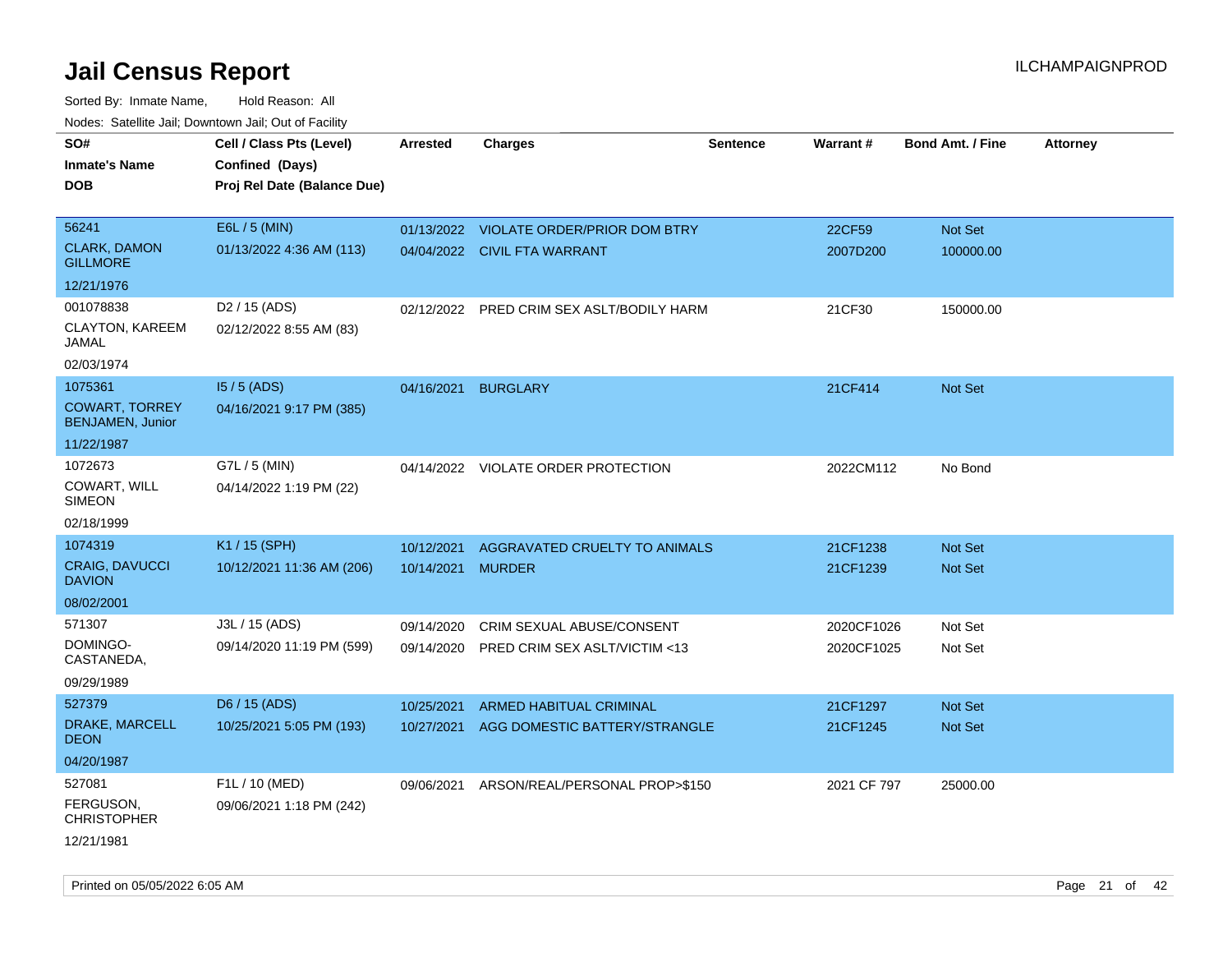Sorted By: Inmate Name, Hold Reason: All Nodes: Satellite Jail; Downtown Jail; Out of Facility

|                                   | ivodes. Satellite Jali, Downtown Jali, Out of Facility |                  |                                           |                 |          |                         |                 |
|-----------------------------------|--------------------------------------------------------|------------------|-------------------------------------------|-----------------|----------|-------------------------|-----------------|
| SO#                               | Cell / Class Pts (Level)                               | <b>Arrested</b>  | <b>Charges</b>                            | <b>Sentence</b> | Warrant# | <b>Bond Amt. / Fine</b> | <b>Attorney</b> |
| Inmate's Name                     | Confined (Days)                                        |                  |                                           |                 |          |                         |                 |
| <b>DOB</b>                        | Proj Rel Date (Balance Due)                            |                  |                                           |                 |          |                         |                 |
|                                   |                                                        |                  |                                           |                 |          |                         |                 |
| 524764                            | G3L / 5 (MIN)                                          |                  | 09/18/2021 METH DELIVERY/15<100 GRAMS     |                 | 21CF627  | 50000.00                |                 |
| <b>FISCUS, ROBERT</b><br>LOWELL   | 09/18/2021 10:50 AM (230)                              |                  |                                           |                 |          |                         |                 |
| 02/17/1986                        |                                                        |                  |                                           |                 |          |                         |                 |
| 1068917                           | H6U / 5 (ADS)                                          |                  | 08/11/2021 VIO ORDER/PRIOR VIO OF ORDER   |                 | 21CF965  | Not Set                 |                 |
| GARCIA, JUAN<br>CARLOS            | 08/11/2021 9:24 PM (268)                               |                  |                                           |                 |          |                         |                 |
| 10/21/1997                        |                                                        |                  |                                           |                 |          |                         |                 |
| 32913                             | $11/15$ (ADS)                                          |                  | 12/03/2021 PRED CRIM SEX ASLT/VICTIM <13  |                 | 21CF1481 | <b>Not Set</b>          |                 |
| GROB, WARREN A,<br>Junior         | 12/03/2021 4:24 PM (154)                               |                  |                                           |                 |          |                         |                 |
| 12/07/1950                        |                                                        |                  |                                           |                 |          |                         |                 |
| 001078868                         | K3 / 5 (ADS)                                           |                  | 02/24/2022 STALKING/CAUSE FEAR FOR SAFETY |                 | 22CF227  | 150000.00               |                 |
| HARRIS-MINER,<br><b>NICHOLAS</b>  | 02/24/2022 3:56 PM (71)                                |                  |                                           |                 |          |                         |                 |
| 07/08/1998                        |                                                        |                  |                                           |                 |          |                         |                 |
| 987949                            | B1 / 10 (SPH)                                          |                  | 03/29/2022 FELON POSS/FIREARM             |                 | 22CF365  | <b>Not Set</b>          |                 |
| HOLT, TERRELL<br><b>VALENTINO</b> | 03/29/2022 12:53 AM (38)                               |                  |                                           |                 |          |                         |                 |
| 02/17/1991                        |                                                        |                  |                                           |                 |          |                         |                 |
| 501278                            | H4U / 5 (ADS)                                          |                  | 04/18/2022 INDIRECT CIVIL CONTEMPT        |                 |          | 987.00                  |                 |
| HURSEY, DANIEL<br>SCOTT           | 04/18/2022 9:26 AM (18)                                |                  |                                           |                 |          |                         |                 |
| 08/30/1987                        | 5/17/2022 (0.00)                                       |                  |                                           |                 |          |                         |                 |
| 518711                            | G5L / 5 (MIN)                                          | 01/30/2022 THEFT |                                           |                 | 22CF133  | <b>Not Set</b>          |                 |
| <b>INGERSON, LUCUS</b><br>JAMES   | 01/30/2022 4:57 PM (96)                                |                  |                                           |                 |          |                         |                 |
| 09/16/1979                        |                                                        |                  |                                           |                 |          |                         |                 |
| 001078766                         | $13/5$ (ADS)                                           | 02/08/2022       | AGGRAVATED BATTERY                        |                 | 22CF160  | Not Set                 |                 |
| JOHNSON, IYONZI                   | 02/08/2022 11:56 AM (87)                               |                  | 02/08/2022 BURGLARY                       |                 | 22CF63   | 3000.00                 |                 |
| 271221222                         |                                                        |                  |                                           |                 |          |                         |                 |

07/16/1994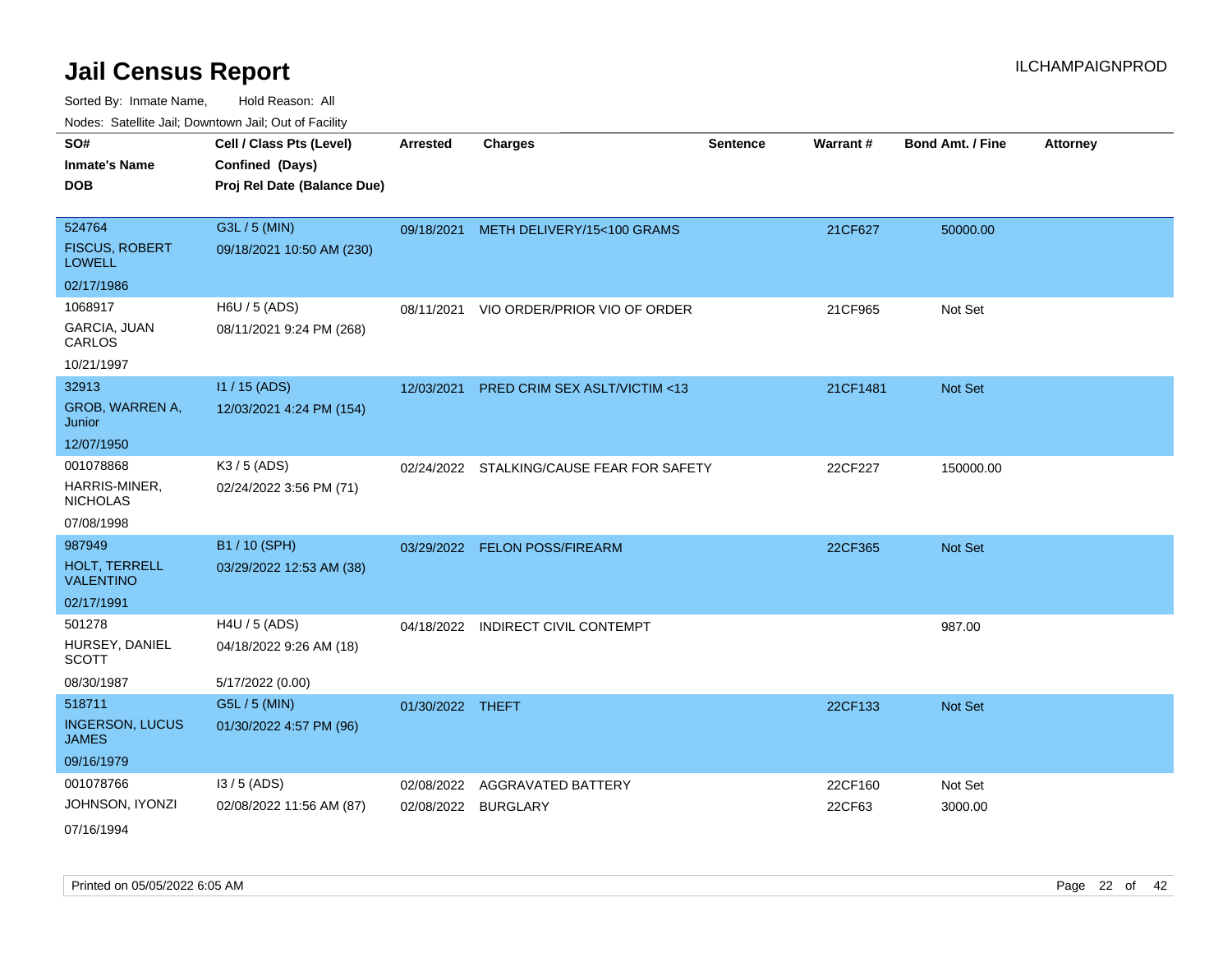| Noues. Salenne Jan, Downlown Jan, Out of Facility |                                             |                 |                                            |                 |                 |                         |                 |
|---------------------------------------------------|---------------------------------------------|-----------------|--------------------------------------------|-----------------|-----------------|-------------------------|-----------------|
| SO#                                               | Cell / Class Pts (Level)                    | <b>Arrested</b> | <b>Charges</b>                             | <b>Sentence</b> | <b>Warrant#</b> | <b>Bond Amt. / Fine</b> | <b>Attorney</b> |
| <b>Inmate's Name</b>                              | Confined (Days)                             |                 |                                            |                 |                 |                         |                 |
| <b>DOB</b>                                        | Proj Rel Date (Balance Due)                 |                 |                                            |                 |                 |                         |                 |
|                                                   |                                             |                 |                                            |                 |                 |                         |                 |
| 1073894                                           | H1L / 5 (ADS)                               |                 | 04/07/2022 PROBATION VIOLATION             |                 | 2021CF920       | Not Set                 |                 |
| <b>JOKICH, ANTON VEGO</b>                         | 04/07/2022 5:40 PM (29)                     |                 |                                            |                 |                 |                         |                 |
|                                                   |                                             |                 |                                            |                 |                 |                         |                 |
| 05/30/1969                                        |                                             |                 |                                            |                 |                 |                         |                 |
| 001078818                                         | D3 / 10 (MED)                               | 02/04/2022      | DOMESTIC BATTERY/OTHER PRIOR               |                 | 22CF148         | Not Set                 |                 |
| KINSEL, EVERAL<br><b>MICHAEL WILLIAM</b>          | 02/04/2022 7:37 PM (91)                     |                 |                                            |                 |                 |                         |                 |
| 10/16/1985                                        |                                             |                 |                                            |                 |                 |                         |                 |
| 527447                                            | J1L / 10 (ADS)                              | 02/22/2022      | <b>BURGLARY</b>                            |                 | 22CF224         | Not Set                 |                 |
| <b>KIRKWOOD, TYLER</b>                            | 02/22/2022 10:47 AM (73)                    | 02/22/2022      | AGG BATTERY/GREAT BODILY HARM              |                 | 22CF223         | <b>Not Set</b>          |                 |
| <b>JAMES</b>                                      |                                             | 02/23/2022      | <b>BURGLARY</b>                            |                 | 22CF152         | <b>Not Set</b>          |                 |
| 10/04/1985                                        |                                             |                 | 04/05/2022 RESIDENTIAL BURGLARY            |                 | 22CF383         | Not Set                 |                 |
| 001077710                                         | G9U / 5 (MIN)                               | 03/31/2022      | AGG DOMESTIC BATTERY/STRANGLE              |                 | 21CF212         | No Bond                 |                 |
| LANGE, DEVONTAE                                   | 03/31/2022 2:21 PM (36)                     |                 | 03/31/2022 AGG BATTERY/PUBLIC PLACE        |                 | 21CF279         | No Bond                 |                 |
| AND'RE                                            |                                             |                 |                                            |                 |                 |                         |                 |
| 03/05/1994                                        |                                             |                 |                                            |                 |                 |                         |                 |
| 29681                                             | J2L / 15 (ADS)                              | 07/14/2020      | PREDATORY CRIMINAL SEX ASSLT/CHILD         |                 | 20CF-781        | 250000.00               |                 |
| LENOIR, JOHN<br><b>CHRISTOPHER</b>                | 07/14/2020 12:51 PM (661)                   |                 |                                            |                 |                 |                         |                 |
| 04/20/1966                                        |                                             |                 |                                            |                 |                 |                         |                 |
| 001078797                                         | $14/10$ (ADS)                               |                 | 01/26/2022 VIO STALKING NO CONTACT ORDER   |                 | 22CM31          | Not Set                 |                 |
| LEVIN, DANIEL DAVID                               | 01/26/2022 3:00 PM (100)                    |                 |                                            |                 |                 |                         |                 |
|                                                   |                                             |                 |                                            |                 |                 |                         |                 |
| 08/08/1984                                        |                                             |                 |                                            |                 |                 |                         |                 |
| 1063030                                           | D4 / 15 (ADS)                               | 12/20/2021      | <b>MURDER</b>                              |                 | 21CF1571        | Not Set                 |                 |
|                                                   | MASON, RYAN ONEIAL 12/21/2021 9:30 AM (136) | 12/22/2021      | <b>PAROLE REVOCATION</b>                   |                 | CH2107979       | <b>Not Set</b>          |                 |
|                                                   |                                             |                 |                                            |                 |                 |                         |                 |
| 02/22/1991                                        |                                             |                 |                                            |                 |                 |                         |                 |
| 1076591                                           | G8U / 5 (MIN)                               | 02/22/2022      | DELIVERY OF OR POSSESSION OF W/IN14y (DOC) |                 | 20CF961         | 500000.00               |                 |
| MATTHEWS,<br><b>CHRISTIAN ANTHONY</b>             | 02/22/2022 7:42 PM (73)                     |                 | 02/23/2022 MAIL FRAUD                      |                 | 2:21CR173       | No Bond                 |                 |
| 03/15/1989                                        |                                             |                 |                                            |                 |                 |                         |                 |
|                                                   |                                             |                 |                                            |                 |                 |                         |                 |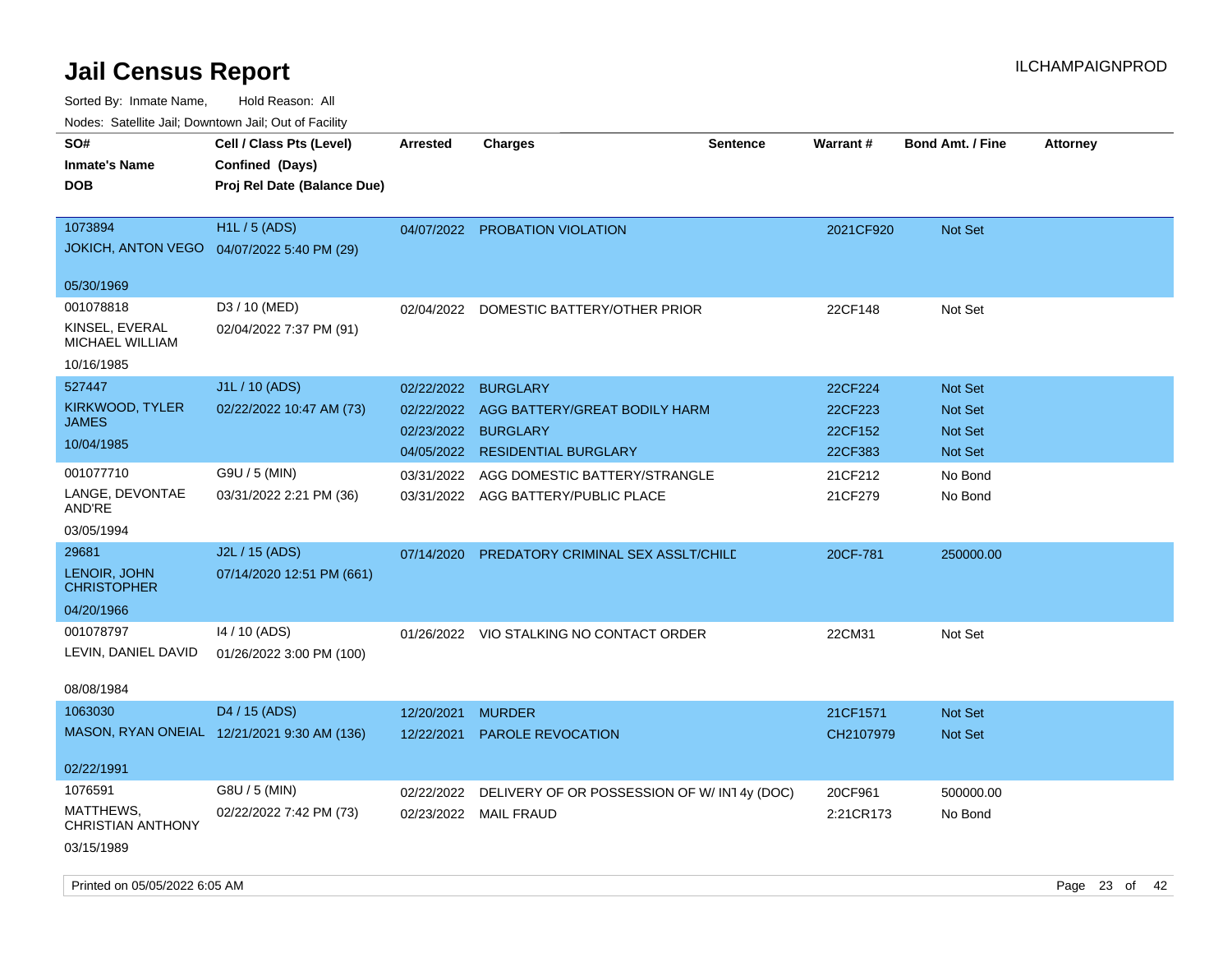Sorted By: Inmate Name, Hold Reason: All

|                                     | Nodes: Satellite Jail; Downtown Jail; Out of Facility |                 |                                |                 |            |                         |          |  |  |  |  |  |
|-------------------------------------|-------------------------------------------------------|-----------------|--------------------------------|-----------------|------------|-------------------------|----------|--|--|--|--|--|
| SO#                                 | Cell / Class Pts (Level)                              | <b>Arrested</b> | Charges                        | <b>Sentence</b> | Warrant#   | <b>Bond Amt. / Fine</b> | Attorney |  |  |  |  |  |
| <b>Inmate's Name</b>                | Confined (Days)                                       |                 |                                |                 |            |                         |          |  |  |  |  |  |
| <b>DOB</b>                          | Proj Rel Date (Balance Due)                           |                 |                                |                 |            |                         |          |  |  |  |  |  |
|                                     |                                                       |                 |                                |                 |            |                         |          |  |  |  |  |  |
| 40235                               | $G1L / 5$ (MIN)                                       | 10/04/2021      | AGG DUI/4                      |                 | 2021CF1145 | 35000.00                |          |  |  |  |  |  |
| MERRIWEATHER,<br><b>MARCUS TODD</b> | 10/04/2021 4:41 PM (214)                              |                 |                                |                 |            |                         |          |  |  |  |  |  |
| 11/28/1967                          |                                                       |                 |                                |                 |            |                         |          |  |  |  |  |  |
| 1040273                             | E5U / 15 (ADS)                                        | 09/30/2021      | PRED CRIM SEX ASLT/VICTIM <13  |                 | 21CF329    | 500000.00               |          |  |  |  |  |  |
| METCALFE, LANELL<br><b>JARON</b>    | 09/30/2021 11:32 PM (218)                             |                 |                                |                 |            |                         |          |  |  |  |  |  |
| 09/22/1988                          |                                                       |                 |                                |                 |            |                         |          |  |  |  |  |  |
| 1042168                             | G6U / 5 (MIN)                                         | 02/26/2022      | AGG DUI/4                      |                 | 22CF238    | Not Set                 |          |  |  |  |  |  |
| MONTALVO, ANTONIO                   | 02/26/2022 6:14 AM (69)                               |                 |                                |                 |            |                         |          |  |  |  |  |  |
|                                     |                                                       |                 |                                |                 |            |                         |          |  |  |  |  |  |
| 05/03/1976                          |                                                       |                 |                                |                 |            |                         |          |  |  |  |  |  |
| 001078993                           | J5L / 10 (ADS)                                        | 03/29/2022      | AGG ASLT PEACE OFF/FIRE/ER WRK |                 | 22CM87     | Not Set                 |          |  |  |  |  |  |
| MURPHY, JUSTIN RAY                  | 03/29/2022 6:40 PM (38)                               |                 |                                |                 |            |                         |          |  |  |  |  |  |
| 03/12/1997                          |                                                       |                 |                                |                 |            |                         |          |  |  |  |  |  |
| 001078357                           | A2L / 15 (SPH)                                        | 09/17/2021      | ARMED ROBBERY/ARMED W/FIREARM  |                 | 21CF1128   | Not Set                 |          |  |  |  |  |  |

| PETTIGREW, CAREY                               | 09/17/2021 9:56 AM (231)                  | 09/17/2021         | ARMED ROBBERY/ARMED W/FIREARM          | 21CF1129           | Not Set            |
|------------------------------------------------|-------------------------------------------|--------------------|----------------------------------------|--------------------|--------------------|
| <b>CORNITRIAS DEOBLO</b>                       |                                           | 09/17/2021         | ARMED ROBBERY/ARMED W/FIREARM          | 21CF1230           | Not Set            |
| 08/31/1986                                     |                                           | 09/17/2021         | ARMED ROBBERY/ARMED W/FIREARM          | 22-CF-7            | 500000.00          |
| 1008308<br>PETTIGREW, MARIO<br><b>TRAVINIO</b> | F2L / 10 (MED)<br>01/30/2022 6:15 AM (96) | 01/30/2022 ASSAULT | 01/30/2022 AGG BTRY/GREAT BOD HARM/60+ | 19CM364<br>22CF131 | 4000.00<br>No Bond |

08/11/1992

| 1070610                           | <b>J6L / 10 (ADS)</b>   |            | 03/03/2022 AGG BATTERY/PUBLIC PLACE      | 21CF930    | <b>Not Set</b> |
|-----------------------------------|-------------------------|------------|------------------------------------------|------------|----------------|
| PHILLIS, AARON<br><b>MONTRELL</b> | 03/03/2022 2:49 PM (64) |            | 03/03/2022 AGG BATTERY/GREAT BODILY HARM | 21CF482    | 5000.00        |
| 03/26/1999                        |                         |            |                                          |            |                |
| 001078005                         | E4L / 10 (MED)          |            | 03/08/2022 HOME INVASION/CAUSE INJURY    | 22CF280    | Not Set        |
| PINEX, MARCHELLO D                | 03/08/2022 2:54 AM (59) | 03/08/2022 | AGGRAVATED BATTERY/STRANGLE              | 19CR605101 | No Bond        |

12/25/1991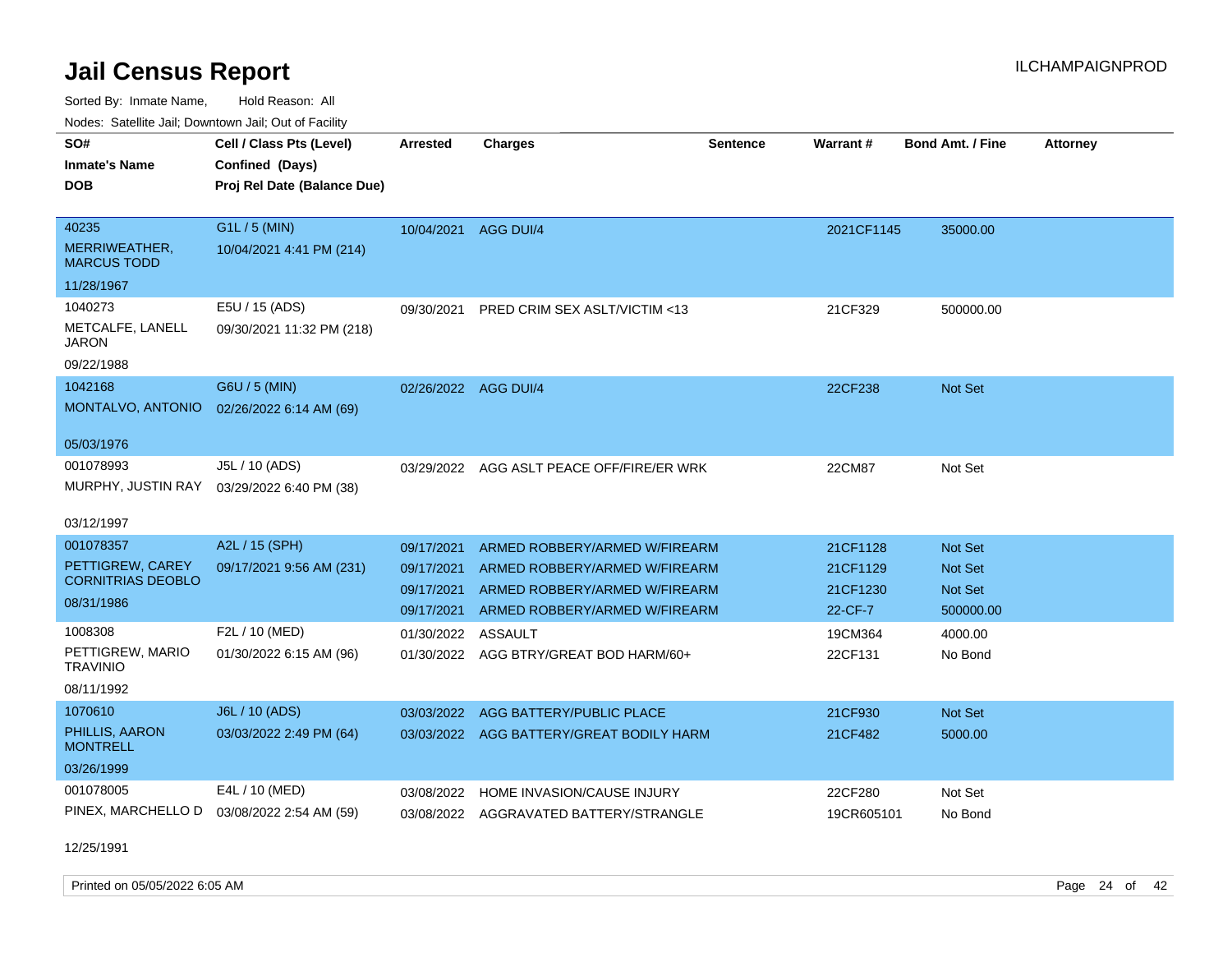| voues. Salemie Jan, Downtown Jan, Out of Facility |                             |                          |                                                |                 |           |                         |                 |
|---------------------------------------------------|-----------------------------|--------------------------|------------------------------------------------|-----------------|-----------|-------------------------|-----------------|
| SO#                                               | Cell / Class Pts (Level)    | Arrested                 | <b>Charges</b>                                 | <b>Sentence</b> | Warrant#  | <b>Bond Amt. / Fine</b> | <b>Attorney</b> |
| <b>Inmate's Name</b>                              | Confined (Days)             |                          |                                                |                 |           |                         |                 |
| <b>DOB</b>                                        | Proj Rel Date (Balance Due) |                          |                                                |                 |           |                         |                 |
|                                                   |                             |                          |                                                |                 |           |                         |                 |
| 001077783                                         | H5U / 10 (ADS)              |                          | 01/05/2022 AGGRAVATED BATTERY                  |                 | 21CF325   | <b>Not Set</b>          |                 |
| RIVERA, DARYL<br><b>ANTONIO</b>                   | 01/05/2022 4:20 PM (121)    |                          |                                                |                 |           |                         |                 |
| 11/14/1981                                        |                             |                          |                                                |                 |           |                         |                 |
| 1072114                                           | A1U / 15 (SPH)              | 01/17/2021               | ATTEMPT (FIRST DEGREE MURDER)                  |                 | 2021CF65  | Not Set                 |                 |
| ROBINSON, DONNELL<br><b>LEVON</b>                 | 01/17/2021 2:40 PM (474)    | 01/17/2021<br>02/17/2021 | ARMED ROBBERY/NO FIREARM<br>AGGRAVATED BATTERY | 4y (DOC)        | 2020CF824 | 75000.00<br>250000.00   |                 |
| 10/23/2000                                        |                             |                          |                                                |                 |           |                         |                 |
| 1064798                                           | B3 / 15 (ADS)               | 01/17/2022               | <b>MURDER</b>                                  |                 | 2021CF695 | 1500000.00              |                 |
| <b>STENNIS, BRUCE</b><br><b>DEONTAY</b>           | 01/17/2022 1:29 PM (109)    |                          | 01/17/2022 MFG/DEL 1<15 GR COCAINE/ANLG        |                 | 21CF520   | 50000.00                |                 |
| 08/12/1998                                        |                             |                          |                                                |                 |           |                         |                 |
| 1056971                                           | B2 / 10 (SPH)               | 08/07/2021               | FELON POSS/USE WEAPON/FIREARM                  |                 | 21CF948   | No Bond                 |                 |
| TRAVIS, DENZEL<br><b>DANTRELL</b>                 | 08/07/2021 7:36 AM (272)    | 08/08/2021               | AGG BATTERY/PUBLIC PLACE                       |                 | 2020CF647 | 25000.00                |                 |
| 03/21/1993                                        |                             |                          |                                                |                 |           |                         |                 |
| 30108                                             | J4L / 15 (ADS)              | 07/30/2021               | <b>MURDER</b>                                  |                 | 21CF902   | 2000000.00              |                 |
| VANDYKE, DARYL<br><b>ANTHONY</b>                  | 07/30/2021 8:29 PM (280)    |                          |                                                |                 |           |                         |                 |
| 10/04/1965                                        |                             |                          |                                                |                 |           |                         |                 |
| 968681                                            | D5 / 15 (ADS)               | 08/27/2021               | AGG CRIM SX AB/VIC 13<18/TRUST                 |                 | 2020CF499 | 250000.00               |                 |
| <b>WADE, DEMETRIUS</b><br><b>DARYL</b>            | 08/27/2021 2:25 AM (252)    | 08/27/2021               | INDIRECT CRIMINAL CONTEMPT                     | 3y(DOC)         | 2021CC16  | No Bond                 |                 |
| 01/07/1987                                        |                             |                          |                                                |                 |           |                         |                 |
| 1070971                                           | H3L / 5 (ADS)               | 12/07/2021               | <b>IDENTITY THEFT/&lt;\$300</b>                |                 | 20CF922   | Not Set                 |                 |
| <b>WEIR, CLINTON</b><br><b>HOWARD</b>             | 12/08/2021 3:45 AM (149)    | 12/07/2021               | <b>RECKLESS DRIVING</b>                        |                 | 19TR2348  | Not Set                 |                 |
| 03/15/1983                                        |                             |                          |                                                |                 |           |                         |                 |
| 54212                                             | E3U / 10 (ADS)              | 12/21/2021               | RECEIVE/POSS/SELL STOLEN VEH                   |                 | 2021CF669 | 10000.00                |                 |
| WHITLOCK, GEORGE                                  | 12/21/2021 1:20 PM (136)    | 12/21/2021               | VIOLATE ORDER PROTECTION                       |                 | 2021CM391 | 1000.00                 |                 |
| ABRAM                                             |                             | 12/21/2021               | ARMED VIOLENCE/CATEGORY I                      |                 | 21CF1576  | Not Set                 |                 |
| 11/10/1978                                        |                             |                          |                                                |                 |           |                         |                 |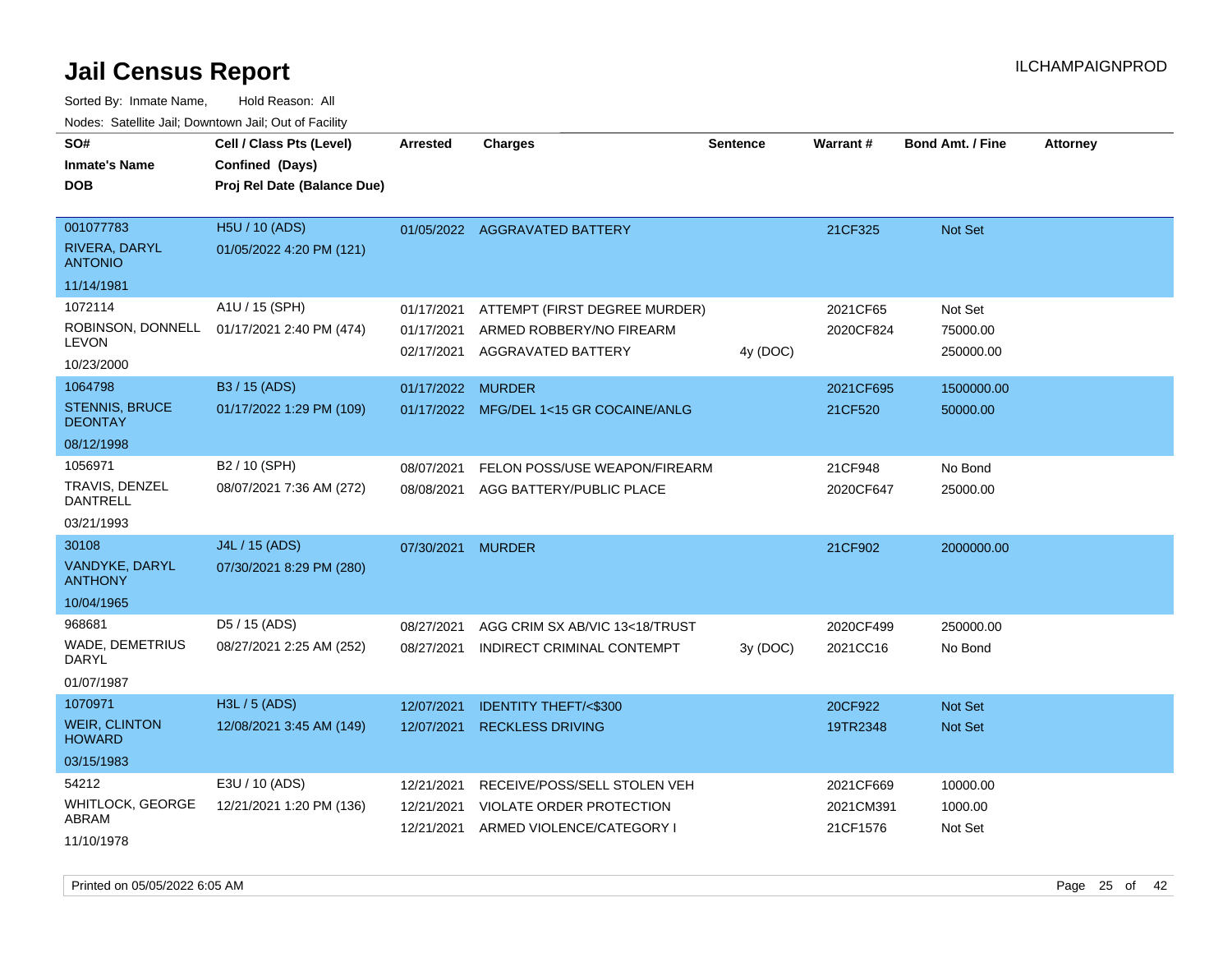| SO#                                        | Cell / Class Pts (Level)    | Arrested   | <b>Charges</b>                            | <b>Sentence</b> | <b>Warrant#</b> | <b>Bond Amt. / Fine</b> | <b>Attorney</b> |
|--------------------------------------------|-----------------------------|------------|-------------------------------------------|-----------------|-----------------|-------------------------|-----------------|
| <b>Inmate's Name</b>                       | Confined (Days)             |            |                                           |                 |                 |                         |                 |
| <b>DOB</b>                                 | Proj Rel Date (Balance Due) |            |                                           |                 |                 |                         |                 |
|                                            |                             |            |                                           |                 |                 |                         |                 |
| 963324                                     | K <sub>2</sub> / 10 (ADS)   | 04/24/2022 | AGG BTRY/PREGNANT/HANDICAPPED             |                 | 16CF1327        | 150000.00               |                 |
| <b>WILLIAMS, HERMAN</b>                    | 04/24/2022 6:46 PM (12)     |            | 04/24/2022 CIVIL FTA WARRANT              |                 | 07F10           | 110000.00               |                 |
| <b>RASHAAD</b>                             |                             |            | 04/24/2022 POSS AMT CON SUB EXCEPT(A)/(D) |                 | 19CF273         | 150000.00               |                 |
| 12/01/1988                                 |                             |            |                                           |                 |                 |                         |                 |
| 1058072                                    | A2U / 15 (SPH)              | 02/25/2021 | ARMED HABITUAL CRIMINAL                   |                 |                 | Not Set                 |                 |
| <b>WILLIAMS, KENNETH</b><br><b>BERNARD</b> | 02/25/2021 3:24 PM (435)    |            |                                           |                 |                 |                         |                 |
| 10/04/1985                                 |                             |            |                                           |                 |                 |                         |                 |
| 001078995                                  | $G1U / 5$ (MIN)             |            | 03/29/2022 METH DELIVERY<5 GRAMS          |                 | 22CF371         | Not Set                 |                 |
| ZINK, PRESTIN L                            | 03/29/2022 11:33 PM (38)    |            |                                           |                 |                 |                         |                 |
| 08/19/1997                                 |                             |            |                                           |                 |                 |                         |                 |
| <b>Total Downtown Jail: 50</b>             |                             | Males: 50  | Unknown: 0<br>Females: 0                  |                 |                 |                         |                 |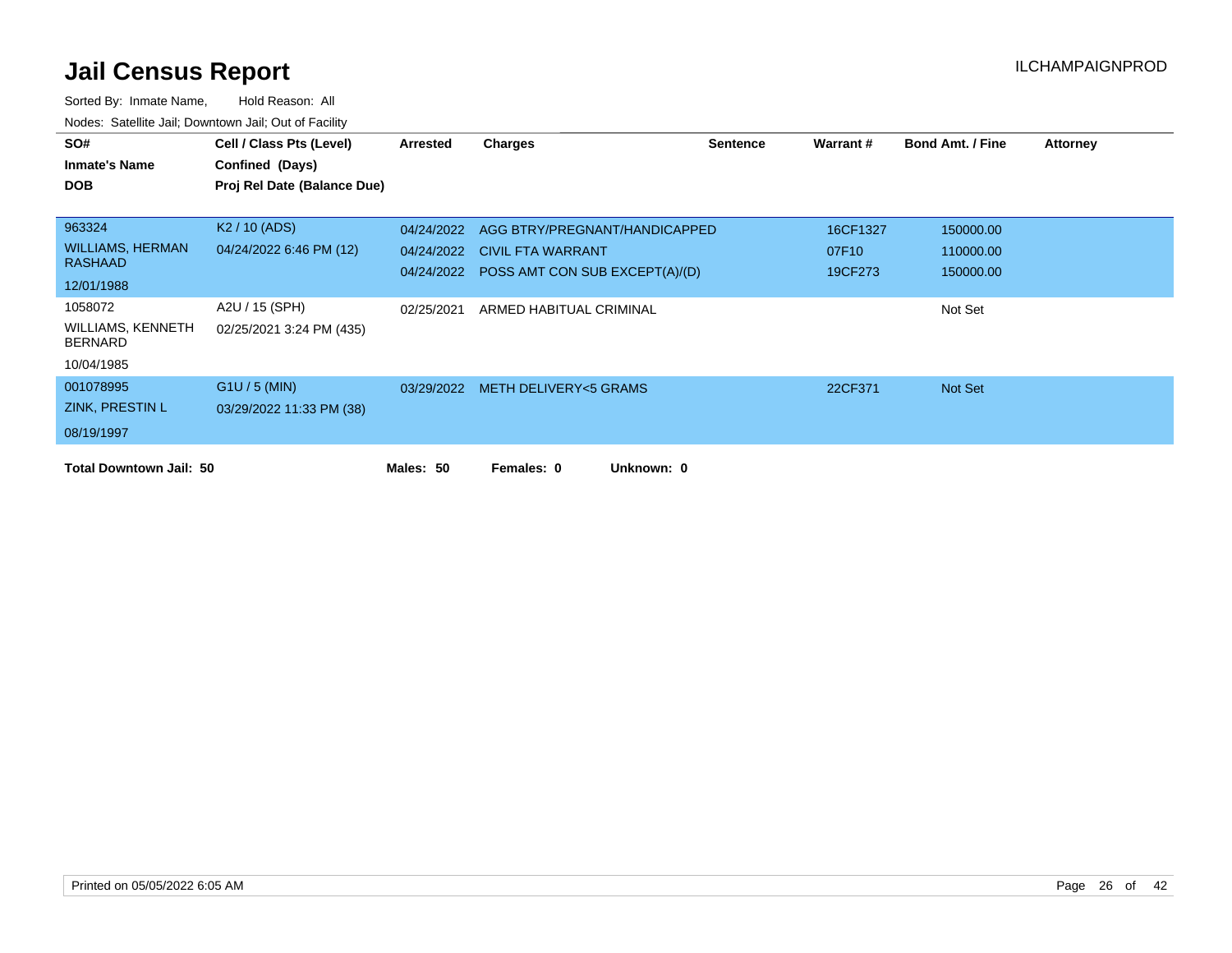|  | <b>Out of Facility</b> |  |
|--|------------------------|--|
|  |                        |  |
|  |                        |  |

| SO#<br><b>Inmate's Name</b><br><b>DOB</b> | Cell / Class Pts (Level)<br>Confined (Days)<br>Proj Rel Date (Balance Due) | <b>Arrested</b> | <b>Charges</b>                   | <b>Sentence</b> | Warrant#  | <b>Bond Amt. / Fine</b> | <b>Attorney</b> |
|-------------------------------------------|----------------------------------------------------------------------------|-----------------|----------------------------------|-----------------|-----------|-------------------------|-----------------|
| 983810                                    | KAN / 15 (MAX)                                                             | 12/14/2021      | ARMED HABITUAL CRIMINAL          |                 | 21CF1526  | Not Set                 |                 |
| AKINS, KEVIN IVAN                         | 12/14/2021 5:34 PM (143)                                                   |                 |                                  |                 |           |                         |                 |
| 09/23/1990                                |                                                                            |                 |                                  |                 |           |                         |                 |
| 001078621                                 | KAN / 10 (MED)                                                             | 12/23/2021      | RESIDENTIAL BURGLARY             | 4y (DOC)        | 21CF1582  | Not Set                 |                 |
|                                           | BAILEY, DANIEL SCOTT 12/23/2021 9:44 AM (134)                              |                 |                                  |                 |           |                         |                 |
| 05/09/1999                                |                                                                            |                 |                                  |                 |           |                         |                 |
| 548350                                    | <b>EHD</b>                                                                 |                 | 03/29/2022 AGG DUI/NO VALID DL   |                 | 2020CF268 | Not Set                 |                 |
| <b>BAILEY, NORBERT</b><br><b>WILLIAM</b>  | 03/29/2022 9:11 AM (38)                                                    |                 |                                  |                 |           |                         |                 |
| 02/14/1992                                | 5/23/2022 (0.00)                                                           |                 |                                  |                 |           |                         |                 |
| 001077899                                 | KAN / 5 (MIN)                                                              | 03/20/2022      | <b>BURGLARY</b>                  |                 | 21CF593   | 20000.00                |                 |
| BARKSDALE, RAY<br><b>SHAWN</b>            | 03/20/2022 2:40 PM (47)                                                    | 03/20/2022      | POSSESSION OF METH/5<15 GRAMS    |                 | 21CF655   | 20000.00                |                 |
| 10/31/1990                                |                                                                            | 03/20/2022      | POSS STOLEN VEHICLE              |                 | 21CF505   | 20000.00                |                 |
| 19971                                     | <b>EHD</b>                                                                 | 11/09/2021      | DRIVING RVK/SUSP DUI/SSS 4-9     |                 | 2021CF968 | Not Set                 |                 |
| <b>LYNN</b>                               | BARNESKE, RAYMOND 11/09/2021 9:32 AM (178)                                 |                 |                                  |                 |           |                         |                 |
| 08/17/1961                                | 5/6/2022 (0.00)                                                            |                 |                                  |                 |           |                         |                 |
| 516062                                    | KAN / 15 (MAX)                                                             | 02/22/2021      | PHONE HARASSMENT/2+              |                 | 20CF194   | 5000.00                 |                 |
| BENNETT, JOHN<br><b>MICHAEL</b>           | 02/22/2021 10:47 AM (438)                                                  | 02/22/2021      | AGG DISCH FIR/VEH/PC OFF/FRMAN   |                 | 21CF210   | No Bond                 |                 |
| 04/30/1986                                |                                                                            |                 |                                  |                 |           |                         |                 |
| 33993                                     | KAN / 10 (MED)                                                             | 06/14/2021      | AGGRAVATED DOMESTIC BATTERY      |                 | 21CF688   | Not Set                 |                 |
| <b>BOOKER, STEPHON</b><br><b>MONTELL</b>  | 06/14/2021 7:42 PM (326)                                                   | 06/14/2021      | POSSESSING A CONTROLLED SUBSTAND |                 | 21CF657   | Not Set                 |                 |
| 06/11/1971                                |                                                                            | 06/14/2021      | <b>PAROLE REVOCATION</b>         |                 | CH2103612 | No Bond                 |                 |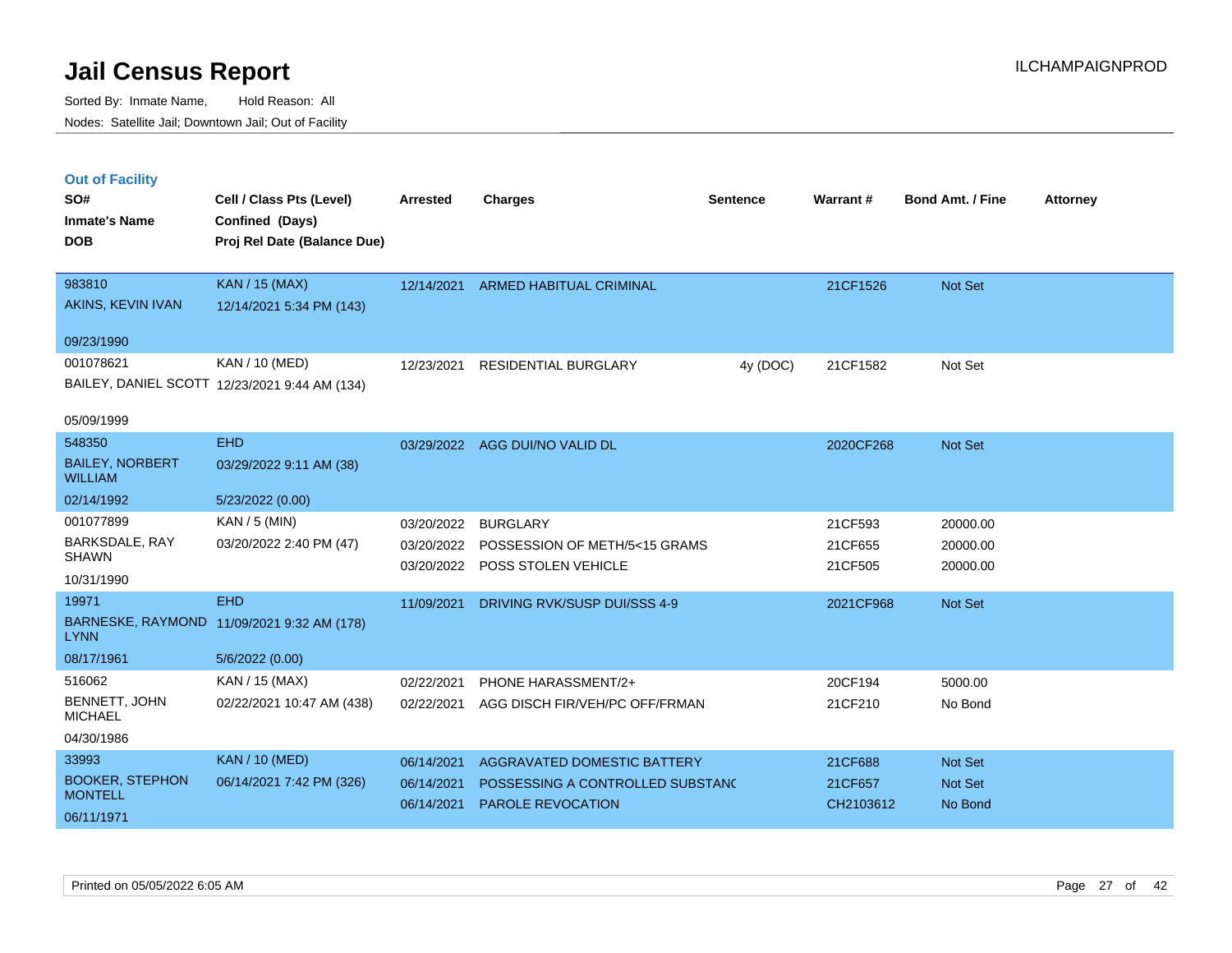| Noues. Sateme Jan, Downtown Jan, Out or Facility  |                             |                 |                                          |                 |                 |                         |                 |
|---------------------------------------------------|-----------------------------|-----------------|------------------------------------------|-----------------|-----------------|-------------------------|-----------------|
| SO#                                               | Cell / Class Pts (Level)    | <b>Arrested</b> | <b>Charges</b>                           | <b>Sentence</b> | <b>Warrant#</b> | <b>Bond Amt. / Fine</b> | <b>Attorney</b> |
| <b>Inmate's Name</b>                              | Confined (Days)             |                 |                                          |                 |                 |                         |                 |
| DOB                                               | Proj Rel Date (Balance Due) |                 |                                          |                 |                 |                         |                 |
|                                                   |                             |                 |                                          |                 |                 |                         |                 |
| 35366                                             | <b>EHD</b>                  | 04/05/2022      | DRIVING RVK/SUSP DUI/SSS 4-9             |                 | 2020CF1405      | Not Set                 |                 |
| <b>BRADLEY, EARNEST</b><br><b>ANGELO VALENTIN</b> | 04/05/2022 8:58 AM (31)     | 04/05/2022      | DRIVING RVK/SUSP DUI/SSS 4-9             |                 | 2021CF361       | Not Set                 |                 |
| 07/30/1968                                        | 6/2/2022 (0.00)             |                 |                                          |                 |                 |                         |                 |
| 1074315                                           | KAN / 15 (MAX)              | 07/27/2021      | AGG DISCHARGE FIREARM/VEH/SCH            |                 | 21CF927         | Not Set                 |                 |
| <b>BRIGGS, PATRICK</b><br>MONTAY                  | 08/03/2021 4:56 PM (276)    |                 |                                          |                 |                 |                         |                 |
| 08/05/2001                                        |                             |                 |                                          |                 |                 |                         |                 |
| 001078880                                         | <b>KAN / 15 (MAX)</b>       | 02/25/2022      | <b>PAROLE REVOCATION</b>                 |                 | HN-2200660      | No Bond                 |                 |
| <b>BROACH, CAREU</b>                              | 02/25/2022 3:58 PM (70)     | 02/25/2022      | ARMED VIOLENCE/CATEGORY I                |                 | 22CF237         | <b>Not Set</b>          |                 |
| 02/27/2003                                        |                             | 02/25/2022      | AGG DISCHARGE FIREARM/BLDG/SCH           |                 | 22600096201     | No Bond                 |                 |
| 001079000                                         | KAN / 15 (MAX)              | 04/01/2022      | MURDER/STRONG PROB KILL/INJURE           |                 | 22CF102         | 2000000.00              |                 |
| BROCK, TONY LAMAR                                 | 04/01/2022 9:02 AM (35)     |                 |                                          |                 |                 |                         |                 |
| 04/01/2004                                        |                             |                 |                                          |                 |                 |                         |                 |
| 1027929                                           | <b>KAN / 15 (MAX)</b>       | 12/18/2021      | HOME INVASION/CAUSE INJURY               |                 | 21CF1560        | No Bond                 |                 |
| <b>BROUGHTON, MARK</b><br><b>ANTHONY, Junior</b>  | 12/18/2021 2:55 AM (139)    |                 |                                          |                 |                 |                         |                 |
| 02/15/1990                                        |                             |                 |                                          |                 |                 |                         |                 |
| 001078065                                         | KAN / 10 (ADS)              | 06/17/2021      | AGG BATTERY/DISCHARGE FIREARM            |                 | 21CF704         | 1000000.00              |                 |
| BROWN, CHARMAN<br>LAKEEF                          | 06/17/2021 12:32 PM (323)   |                 |                                          |                 |                 |                         |                 |
| 11/30/2002                                        |                             |                 |                                          |                 |                 |                         |                 |
| 001078008                                         | <b>KAN / 15 (MAX)</b>       |                 | 02/15/2022 AGG BATTERY/DISCHARGE FIREARM |                 | 21CF1090        | 500000.00               |                 |
| BROWN, CODY<br><b>RUSSELL</b>                     | 02/15/2022 9:17 AM (80)     |                 |                                          |                 |                 |                         |                 |
| 02/15/2004                                        |                             |                 |                                          |                 |                 |                         |                 |
| 1038554                                           | KAN / 15 (MAX)              | 08/18/2021      | ARMED HABITUAL CRIMINAL                  |                 | 21CF1162        | Not Set                 |                 |
| BROWN, CORRION<br>DEVONTAE                        | 08/18/2021 5:40 PM (261)    | 08/18/2021      | DELIVERY OF OR POSSESSION OF W/INT       |                 | 21CF1009        | No Bond                 |                 |
| 04/19/1995                                        |                             |                 |                                          |                 |                 |                         |                 |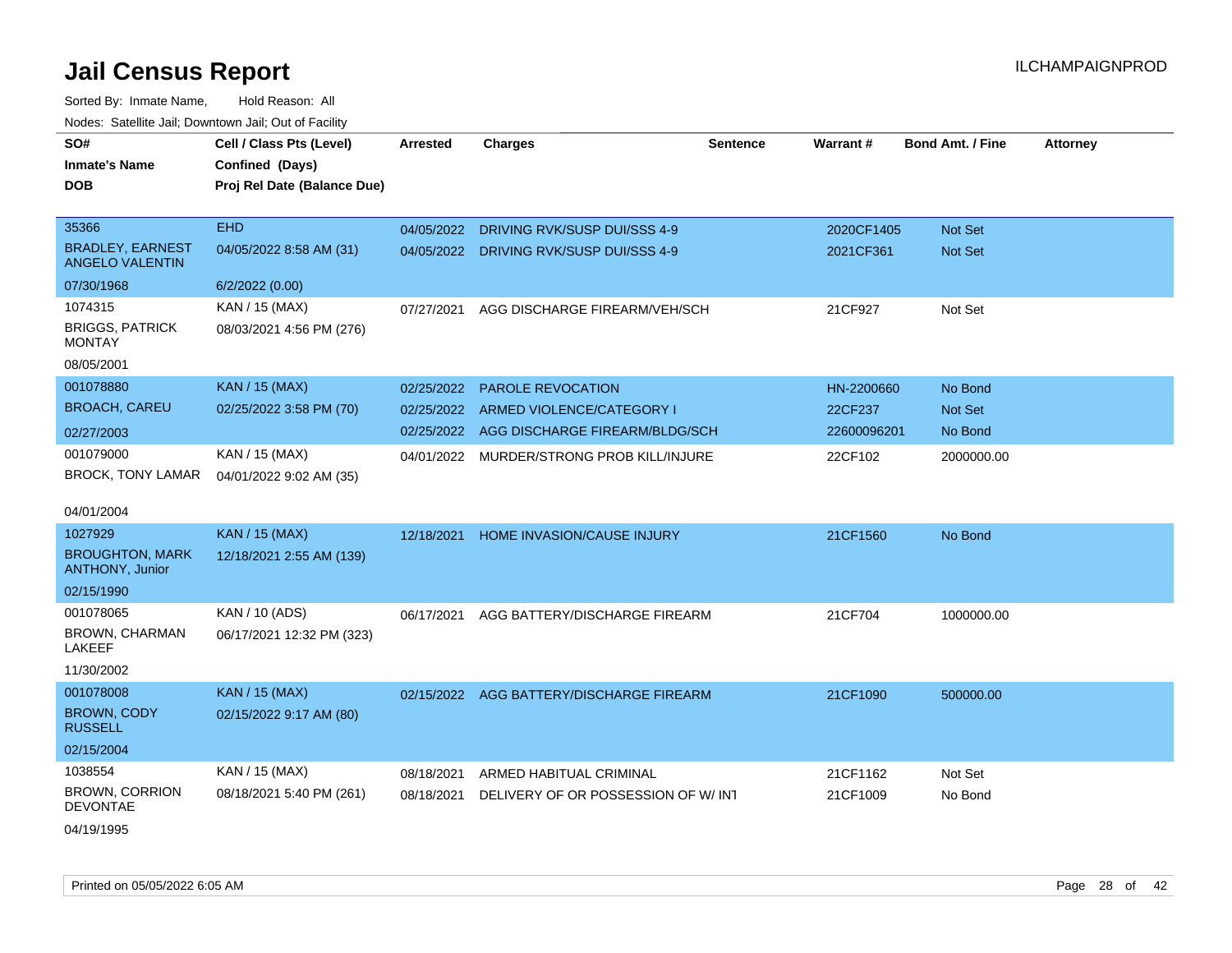| SO#                                      | Cell / Class Pts (Level)                     | Arrested   | <b>Charges</b>                           | <b>Sentence</b> | <b>Warrant#</b> | <b>Bond Amt. / Fine</b> | <b>Attorney</b> |
|------------------------------------------|----------------------------------------------|------------|------------------------------------------|-----------------|-----------------|-------------------------|-----------------|
| <b>Inmate's Name</b>                     | Confined (Days)                              |            |                                          |                 |                 |                         |                 |
| <b>DOB</b>                               | Proj Rel Date (Balance Due)                  |            |                                          |                 |                 |                         |                 |
|                                          |                                              |            |                                          |                 |                 |                         |                 |
| 1067476                                  | <b>KAN / 10 (MED)</b>                        | 11/13/2021 | AGG DOMESTIC BATTERY/STRANGLE            |                 | 20CF575         | 5000.00                 |                 |
| <b>BROWN, JAMES</b><br><b>BRONELL</b>    | 11/13/2021 2:35 AM (174)                     | 11/13/2021 | <b>RESIDENTIAL BURGLARY</b>              |                 | 21CF385         | 25000.00                |                 |
| 01/08/1996                               |                                              |            |                                          |                 |                 |                         |                 |
| 1028357                                  | KAN / 15 (MAX)                               | 03/23/2022 | DOMESTIC BATTERY/OTHER PRIOR             |                 | 22CF348         | Not Set                 |                 |
| <b>BROWN, MARCUS</b><br><b>RICKELL</b>   | 03/23/2022 7:13 PM (44)                      |            | 03/23/2022 FELON POSS/USE WEAPON/FIREARM |                 | 22CF349         | No Bond                 |                 |
| 01/06/1995                               |                                              |            |                                          |                 |                 |                         |                 |
| 1038579                                  | <b>KAN / 15 (MAX)</b>                        | 08/18/2021 | FELON POSS/USE WEAPON/FIREARM            |                 | 21CF1010        | Not Set                 |                 |
| <b>BROWN, MARKEL</b><br><b>RIKKI</b>     | 08/18/2021 2:05 PM (261)                     |            |                                          |                 |                 |                         |                 |
| 01/06/1995                               |                                              |            |                                          |                 |                 |                         |                 |
| 1003006                                  | KAN / 15 (MAX)                               | 08/19/2021 | FELON POSS/USE MACHINE GUN               |                 | 21CF1011        | No Bond                 |                 |
| <b>BROWN, ROCKEITH</b><br><b>JAVONTE</b> | 08/19/2021 12:55 AM (260)                    |            |                                          |                 |                 |                         |                 |
| 07/23/1991                               |                                              |            |                                          |                 |                 |                         |                 |
| 1068812                                  | <b>KAN / 15 (MAX)</b>                        | 12/21/2021 | AGG DISCHARGE FIREARM/OCC VEH            |                 | 21CF741         | <b>Not Set</b>          |                 |
| BRYANT, DANNY<br><b>EUGENE</b>           | 12/21/2021 1:50 PM (136)                     | 12/21/2021 | FELON POSS/USE FIREARM PRIOR             |                 | 21CF1568        | Not Set                 |                 |
| 11/22/1989                               |                                              |            |                                          |                 |                 |                         |                 |
| 987334                                   | KAN / 15 (MAX)                               | 03/10/2021 | ATTEMPT (FIRST DEGREE MURDER)            |                 | 19CF689         | Not Set                 |                 |
| CAIN, ISAIAH<br><b>DEPRIEST</b>          | 03/10/2021 2:22 PM (422)                     |            |                                          |                 |                 |                         |                 |
| 12/23/1990                               |                                              |            |                                          |                 |                 |                         |                 |
| 001077954                                | <b>KAN / 10 (MED)</b>                        | 12/21/2021 | <b>RESIDENTIAL BURGLARY</b>              |                 | 21CF1570        | Not Set                 |                 |
|                                          | CALKINS, STEVEN RAY 12/21/2021 6:35 AM (136) |            |                                          |                 |                 |                         |                 |
| 01/01/1992                               |                                              |            |                                          |                 |                 |                         |                 |
| 992962                                   | KAN / 15 (ADS)                               | 05/25/2021 | MURDER/INTENT TO KILL/INJURE             |                 | 2018CF1045      | 1000000.00              |                 |
| CAMPBELL, KEITH<br>KNAQEEB               | 05/25/2021 1:19 PM (346)                     |            |                                          |                 |                 |                         |                 |
| 07/22/1991                               |                                              |            |                                          |                 |                 |                         |                 |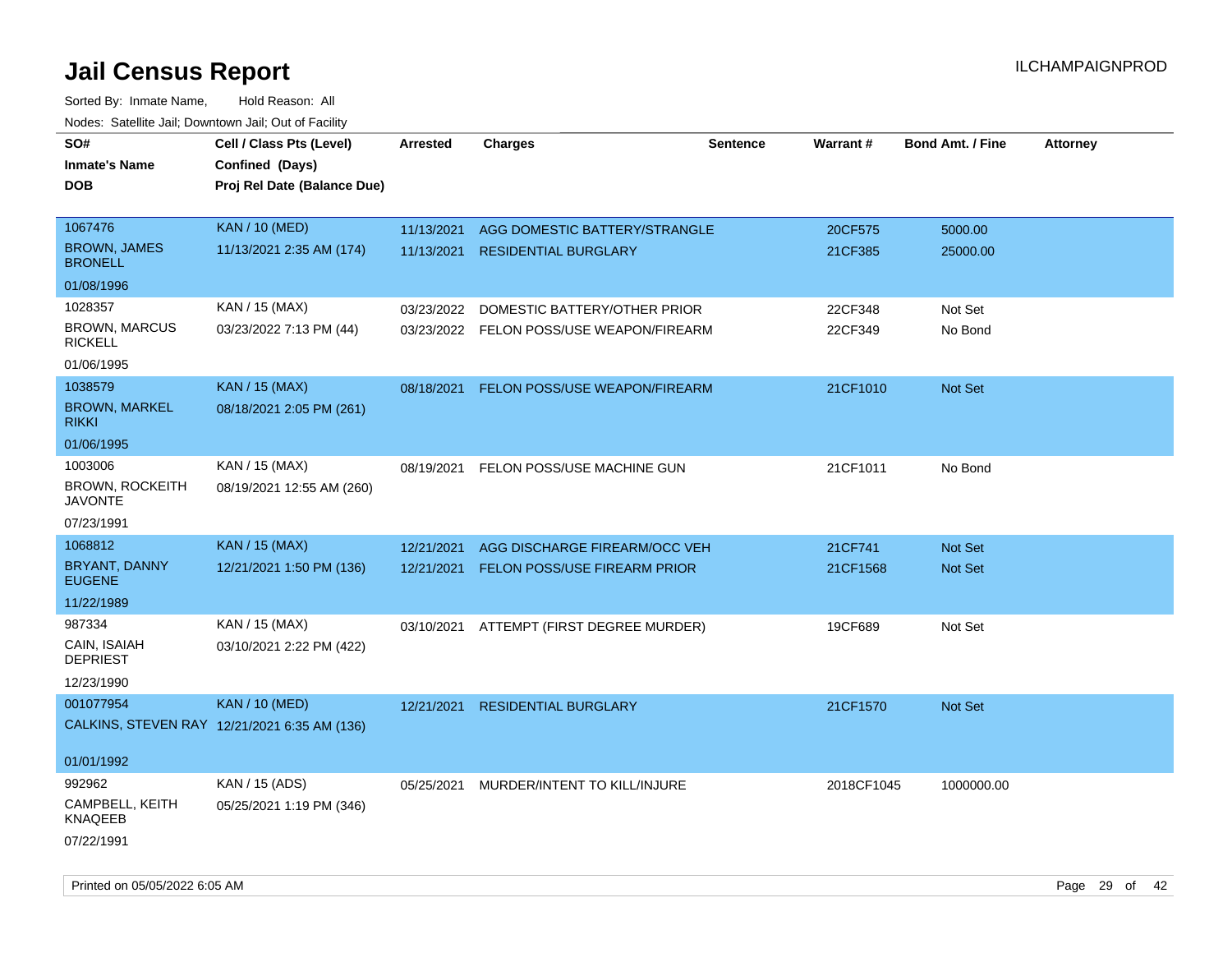Sorted By: Inmate Name, Hold Reason: All

Nodes: Satellite Jail; Downtown Jail; Out of Facility

| SO#<br><b>Inmate's Name</b><br><b>DOB</b>                | Cell / Class Pts (Level)<br>Confined (Days)<br>Proj Rel Date (Balance Due) | <b>Arrested</b>          | <b>Charges</b>                                             | <b>Sentence</b> | Warrant#               | <b>Bond Amt. / Fine</b> | <b>Attorney</b> |
|----------------------------------------------------------|----------------------------------------------------------------------------|--------------------------|------------------------------------------------------------|-----------------|------------------------|-------------------------|-----------------|
| 001078953<br><b>CAMPBELL.</b><br><b>MOHAMMED BURNELL</b> | <b>KAN</b> / 10 (MED)<br>03/15/2022 10:50 PM (52)                          |                          | 03/15/2022 POSSESSION OF STOLEN FIREARM                    |                 | 2022CF319              | Not Set                 |                 |
| 09/25/1991                                               |                                                                            |                          |                                                            |                 |                        |                         |                 |
| 1045467                                                  | KAN / 15 (MAX)                                                             | 04/01/2022               | MFG/DEL CANNABIS/30-500 GRAMS                              |                 | 20CF87                 | 100000.00 / 34.00       |                 |
| CARPENTER-MOORE.<br>JOSEPH CARL, Junior                  | 04/02/2022 5:22 PM (34)                                                    |                          | 04/01/2022 MFG/DEL CANNABIS/30-500 GRAMS                   |                 | 19CF1770               | 100000.00 / 34.00       |                 |
| 04/18/1992                                               |                                                                            |                          |                                                            |                 |                        |                         |                 |
| 001078576                                                | <b>KAN / 15 (MAX)</b>                                                      | 11/09/2021               | UNLAWFUL USE OF A WEAPON                                   |                 | 21CF1383               | <b>Not Set</b>          |                 |
| CARTER, DEMONDRE<br><b>DAVON</b>                         | 11/09/2021 6:01 PM (178)                                                   |                          |                                                            |                 |                        |                         |                 |
| 05/27/2001                                               |                                                                            |                          |                                                            |                 |                        |                         |                 |
| 1064838                                                  | KAN / 15 (MAX)                                                             | 04/13/2022               | <b>VIOLATE OP/OTHER PRIOR</b>                              |                 | 2022CM68               | 5000.00                 |                 |
| CARTER, JAMAL<br><b>ANTONIO</b>                          | 04/13/2022 6:34 PM (23)                                                    | 04/13/2022<br>04/13/2022 | DRIVING DURING SUSPENSION<br>FELON POSS/USE WEAPON/FIREARM |                 | 2022MT403<br>2022CF464 | 200.00<br>Not Set       |                 |
| 09/25/1997                                               |                                                                            | 04/18/2022               | CRIMINAL TRESPASS TO PROPERTY                              |                 | 2020CF1015             | Not Set                 |                 |
| 1064992                                                  | <b>KAN / 15 (MAX)</b>                                                      | 09/20/2021               | ARMED VIOLENCE/CATEGORY I                                  |                 | 21CF1137               | <b>Not Set</b>          |                 |
| <b>CARTER, KEJUAN</b><br><b>JAVONTE</b>                  | 09/20/2021 11:42 PM (228)                                                  |                          |                                                            |                 |                        |                         |                 |
| 06/27/1998                                               |                                                                            |                          |                                                            |                 |                        |                         |                 |
| 001078729                                                | KAN / 15 (ADS)                                                             | 01/02/2022               | MURDER/INTENT TO KILL/INJURE                               |                 | 20CF396                | 1000000.00              |                 |
| CARTER, TROY<br><b>DEMON</b>                             | 01/02/2022 10:29 AM (124)                                                  |                          |                                                            |                 |                        |                         |                 |
| 01/02/2004                                               |                                                                            |                          |                                                            |                 |                        |                         |                 |
| 957936                                                   | <b>KAN</b> / 15 (MAX)                                                      |                          | 03/10/2022 DELIVERY OF OR POSSESSION OF W/INT              |                 | 22CF295                | <b>Not Set</b>          |                 |
| <b>CAVETTE, JUSTIN</b><br><b>EUGENE</b>                  | 03/10/2022 12:10 PM (57)                                                   |                          |                                                            |                 |                        |                         |                 |
| 08/02/1988                                               |                                                                            |                          |                                                            |                 |                        |                         |                 |
| 1048488<br>COLSON, WAYNE<br>ARTHUR, Third                | KAN / 10 (ADS)<br>12/30/2021 8:27 AM (127)                                 | 12/30/2021               | ARMED VIOLENCE/CATEGORY I                                  |                 | 2022CF4                | Not Set                 |                 |
| 10/14/1995                                               |                                                                            |                          |                                                            |                 |                        |                         |                 |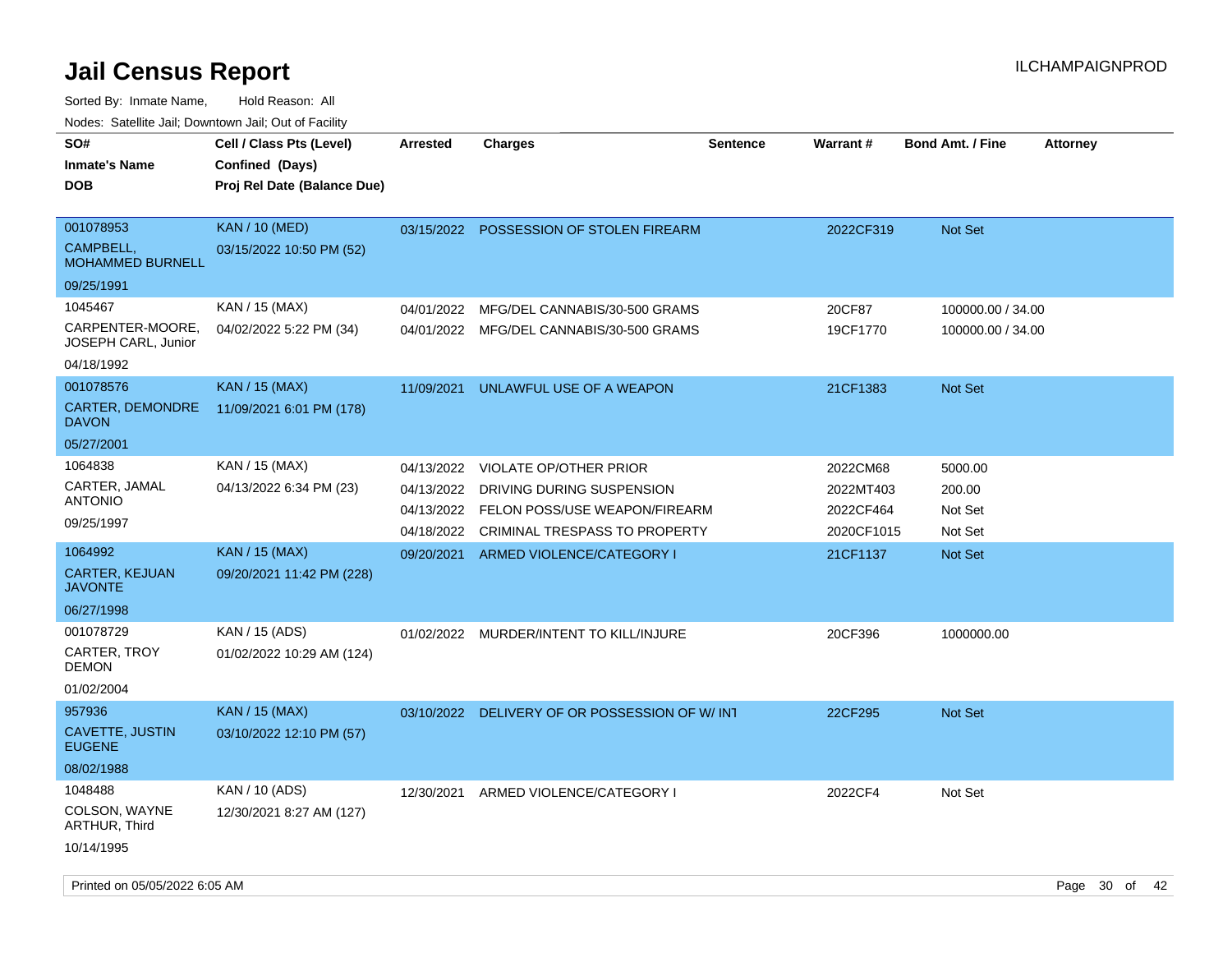| SO#                                       | Cell / Class Pts (Level)    | <b>Arrested</b>     | <b>Charges</b>                         | <b>Sentence</b> | Warrant#   | <b>Bond Amt. / Fine</b> | <b>Attorney</b> |
|-------------------------------------------|-----------------------------|---------------------|----------------------------------------|-----------------|------------|-------------------------|-----------------|
| <b>Inmate's Name</b>                      | Confined (Days)             |                     |                                        |                 |            |                         |                 |
| <b>DOB</b>                                | Proj Rel Date (Balance Due) |                     |                                        |                 |            |                         |                 |
| 975008                                    | <b>EHD</b>                  | 05/03/2022          | DRIVING RVK/SUSP DUI/SSS 2ND           |                 | 2021CF729  | Not Set                 |                 |
| <b>COOK, MICHAEL</b><br><b>EDWARD</b>     | 05/03/2022 10:15 AM (3)     |                     | 05/03/2022 DUI ALC/INTOX COMPOUND/DRUG |                 | 2020DT282  | <b>Not Set</b>          |                 |
| 02/13/1963                                | 5/16/2022 (0.00)            |                     |                                        |                 |            |                         |                 |
| 57733                                     | KAN / 15 (SPH)              | 02/25/2020          | FELON POSS/USE WEAPON/FIREARM          |                 | 19CF-1827  | No Bond                 |                 |
| CRAIG, ANTOINE<br><b>DARRELL</b>          | 02/25/2020 4:08 PM (801)    | 02/25/2020 HOMICIDE |                                        |                 | 2020-CF250 | No Bond                 |                 |
| 10/09/1982                                |                             |                     |                                        |                 |            |                         |                 |
| 001077939                                 | KAN / 10 (MED)              | 05/10/2021          | <b>FIREARM/FOID INVALID/NOT ELIG</b>   |                 | 21CF526    | No Bond                 |                 |
| <b>CROSS, PATRICK</b><br><b>DONTRELLE</b> | 05/10/2021 7:31 PM (361)    | 06/02/2021          | POSS STOLEN VEHICLE > \$25,000         |                 | 21CF612    | <b>Not Set</b>          |                 |
| 11/07/2001                                |                             |                     |                                        |                 |            |                         |                 |
| 25022                                     | EHD / 10 (MED)              |                     | 02/17/2022 AGG DUI/2/PASS<16           |                 | 2021CF560  | No Bond                 |                 |
| CRUMP, ROBERT<br><b>ANTHONY</b>           | 02/17/2022 11:48 AM (78)    |                     |                                        |                 |            |                         |                 |
| 02/06/1966                                | 5/14/2022 (0.00)            |                     |                                        |                 |            |                         |                 |
| 001077214                                 | KAN / 15 (MAX)              | 12/20/2021          | <b>MURDER</b>                          |                 | 21CF1572   | Not Set                 |                 |
| DAVIS-MURDOCK,<br><b>ERION VASSHAD</b>    | 12/21/2021 10:13 AM (136)   |                     |                                        |                 |            |                         |                 |
| 06/22/1998                                |                             |                     |                                        |                 |            |                         |                 |
| 001078538                                 | KAN / 10 (ADS)              | 10/26/2021          | CRIM SEX ASSAULT/FORCE                 |                 | 21CF1301   | Not Set                 |                 |
| DAWKINS, LEN                              | 10/26/2021 8:18 PM (192)    |                     |                                        |                 |            |                         |                 |
| 03/23/1987                                |                             |                     |                                        |                 |            |                         |                 |
| 64070                                     | <b>KAN / 10 (MED)</b>       | 02/18/2022 BURGLARY |                                        |                 | 21CF1176   | 20000.00                |                 |
| DECKER, ANTHONY V                         | 02/18/2022 6:52 PM (77)     |                     |                                        |                 |            |                         |                 |
| 11/27/1982                                |                             |                     |                                        |                 |            |                         |                 |
| 001078223                                 | KAN / 5 (MIN)               | 11/09/2021          | AGG DUI/NO VALID DL                    |                 | 21CF1382   | Not Set                 |                 |
| DIEGO-MATEO,<br><b>JOAQUIN</b>            | 11/09/2021 10:52 PM (178)   |                     |                                        |                 |            |                         |                 |
| 01/23/2002                                |                             |                     |                                        |                 |            |                         |                 |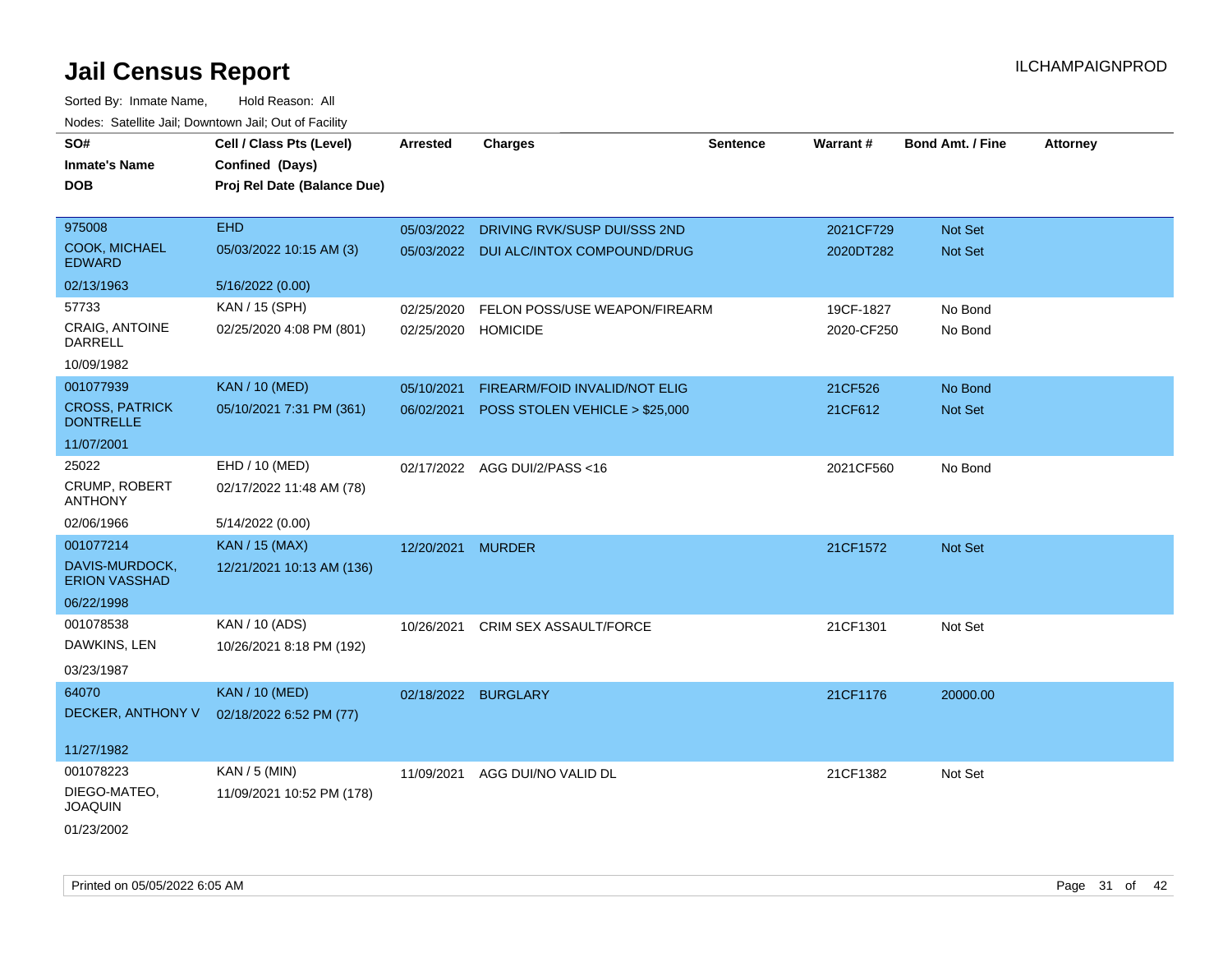Sorted By: Inmate Name, Hold Reason: All Nodes: Satellite Jail; Downtown Jail; Out of Facility

| SO#                                      | Cell / Class Pts (Level)    | <b>Arrested</b>   | <b>Charges</b>                          | <b>Sentence</b> | Warrant#   | <b>Bond Amt. / Fine</b> | <b>Attorney</b> |
|------------------------------------------|-----------------------------|-------------------|-----------------------------------------|-----------------|------------|-------------------------|-----------------|
| <b>Inmate's Name</b>                     | Confined (Days)             |                   |                                         |                 |            |                         |                 |
| <b>DOB</b>                               | Proj Rel Date (Balance Due) |                   |                                         |                 |            |                         |                 |
|                                          |                             |                   |                                         |                 |            |                         |                 |
| 959292                                   | <b>KAN / 15 (ADS)</b>       | 04/01/2021        | ATTEMPT (FIRST DEGREE MURDER)           |                 | 2020CF565  | 2000000.00              |                 |
| <b>DUNCAN, COREYON</b><br><b>ANTHONY</b> | 04/01/2021 8:46 PM (400)    | 12/17/2021 MURDER |                                         |                 | 21CF1542   | <b>Not Set</b>          |                 |
| 01/17/1989                               |                             |                   |                                         |                 |            |                         |                 |
| 665841                                   | EHD                         |                   | 05/03/2022 DRIVING RVK/SUSP DUI/SSS 2ND |                 | 2021CF1492 | Not Set                 |                 |
| EVELAND, JEREMY<br><b>DOUGLAS</b>        | 05/03/2022 8:55 AM (3)      |                   |                                         |                 |            |                         |                 |
| 12/03/1973                               | 6/15/2022 (0.00)            |                   |                                         |                 |            |                         |                 |
| 1053207                                  | <b>KAN / 15 (SPH)</b>       |                   | 06/06/2019 MURDER/INTENT TO KILL/INJURE |                 | 2019-CF849 | 2000000.00              |                 |
| FAUST, JAQUAVEON<br><b>LAVELL</b>        | 06/06/2019 2:24 PM (1,065)  |                   |                                         |                 |            |                         |                 |
| 07/25/1996                               |                             |                   |                                         |                 |            |                         |                 |
| 001079018                                | <b>EHD</b>                  |                   | 04/05/2022 DRIVING RVK/SUSP DUI/SSS 4-9 |                 | 2022CF22   | Not Set                 |                 |
| FINLEY, KEITH DAVID                      | 04/05/2022 10:38 AM (31)    |                   |                                         |                 |            |                         |                 |
|                                          |                             |                   |                                         |                 |            |                         |                 |
| 08/23/1963                               | 10/1/2022 (0.00)            |                   |                                         |                 |            |                         |                 |
| 1075614                                  | KAN / 15 (MAX)              | 03/19/2022        | <b>AGGRAVATED DOMESTIC BATTERY</b>      |                 | 22CF333    | Not Set                 |                 |
| <b>GANT, TEVIN</b><br><b>ODELROW</b>     | 03/19/2022 5:29 PM (48)     |                   | 03/19/2022 PAROLE REVOCATION            |                 | CM2201590  | No Bond                 |                 |
| 03/03/1991                               |                             |                   |                                         |                 |            |                         |                 |
| 001078438                                | EHD                         |                   | 05/03/2022 AGG DUI/NO VALID DL          |                 | 2021CF1178 | Not Set                 |                 |
| GARCIA, DAVID<br>QUERO                   | 05/03/2022 11:02 AM (3)     |                   |                                         |                 |            |                         |                 |
| 07/13/1998                               | 5/11/2022 (0.00)            |                   |                                         |                 |            |                         |                 |
| 1013012                                  | KAN / 15 (MAX)              | 07/08/2021        | ATTEMPT (FIRST DEGREE MURDER)           |                 | 2021CF790  | 1000000.00              |                 |
| GARY, XAVIER LAMAR                       | 07/08/2021 9:24 AM (302)    | 07/08/2021        | FELON POSS/USE FIREARM PRIOR            |                 | 2020CF650  | 25000.00                |                 |
|                                          |                             | 07/08/2021        | FELON POSS/USE FIREARM PRIOR            |                 | 21CF798    | <b>Not Set</b>          |                 |
| 12/14/1991                               |                             |                   |                                         |                 |            |                         |                 |
| 1065946                                  | <b>KAN / 10 (MED)</b>       | 09/04/2021        | AGG BATTERY/DISCHARGE FIREARM           |                 | 21CF1057   | 750000.00               |                 |
| GODBOLT, DESMOND<br><b>DEVONTAE</b>      | 09/04/2021 1:17 AM (244)    | 09/04/2021        | RESIST/OBSTRUCTING A PEACE OFFICE       |                 | 21CM407    | Not Set                 |                 |
| 11/15/1997                               |                             |                   |                                         |                 |            |                         |                 |

Printed on 05/05/2022 6:05 AM Page 32 of 42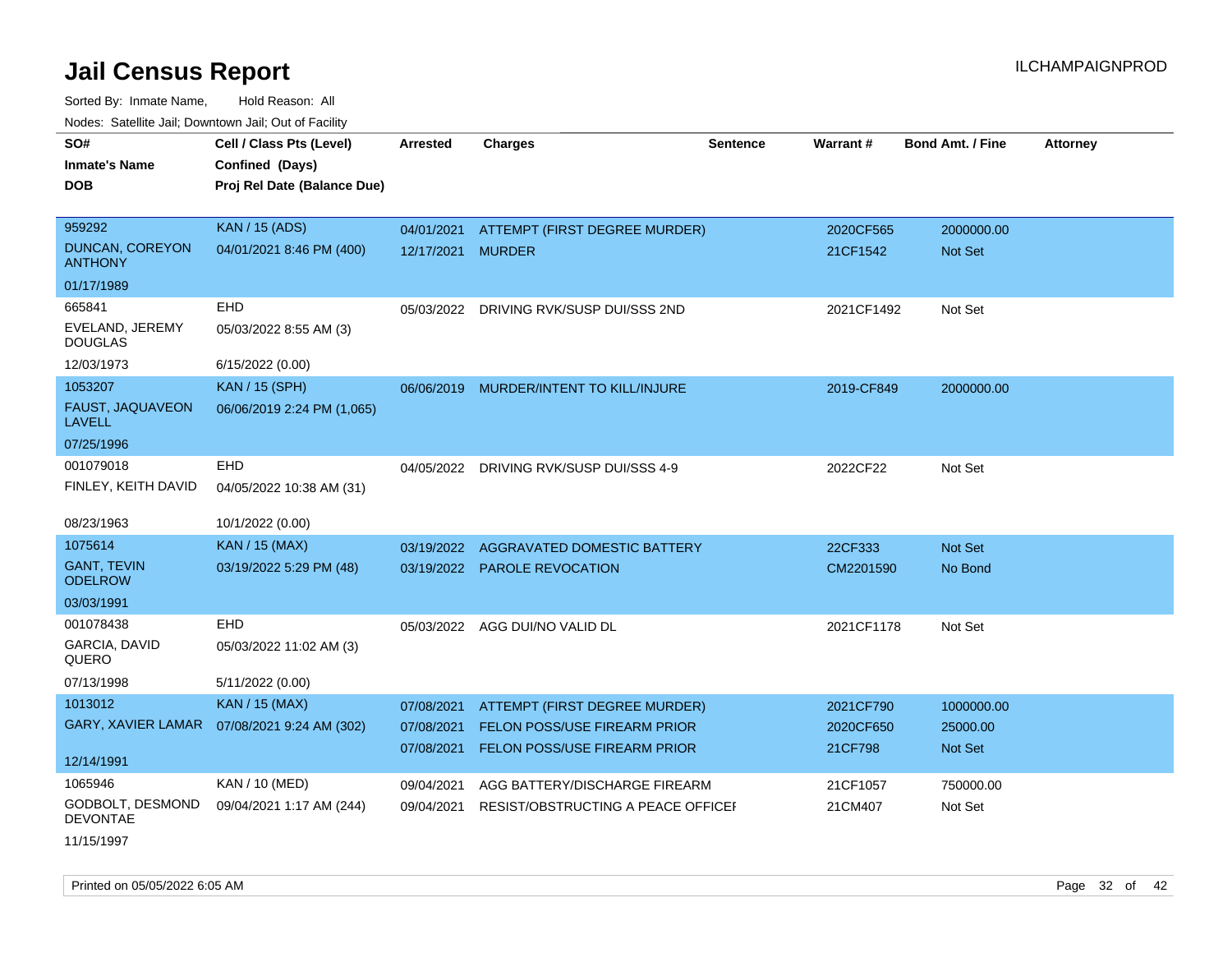| SO#                                     | Cell / Class Pts (Level)                     | <b>Arrested</b>      | <b>Charges</b>                            | <b>Sentence</b> | Warrant#   | <b>Bond Amt. / Fine</b> | <b>Attorney</b> |
|-----------------------------------------|----------------------------------------------|----------------------|-------------------------------------------|-----------------|------------|-------------------------|-----------------|
| <b>Inmate's Name</b>                    | Confined (Days)                              |                      |                                           |                 |            |                         |                 |
| <b>DOB</b>                              | Proj Rel Date (Balance Due)                  |                      |                                           |                 |            |                         |                 |
|                                         |                                              |                      |                                           |                 |            |                         |                 |
| 1070118                                 | <b>KAN / 15 (MAX)</b>                        | 08/31/2021           | AGGRAVATED DOMESTIC BATTERY               |                 | 21CF1049   | No Bond                 |                 |
| <b>GRAHAM, CORTEZ</b><br><b>LAMON</b>   | 08/31/2021 9:32 PM (248)                     | 09/02/2021           | <b>PROBATION VIOLATION</b>                |                 | 21CF55     | <b>Not Set</b>          |                 |
| 03/31/1976                              |                                              |                      |                                           |                 |            |                         |                 |
| 1076506                                 | KAN / 15 (MAX)                               | 09/17/2021           | AGG UUW/PERSON/CM THREAT VIOL             |                 | 21CF1131   | Not Set                 |                 |
|                                         | GRAY, JAMARH EMERE 09/17/2021 10:41 AM (231) | 09/20/2021           | DOMESTIC BATTERY                          |                 | 21CM430    | Not Set                 |                 |
| 06/21/2003                              |                                              |                      |                                           |                 |            |                         |                 |
| 1055117                                 | <b>EHD</b>                                   |                      | 02/15/2022 AGG BATTERY/PUBLIC PLACE       |                 | 2021CM47   | Not Set                 |                 |
| <b>GREAM, JOHN</b><br><b>ROBERT LEE</b> | 02/15/2022 10:44 AM (80)                     |                      |                                           |                 |            |                         |                 |
| 08/23/1996                              | 6/13/2022 (0.00)                             |                      |                                           |                 |            |                         |                 |
| 001078871                               | KAN / 5 (MIN)                                | 02/22/2022           | <b>RESIDENTIAL BURGLARY</b>               |                 | 2020JD14   | No Bond                 |                 |
| <b>HARRIS, MARTELL</b>                  | 02/22/2022 3:44 PM (73)                      | 02/22/2022           | INDIRECT CRIMINAL CONTEMPT                |                 | 2020CC9    | 20000.00                |                 |
| <b>TE'SHAWN</b>                         |                                              |                      | 02/22/2022 ESCAPE/VIOLATE ELEC MONITORING |                 | 22CF316    | 150000.00               |                 |
| 07/02/2003                              |                                              |                      |                                           |                 |            |                         |                 |
| 1037683                                 | <b>EHD</b>                                   | 02/23/2022           | AGG DUI/LIC SUSP OR REVOKED               |                 | 2020CF350  | Not Set                 |                 |
| <b>HARRISON, HAROLD</b><br><b>RAY</b>   | 02/23/2022 10:01 AM (72)                     | 02/23/2022 AGG DUI/3 |                                           |                 | 2020CF1351 | Not Set                 |                 |
| 11/30/1963                              | 5/22/2022 (0.00)                             |                      |                                           |                 |            |                         |                 |
| 1073611                                 | KAN / 5 (MIN)                                | 02/09/2021           | DELIVERY OF OR POSSESSION OF W/INT        |                 | 21CF160    | Not Set                 |                 |
| HAYES, CAMERON<br><b>TAYLOR MALEEK</b>  | 02/09/2021 3:10 PM (451)                     | 02/09/2021           | MFG 15>100 GR ECSTASY/ANALOG              |                 | 21CF121    | 500000.00               |                 |
| 08/10/1998                              |                                              |                      |                                           |                 |            |                         |                 |
| 1045186                                 | <b>KAN / 15 (MAX)</b>                        | 08/16/2021           | ARMED VIOLENCE/CATEGORY I                 |                 | 21CF934    | 1000000.00              |                 |
| HOLBROOK, JOHNNIE                       | 08/16/2021 11:07 AM (263)                    | 08/16/2021           | <b>FELON POSS/USE WEAPON/FIREARM</b>      |                 | 19CF968    | <b>Not Set</b>          |                 |
| <b>MATHIS</b>                           |                                              | 08/16/2021           | AGG FLEEING POLICE/21 MPH OVER            |                 | 21CF988    | <b>Not Set</b>          |                 |
| 07/19/1996                              |                                              | 08/16/2021           | FELON POSS/USE WEAPON/FIREARM             |                 | 21CF989    | <b>Not Set</b>          |                 |
|                                         |                                              | 03/30/2022 MURDER    |                                           |                 |            | 2000000.00              |                 |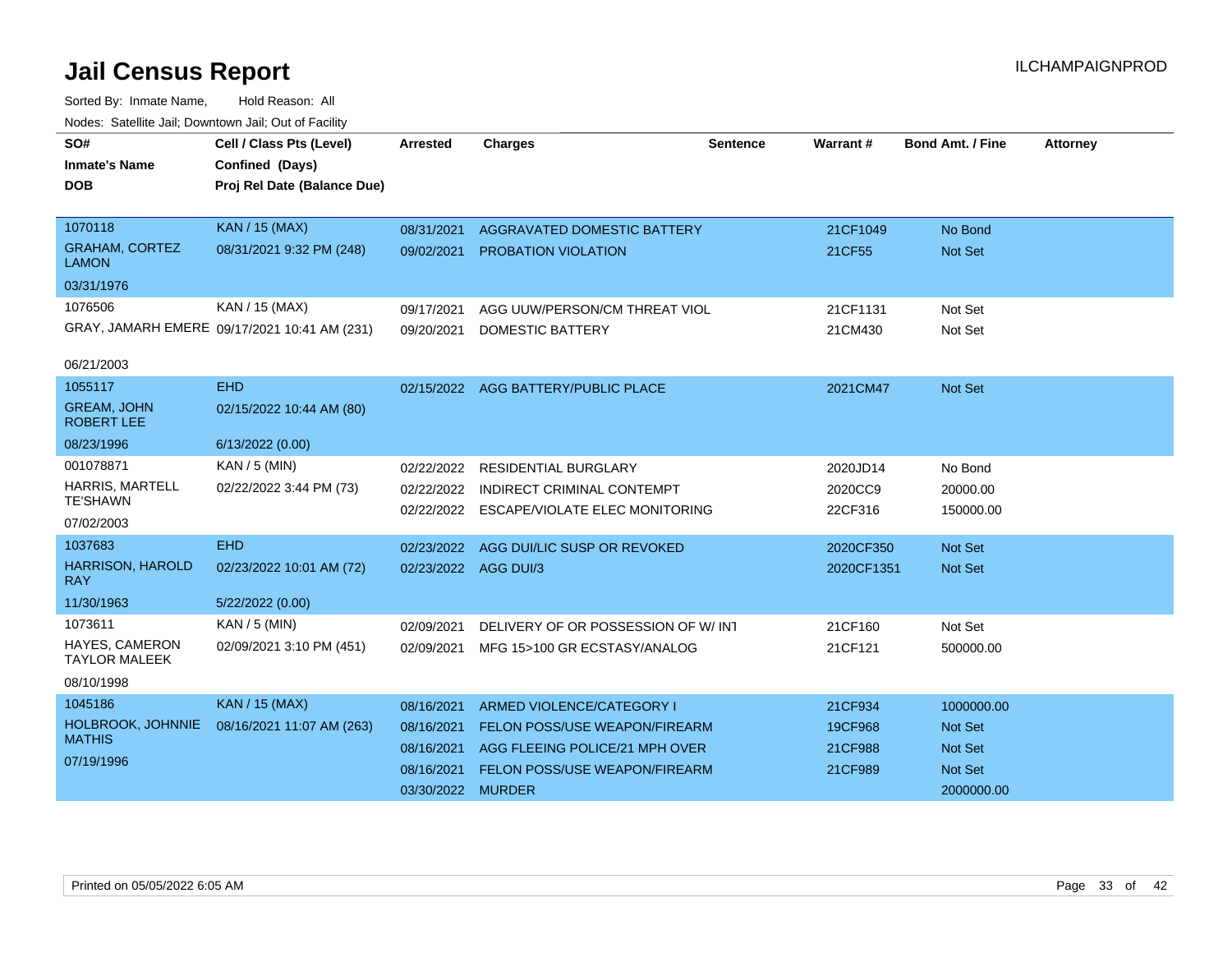Sorted By: Inmate Name, Hold Reason: All Nodes: Satellite Jail; Downtown Jail; Out of Facility

| rouce. Calcillic Jali, Downtown Jali, Out of Facility |                             |                 |                                         |                 |            |                         |                 |
|-------------------------------------------------------|-----------------------------|-----------------|-----------------------------------------|-----------------|------------|-------------------------|-----------------|
| SO#                                                   | Cell / Class Pts (Level)    | <b>Arrested</b> | <b>Charges</b>                          | <b>Sentence</b> | Warrant#   | <b>Bond Amt. / Fine</b> | <b>Attorney</b> |
| Inmate's Name                                         | Confined (Days)             |                 |                                         |                 |            |                         |                 |
| DOB                                                   | Proj Rel Date (Balance Due) |                 |                                         |                 |            |                         |                 |
|                                                       |                             |                 |                                         |                 |            |                         |                 |
| 972300                                                | <b>KAN / 10 (MED)</b>       | 12/22/2021      | <b>RESIDENTIAL BURGLARY</b>             |                 | 18CF1691   | 25000.00                |                 |
| HOLT, MICHAEL<br><b>TERRELL</b>                       | 12/22/2021 8:36 AM (135)    | 12/22/2021      | AGG CRIM SEX ABUSE/VICTIM <9            |                 | 19CF1277   | 250000.00               |                 |
| 12/25/1989                                            |                             |                 |                                         |                 |            |                         |                 |
| 001078146                                             | KAN / 15 (MAX)              | 07/09/2021      | AGG BATTERY/DISCHARGE FIREARM           |                 | 21CF795    | 1000000.00              |                 |
| HUNT, TEIGAN<br><b>JAZAIREO</b>                       | 07/09/2021 12:41 PM (301)   | 07/09/2021      | ARMED ROBBERY/ARMED W/FIREARM           |                 | 21CF806    | Not Set                 |                 |
| 05/14/2003                                            |                             |                 |                                         |                 |            |                         |                 |
| 989743                                                | <b>KAN / 15 (ADS)</b>       | 04/13/2021      | AGGRAVATED DOMESTIC BATTERY             |                 | 21CF399    | Not Set                 |                 |
| <b>JACKSON, STEVE</b><br><b>ALLEN</b>                 | 04/13/2021 2:45 AM (388)    |                 |                                         |                 |            |                         |                 |
| 06/04/1991                                            |                             |                 |                                         |                 |            |                         |                 |
| 001078788                                             | KAN / 5 (ADS)               |                 | 01/21/2022 AGGRAVATED BATTERY           |                 | 22CF93     | Not Set                 |                 |
| JOHNSON, BRENTON<br>ZAE                               | 01/21/2022 8:33 PM (105)    |                 |                                         |                 |            |                         |                 |
| 08/07/1987                                            |                             |                 |                                         |                 |            |                         |                 |
| 57271                                                 | <b>EHD</b>                  | 03/08/2022      | DRIVING RVK/SUSP DUI/SSS 4-9            |                 | 2021CF34   | <b>Not Set</b>          |                 |
| <b>KEYS, CAPREE</b><br><b>REMONE</b>                  | 03/08/2022 9:17 AM (59)     |                 | 03/08/2022 DRIVING RVK/SUSP DUI/SSS 4-9 |                 | 2020CF1116 | Not Set                 |                 |
| 11/23/1982                                            | 9/3/2022(0.00)              |                 |                                         |                 |            |                         |                 |
| 1064445                                               | KAN / 15 (MAX)              | 04/23/2021      | FELON POSS/USE FIREARM/PAROLE           |                 | 21CF899    | Not Set                 |                 |
| LARUE, TERENCE<br><b>TRAMEL</b>                       | 04/23/2021 11:18 AM (378)   | 04/23/2021      | AGG DISCHARGE FIREARM/OCC VEH           |                 | 2021CF295  | 500000.00               |                 |
| 12/23/1998                                            |                             | 04/23/2021      | POSSESS 15<100 GRAMS COCAINE            |                 | 19CF1052   | 10000.00                |                 |
| 001078237                                             | <b>KAN / 15 (ADS)</b>       | 08/03/2021      | AGG DISCHARGE FIREARM/OCC VEH           |                 | 21CF928    | No Bond                 |                 |
| LAWS, TERON<br><b>RAMONTE</b>                         | 08/03/2021 6:29 PM (276)    |                 |                                         |                 |            |                         |                 |
| 04/03/2001                                            |                             |                 |                                         |                 |            |                         |                 |
| 001078470                                             | KAN / 15 (MAX)              | 10/10/2021      | MURDER/INTENT TO KILL/INJURE            |                 | 21CF1221   | Not Set                 |                 |
| LEE, AMAHRION<br><b>JA'MERE</b>                       | 10/10/2021 1:23 PM (208)    |                 |                                         |                 |            |                         |                 |
| 11/05/2002                                            |                             |                 |                                         |                 |            |                         |                 |

Printed on 05/05/2022 6:05 AM **Page 34** of 42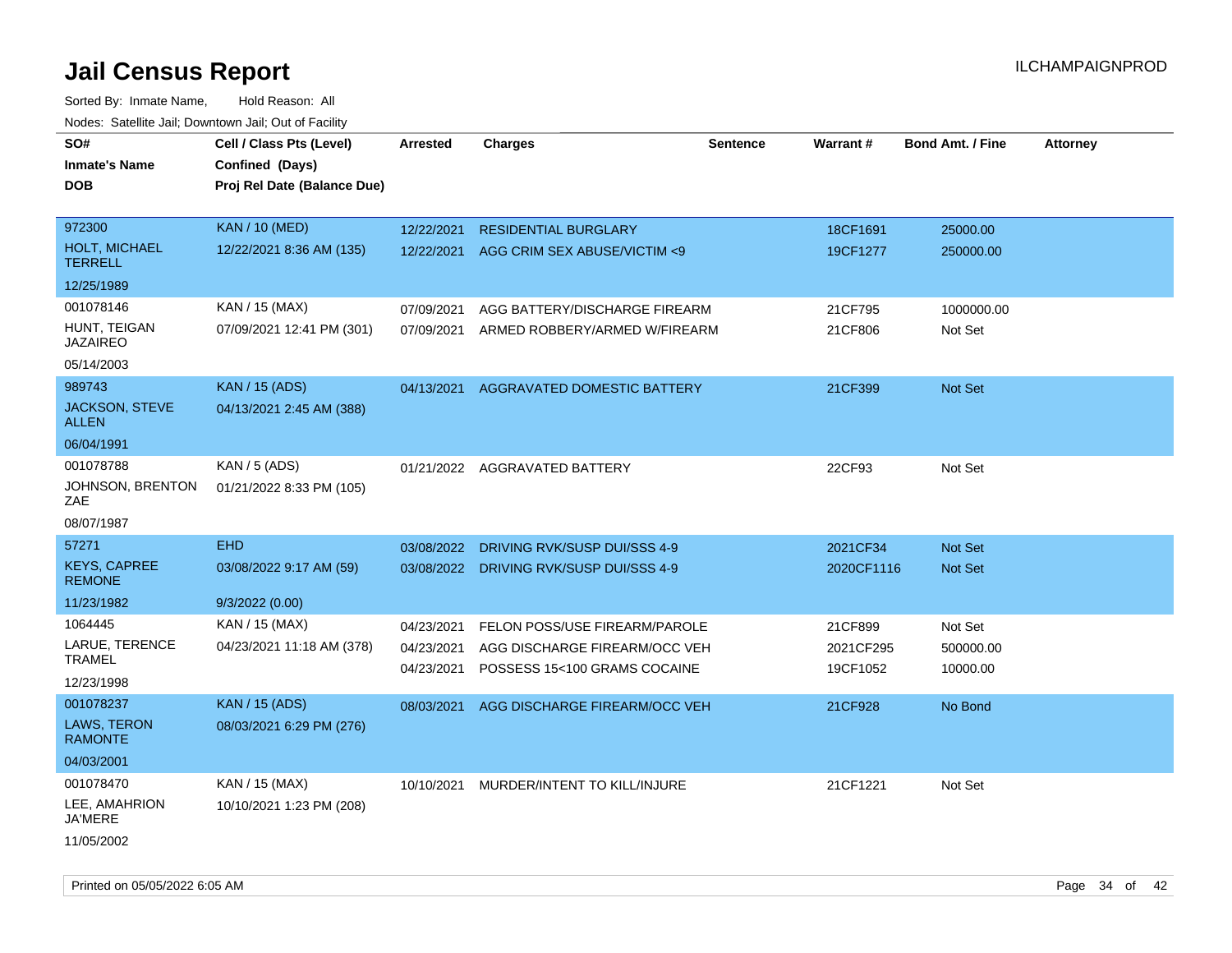| SO#<br><b>Inmate's Name</b><br><b>DOB</b> | Cell / Class Pts (Level)<br>Confined (Days)<br>Proj Rel Date (Balance Due) | <b>Arrested</b>      | Charges                       | <b>Sentence</b> | Warrant#   | Bond Amt. / Fine | <b>Attorney</b> |
|-------------------------------------------|----------------------------------------------------------------------------|----------------------|-------------------------------|-----------------|------------|------------------|-----------------|
| 1052425<br>LEO, MICHAEL JAMES             | <b>EHD</b><br>04/26/2022 9:13 AM (10)                                      | 04/26/2022           | DRIVING ON SUSPENDED LICENSE  |                 | 2021TR9328 | Not Set          |                 |
| 04/09/1994                                | 5/25/2022 (0.00)                                                           |                      |                               |                 |            |                  |                 |
| 1005717                                   | KAN / 5 (MIN)                                                              | 03/31/2022           | AGG DUI/3                     |                 | 22CF372    | 100000.00        |                 |
| LEWIS, ORLANDO<br><b>DESHONE</b>          | 03/31/2022 1:56 PM (36)                                                    | 03/31/2022 AGG DUI/3 |                               |                 | 22CF373    | 100000.00        |                 |
| 01/31/1987                                |                                                                            |                      |                               |                 |            |                  |                 |
| 56792                                     | <b>KAN / 10 (MED)</b>                                                      | 02/02/2021           | ARMED HABITUAL CRIMINAL       |                 | 2021CF141  | 500000.00        |                 |
| LILLARD, LAWRENCE<br><b>TYRONE</b>        | 02/02/2021 2:11 PM (458)                                                   | 02/22/2021           | DRIVING ON REVOKED LICENSE    |                 | 21TR426    | 5000.00          |                 |
| 10/20/1982                                |                                                                            |                      |                               |                 |            |                  |                 |
| 001077850                                 | EHD                                                                        | 05/04/2022           | DRIVING RVK/SUSP DUI/SSS 4-9  |                 | 2021CF303  | Not Set          |                 |
| MALDONADO-<br>GUITIERREZ, FELIX           | 05/04/2022 10:11 AM (2)                                                    |                      |                               |                 |            |                  |                 |
| 06/19/1977                                | 10/30/2022 (0.00)                                                          |                      |                               |                 |            |                  |                 |
| 001078896                                 | <b>KAN / 15 (MAX)</b>                                                      | 03/01/2022           | ARMED HABITUAL CRIMINAL       |                 | 22CF239    | Not Set          |                 |
| MANN, DAVID<br><b>WILBERT, Junior</b>     | 03/01/2022 4:35 AM (66)                                                    |                      |                               |                 |            |                  |                 |
| 04/02/1976                                |                                                                            |                      |                               |                 |            |                  |                 |
| 1004137                                   | KAN / 15 (MAX)                                                             | 02/14/2022           | AGG CRIM SEX ABUSE/VIC 13-17  |                 | 22CF165    | 250000.00        |                 |
| MCDONALD, DAVON D                         | 02/14/2022 4:21 PM (81)                                                    |                      |                               |                 |            |                  |                 |
| 11/08/1992                                |                                                                            |                      |                               |                 |            |                  |                 |
| 001078575                                 | <b>KAN / 10 (MED)</b>                                                      | 11/09/2021           | <b>GUNRUNNING</b>             |                 | 21CF1330   | 750000.00        |                 |
| MCLAURIN, KEYON A                         | 11/09/2021 12:41 PM (178)                                                  |                      |                               |                 |            |                  |                 |
| 11/19/2002                                |                                                                            |                      |                               |                 |            |                  |                 |
| 1011046                                   | KAN / 15 (ADS)                                                             | 04/10/2021           | ATTEMPT (FIRST DEGREE MURDER) |                 | 21CF392    | Not Set          |                 |
| MILES, DARRION<br><b>ANTONIO KEVONTA</b>  | 04/11/2021 12:46 AM (390)                                                  | 03/24/2022 MURDER    |                               |                 | 22CF346    | Not Set          |                 |
| 03/18/1990                                |                                                                            |                      |                               |                 |            |                  |                 |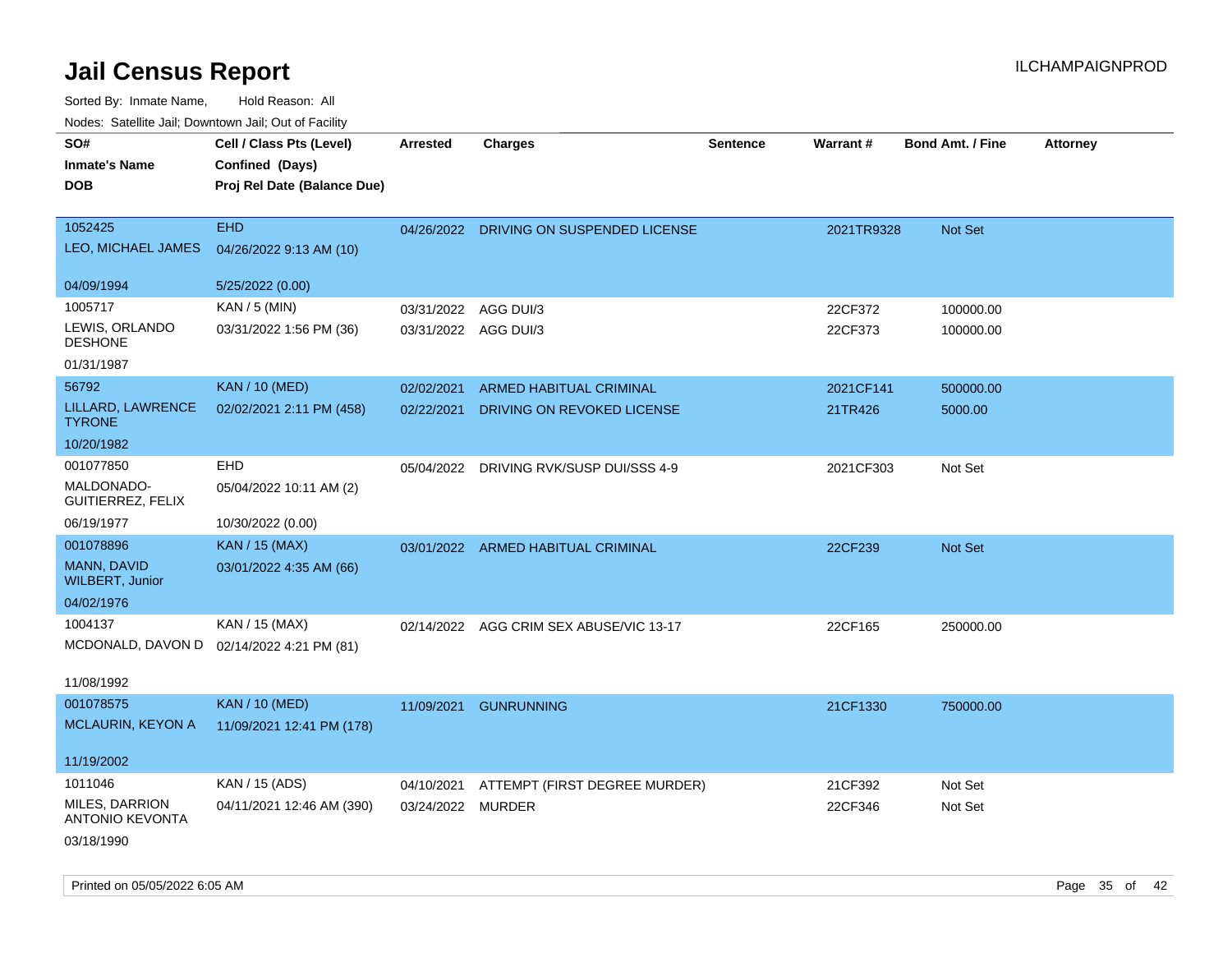| SO#<br><b>Inmate's Name</b>              | Cell / Class Pts (Level)<br>Confined (Days)   | <b>Arrested</b>   | <b>Charges</b>                           | <b>Sentence</b> | Warrant#            | <b>Bond Amt. / Fine</b> | <b>Attorney</b> |
|------------------------------------------|-----------------------------------------------|-------------------|------------------------------------------|-----------------|---------------------|-------------------------|-----------------|
|                                          |                                               |                   |                                          |                 |                     |                         |                 |
| <b>DOB</b>                               | Proj Rel Date (Balance Due)                   |                   |                                          |                 |                     |                         |                 |
|                                          |                                               |                   |                                          |                 |                     |                         |                 |
| 1075635                                  | <b>KAN / 10 (ADS)</b>                         | 05/11/2021        | AGG DISCHARGE FIREARM/OCC VEH            |                 | 21CF538             | Not Set                 |                 |
| MILES, DEVLON VON,<br>Junior             | 05/11/2021 10:39 PM (360)                     | 02/23/2022 MURDER | 05/11/2021 MFG/DEL CANNABIS/30-500 GRAMS |                 | 20CF1402<br>22CF219 | 100000.00<br>Not Set    |                 |
| 11/04/2000                               |                                               |                   |                                          |                 |                     |                         |                 |
| 001077278                                | KAN / 15 (MAX)                                | 10/06/2020        | MURDER/INTENT TO KILL/INJURE             |                 | 2020CF146           | 2000000.00              |                 |
| MILLER, D'ANDRE                          | 10/06/2020 12:49 PM (577)                     | 10/06/2020        | AGG FLEEING POLICE/21 MPH OVER           |                 | 2019CF1171          | 50000.00                |                 |
| 09/08/1986                               |                                               |                   |                                          |                 |                     |                         |                 |
| 1019458                                  | <b>EHD</b>                                    |                   | 04/27/2022 AGG DUI/LIC SUSP OR REVOKED   |                 | 2021CF573           | Not Set                 |                 |
| <b>MILLER, LAWRENCE</b><br>TOBBY, Junior | 04/27/2022 9:08 AM (9)                        |                   |                                          |                 |                     |                         |                 |
| 07/15/1993                               | 5/5/2022 (0.00)                               |                   |                                          |                 |                     |                         |                 |
| 001078712                                | KAN / 10 (MED)                                | 12/23/2021        | AGG DISCH FIREARM/1ST AID PERS           |                 | 21CF1581            | Not Set                 |                 |
| MONTGOMERY,<br>RASHARD MYKI              | 12/23/2021 4:27 PM (134)                      |                   |                                          |                 |                     |                         |                 |
| 11/05/2001                               |                                               |                   |                                          |                 |                     |                         |                 |
| 1026477                                  | <b>KAN / 15 (ADS)</b>                         | 09/21/2021        | AGG DISCHARGE FIREARM/OCC VEH            |                 | 21CF1138            | Not Set                 |                 |
| NEWBILL, DEVONTRE<br><b>LAMONT</b>       | 09/21/2021 2:27 AM (227)                      | 09/22/2021        | PROBATION VIOLATION                      |                 | 20CF577             | <b>Not Set</b>          |                 |
| 11/22/1993                               |                                               |                   |                                          |                 |                     |                         |                 |
| 1072907                                  | <b>KAN</b>                                    | 07/14/2021        | CRIMINAL DAMAGE <\$500/SCHOOL            |                 | 2021CF840           | 5000.00                 |                 |
| NIKOLAEV, YEVGENIY                       | 07/14/2021 10:10 PM (296)                     |                   | 07/14/2021 ATTEMPT (FIRST DEGREE MURDER) | 10y (DOC)       | 2021-CF-832         | 2000000.00              |                 |
| 10/06/1983                               |                                               |                   |                                          |                 |                     |                         |                 |
| 001078063                                | <b>KAN / 15 (MAX)</b>                         | 06/15/2021        | AGG CRIM SEX ASSAULT/WEAPON              |                 | 2021CF678           | 1000000.00              |                 |
|                                          | PERRY, ROBERT Junior 06/15/2021 4:37 PM (325) | 06/15/2021        | <b>ROBBERY</b>                           |                 | 2021CF159           | 25000.00                |                 |
| 12/21/1990                               |                                               |                   |                                          |                 |                     |                         |                 |
| 1059512                                  | KAN / 10 (MED)                                | 04/12/2022        | <b>DOMESTIC BATTERY</b>                  | 2y (DOC)        | 2019-CF-589         | Not Set                 |                 |
| PHILLIPS, LAMAR<br><b>DESHAWN</b>        | 04/12/2022 5:15 PM (24)                       |                   | 04/12/2022 RESIST/OBSTRUCT WITH INJURY   |                 | 22CF451             | Not Set                 |                 |
| 04/02/1996                               |                                               |                   |                                          |                 |                     |                         |                 |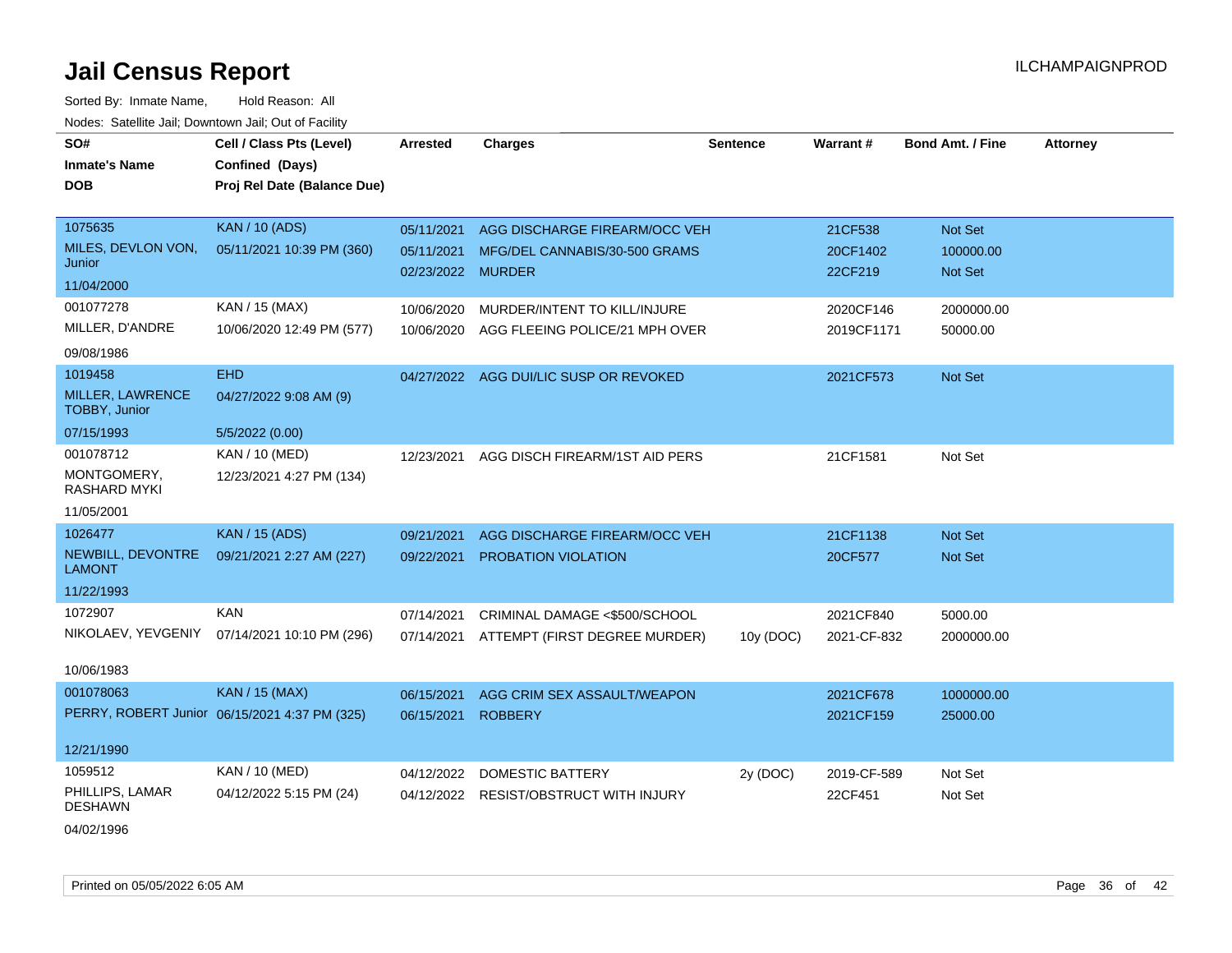| SO#<br><b>Inmate's Name</b><br><b>DOB</b> | Cell / Class Pts (Level)<br>Confined (Days)<br>Proj Rel Date (Balance Due) | <b>Arrested</b> | <b>Charges</b>                            | <b>Sentence</b> | Warrant #   | <b>Bond Amt. / Fine</b> | <b>Attorney</b> |
|-------------------------------------------|----------------------------------------------------------------------------|-----------------|-------------------------------------------|-----------------|-------------|-------------------------|-----------------|
|                                           |                                                                            |                 |                                           |                 |             |                         |                 |
| 1015033                                   | <b>KAN / 10 (MED)</b>                                                      | 03/05/2022      | POSSESSION OF STOLEN FIREARM              |                 | 21CF1172    | 500000.00               |                 |
| PICKENS, DANTE<br><b>DEVON</b>            | 03/05/2022 4:01 AM (62)                                                    |                 | 03/05/2022 POSS AMT CON SUB EXCEPT(A)/(D) |                 | 20CF109     | 20000.00                |                 |
| 01/05/1993                                |                                                                            |                 |                                           |                 |             |                         |                 |
| 001078799                                 | KAN / 10 (MED)                                                             | 01/27/2022      | FIREARM/FOID INVALID/NOT ELIG             |                 | 22CF116     | Not Set                 |                 |
| PURNELL, MARKISE<br><b>MONROE</b>         | 01/27/2022 9:50 AM (99)                                                    |                 |                                           |                 |             |                         |                 |
| 07/13/2002                                |                                                                            |                 |                                           |                 |             |                         |                 |
| 001078942                                 | <b>KAN / 5 (MIN)</b>                                                       |                 | 03/13/2022 MFG/DEL CANNABIS/500<2000 GR   |                 | 22CF307     | Not Set                 |                 |
| <b>QATTOUM, ADHAM M</b>                   | 03/13/2022 11:31 PM (54)                                                   |                 |                                           |                 |             |                         |                 |
| 07/22/1994                                |                                                                            |                 |                                           |                 |             |                         |                 |
| 982660                                    | KAN / 10 (MED)                                                             | 03/22/2022      | <b>BURGLARY</b>                           |                 | 22CF339     | No Bond                 |                 |
| REYNOLDS, DAVID<br><b>ALLEN</b>           | 03/22/2022 4:11 AM (45)                                                    |                 |                                           |                 |             |                         |                 |
| 03/27/2002                                |                                                                            |                 |                                           |                 |             |                         |                 |
| 001077614                                 | <b>KAN / 15 (MAX)</b>                                                      | 01/17/2021      | ATTEMPT (FIRST DEGREE MURDER)             |                 | 21CF66      | <b>Not Set</b>          |                 |
| <b>DEVON</b>                              | ROBINSON, DONTRELL 01/17/2021 3:08 PM (474)                                |                 |                                           |                 |             |                         |                 |
| 09/22/2002                                |                                                                            |                 |                                           |                 |             |                         |                 |
| 1061216                                   | KAN / 10 (MED)                                                             | 06/22/2021      | HOME INVASION/FIREARM                     |                 | 21CF727     | Not Set                 |                 |
| RUNGE, ANDRE<br><b>MARSEAN</b>            | 06/22/2021 4:42 PM (318)                                                   |                 |                                           |                 |             |                         |                 |
| 12/05/1997                                |                                                                            |                 |                                           |                 |             |                         |                 |
| 650295                                    | <b>PIA / 50 (MAX)</b>                                                      | 04/22/2020      | <b>CRIMINAL SEXUAL ASSAULT</b>            |                 | 2020-CF407  | 750000.00               |                 |
| SANDAGE, JERALD                           | 04/22/2020 6:30 AM (744)                                                   | 04/22/2020      | <b>CRIMINAL SEXUAL ASSAULT</b>            |                 | 2020-CF408  | 750000.00               |                 |
| <b>EUGENE</b>                             |                                                                            | 04/22/2020      | <b>CRIMINAL SEXUAL ABUSE</b>              |                 | 2020-CF409  | 750000.00               |                 |
| 06/07/1971                                |                                                                            | 04/22/2020      | <b>CRIMINAL SEXUAL ASSAULT</b>            |                 | 2020-CF410  | 750000.00               |                 |
|                                           |                                                                            | 04/22/2020      | OFFICIAL MISCONDUCT                       |                 | 2019-CF1811 | 25000.00                |                 |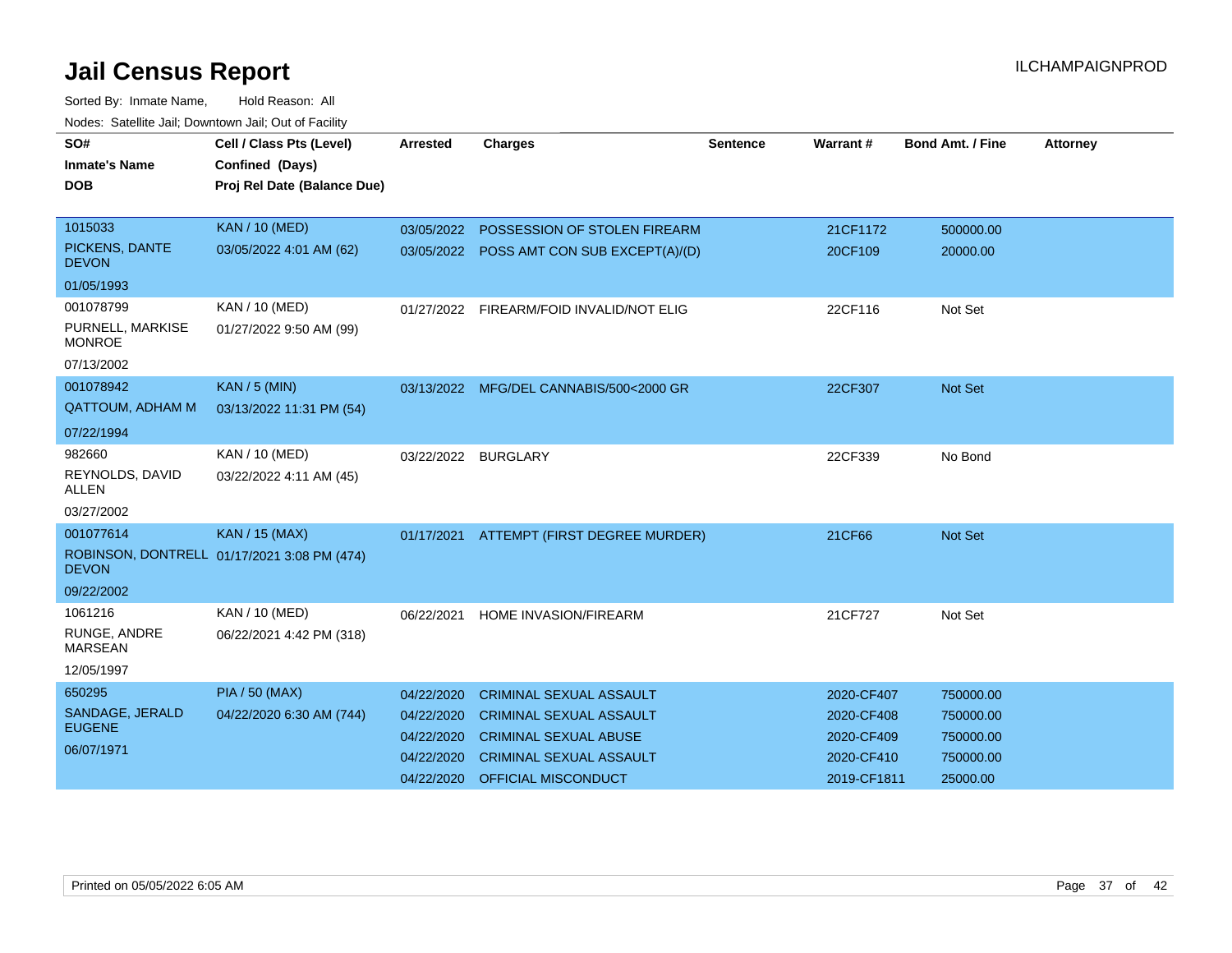| ivouss. Saleling Jali, Downlown Jali, Out of Facility |                             |                 |                                           |                 |            |                         |                 |
|-------------------------------------------------------|-----------------------------|-----------------|-------------------------------------------|-----------------|------------|-------------------------|-----------------|
| SO#                                                   | Cell / Class Pts (Level)    | <b>Arrested</b> | <b>Charges</b>                            | <b>Sentence</b> | Warrant#   | <b>Bond Amt. / Fine</b> | <b>Attorney</b> |
| <b>Inmate's Name</b>                                  | Confined (Days)             |                 |                                           |                 |            |                         |                 |
| <b>DOB</b>                                            | Proj Rel Date (Balance Due) |                 |                                           |                 |            |                         |                 |
|                                                       |                             |                 |                                           |                 |            |                         |                 |
| 1075386                                               | <b>KAN / 15 (MAX)</b>       |                 | 04/13/2022 AGG UNLAWFUL USE OF WEAPON/VEH |                 | 2022CF463  | No Bond                 |                 |
| <b>SANDERS, MARQUIS</b><br><b>JOVON</b>               | 04/13/2022 7:18 PM (23)     |                 |                                           |                 |            |                         |                 |
| 01/19/2002                                            |                             |                 |                                           |                 |            |                         |                 |
| 59178                                                 | KAN / 15 (MAX)              | 12/13/2021      | AGG DISCHARGE FIREARM/OCC VEH             |                 | 21CF1274   | 1500000.00              |                 |
| SANDERS, MICHAEL<br>JEAN                              | 12/13/2021 4:17 PM (144)    |                 |                                           |                 |            |                         |                 |
| 12/22/1967                                            |                             |                 |                                           |                 |            |                         |                 |
| 001078898                                             | <b>KAN / 15 (MAX)</b>       |                 | 03/02/2022 AGG DISCHARGE FIREARM          |                 | 22CF254    | Not Set                 |                 |
| SAROLAS, JONATHAN<br>E.                               | 03/02/2022 9:20 AM (65)     |                 |                                           |                 |            |                         |                 |
| 07/16/1988                                            |                             |                 |                                           |                 |            |                         |                 |
| 1000820                                               | KAN / 15 (MAX)              | 01/24/2022      | FELON POSS/USE WEAPON/FIREARM             |                 | 22CF105    | Not Set                 |                 |
| SCHNEIDER, SONGAN<br><b>MICHAEL</b>                   | 01/24/2022 8:20 AM (102)    |                 | 01/24/2022 AGGRAVATED DOMESTIC BATTERY    |                 | 21CF1433   | 25000.00                |                 |
| 08/18/1992                                            |                             |                 |                                           |                 |            |                         |                 |
| 001078704                                             | <b>KAN / 15 (MAX)</b>       |                 | 12/21/2021 MURDER/INTENT TO KILL/INJURE   |                 | 21CF1575   | Not Set                 |                 |
| SHORTER, JAQUAN<br><b>MAURICE</b>                     | 12/23/2021 1:23 AM (134)    |                 |                                           |                 |            |                         |                 |
| 10/08/1998                                            |                             |                 |                                           |                 |            |                         |                 |
| 47195                                                 | KAN / 5 (MIN)               | 12/27/2021      | <b>RESIDENTIAL BURGLARY</b>               |                 | 2020CF1222 | 10000.00                |                 |
| SIMMONS, JAMES<br><b>ROBERT</b>                       | 12/27/2021 8:42 AM (130)    | 12/28/2021      | RESIDENTIAL BURGLARY                      |                 | 2021CF1596 | Not Set                 |                 |
| 03/13/1975                                            |                             |                 |                                           |                 |            |                         |                 |
| 1062194                                               | <b>KAN</b> / 15 (MAX)       | 02/27/2020      | MURDER/OTHER FORCIBLE FELONY              |                 | 20CF-247   | 1000000.00              |                 |
| SIMMONS, MICHAEL<br><b>JAMAL</b>                      | 02/27/2020 1:11 PM (799)    |                 | 09/23/2020 AGG BATTERY/DISCHARGE FIREARM  |                 | 20CF1061   | Not Set                 |                 |
| 11/03/1997                                            |                             |                 |                                           |                 |            |                         |                 |
| 1038158                                               | KAN / 10 (MED)              |                 | 02/04/2022 CRIMINAL SEX ASSAULT/CONSENT   |                 | 22CF146    | Not Set                 |                 |
| SMITH, RASHAD<br><b>JARECE</b>                        | 02/04/2022 11:42 PM (91)    |                 |                                           |                 |            |                         |                 |
| 09/16/1995                                            |                             |                 |                                           |                 |            |                         |                 |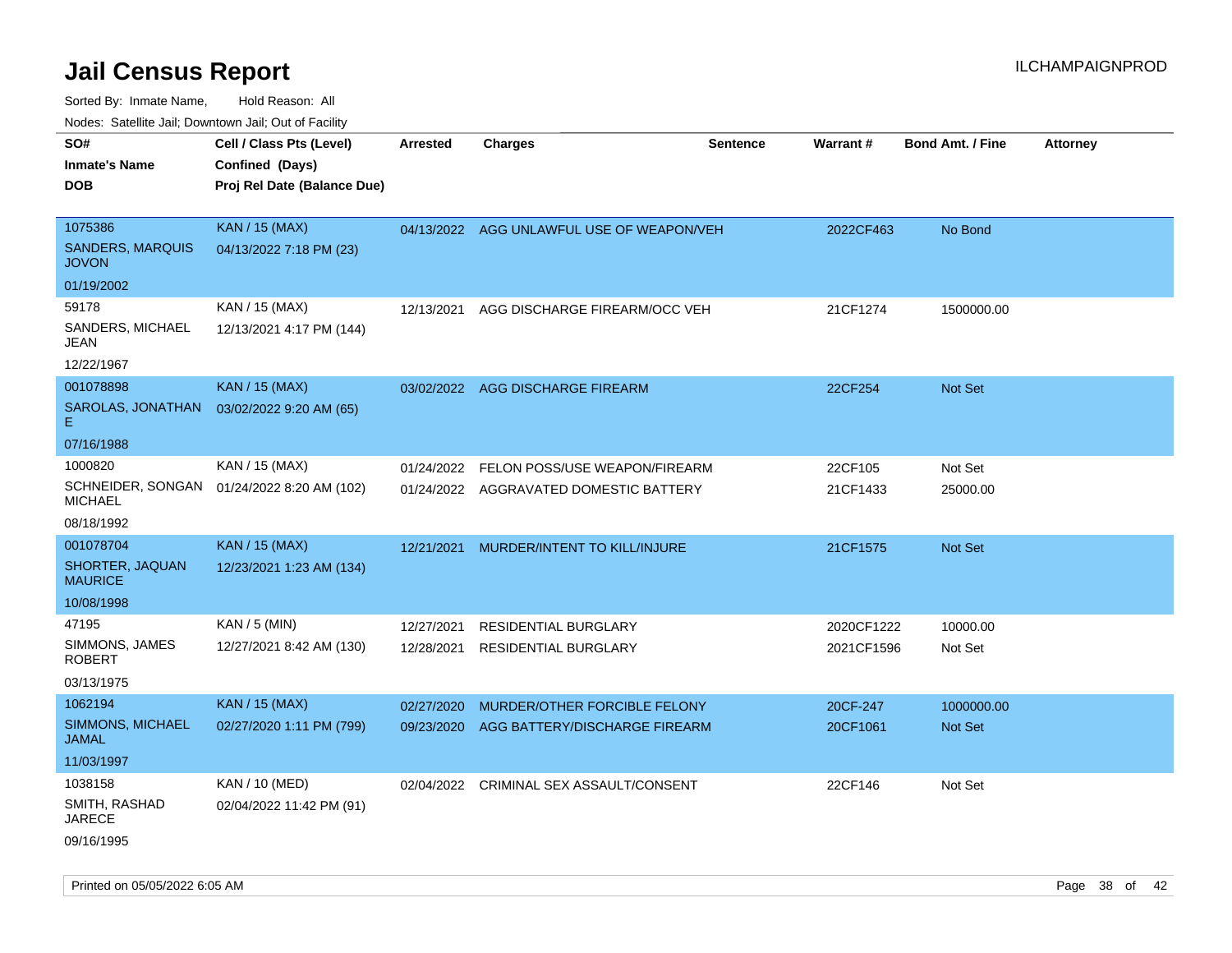| SO#<br>Inmate's Name                      | Cell / Class Pts (Level)<br>Confined (Days)   | <b>Arrested</b> | <b>Charges</b>                     | <b>Sentence</b> | Warrant#   | <b>Bond Amt. / Fine</b> | <b>Attorney</b> |
|-------------------------------------------|-----------------------------------------------|-----------------|------------------------------------|-----------------|------------|-------------------------|-----------------|
| DOB                                       | Proj Rel Date (Balance Due)                   |                 |                                    |                 |            |                         |                 |
| 49079                                     | <b>EHD</b>                                    |                 | 05/04/2022 AGG DUI/NO VALID DL     |                 | 2021CF1098 | <b>Not Set</b>          |                 |
| SOUTHWARD, JAMES<br><b>WILLIAM, Third</b> | 05/04/2022 9:15 AM (2)                        |                 |                                    |                 |            |                         |                 |
| 06/17/1978                                | 5/13/2022 (0.00)                              |                 |                                    |                 |            |                         |                 |
| 001077868                                 | KAN / 15 (MAX)                                | 04/21/2021      | ARMED ROBBERY/ARMED W/FIREARM      |                 | 21CF445    | Not Set                 |                 |
| SPEARMENT,<br><b>KENTRELL</b>             | 04/21/2021 9:48 PM (380)                      | 08/19/2021      | FLEEING/ATTEMPT ELUDE OFFICER      |                 | 2021TR1053 | 1000.00                 |                 |
| 01/21/2002                                |                                               |                 |                                    |                 |            |                         |                 |
| 001078182                                 | EHD / 5 (MIN)                                 | 12/20/2021      | DRIVING ON REVOKED LICENSE         |                 | 2021CF800  | No Bond                 |                 |
| <b>STRONG, KEVIN</b><br><b>GARDNER</b>    | 12/20/2021 4:34 PM (137)                      |                 |                                    |                 |            |                         |                 |
| 02/12/1963                                | 6/18/2022 (0.00)                              |                 |                                    |                 |            |                         |                 |
| 65920                                     | KAN / 15 (MAX)                                | 12/21/2021      | ARMED ROBBERY/ARMED W/FIREARM      |                 | 21CF1543   | 100000.00               |                 |
| TAPSCOTT,<br><b>CORNELIUS</b>             | 12/21/2021 10:57 PM (136)                     |                 |                                    |                 |            |                         |                 |
| 07/14/1985                                |                                               |                 |                                    |                 |            |                         |                 |
| 1046632                                   | <b>KAN / 15 (MAX)</b>                         | 09/14/2021      | ARMED VIOLENCE/CATEGORY II         |                 | 21CF912    | 750000.00               |                 |
|                                           | TATE, JAVON MARQUIS 09/14/2021 12:10 PM (234) |                 |                                    |                 |            |                         |                 |
| 08/10/1996                                |                                               |                 |                                    |                 |            |                         |                 |
| 64779                                     | <b>EHD</b>                                    | 04/27/2022      | DRIVING RVK/SUSP DUI/SSS 4-9       |                 | 2021CF864  | Not Set                 |                 |
| <b>TERRY, MICHAEL</b><br><b>DWAYNE</b>    | 04/27/2022 9:57 AM (9)                        |                 |                                    |                 |            |                         |                 |
| 03/02/1963                                | 10/23/2022 (0.00)                             |                 |                                    |                 |            |                         |                 |
| 001079064                                 | <b>KAN / 10 (MED)</b>                         |                 | 04/15/2022 AGG UUW/VEHICLE/NO FOID |                 | 2022CFAWOW | Not Set                 |                 |
| <b>TOLBERT, ERIC</b><br>LAMONT            | 04/15/2022 6:29 PM (21)                       |                 |                                    |                 |            |                         |                 |
| 05/27/1997                                |                                               |                 |                                    |                 |            |                         |                 |
| 1033031                                   | KAN / 15 (MAX)                                | 08/19/2020      | *AGG BATTERY W/FIREARM/PERSON      |                 | 2020-CF923 | 500000.00               |                 |
| TOMS, ANDREW<br><b>CHUCKY</b>             | 08/19/2020 5:59 PM (625)                      |                 |                                    |                 |            |                         |                 |
| 09/28/1978                                |                                               |                 |                                    |                 |            |                         |                 |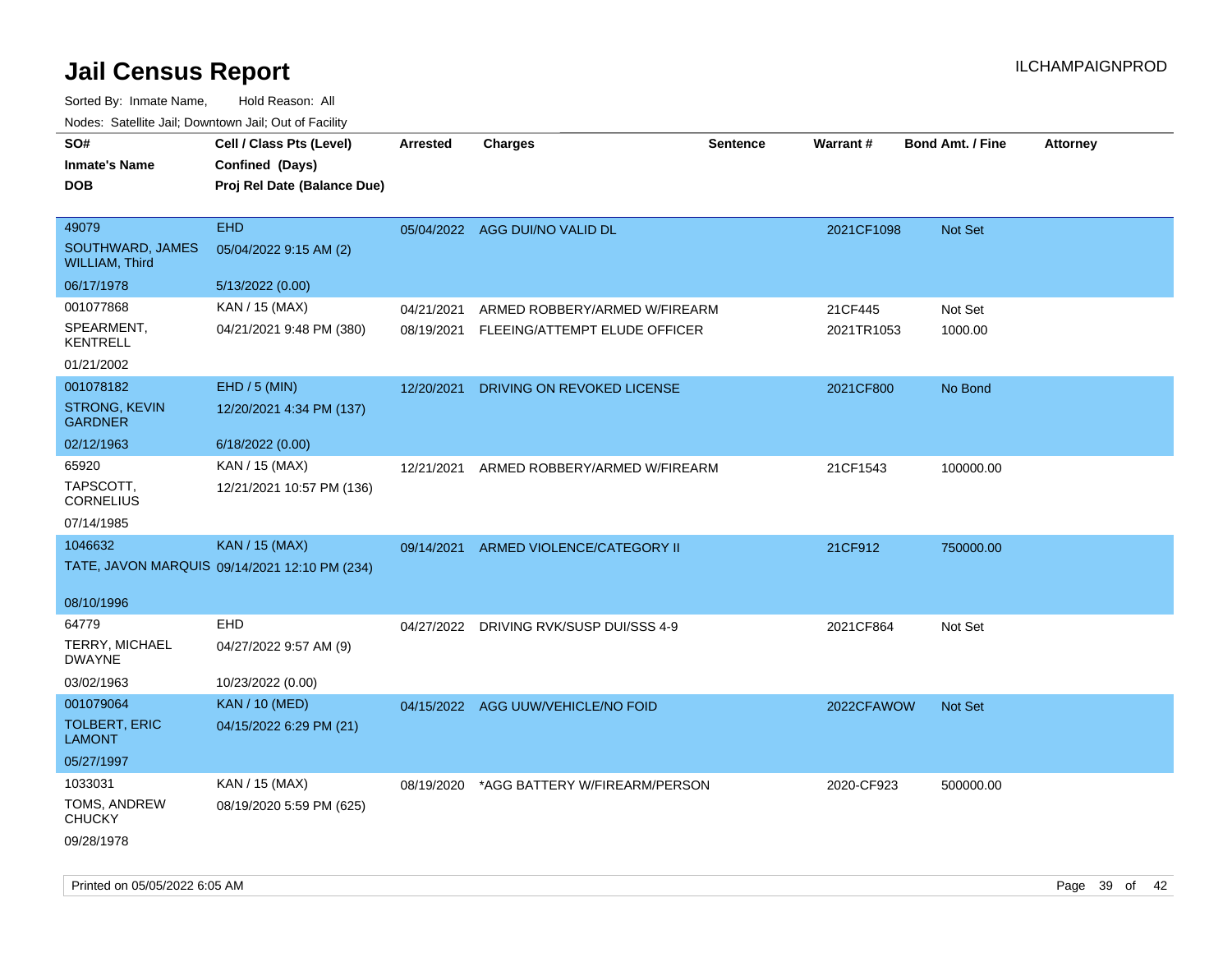| roaco. Catolino dall, Downtown dall, Out of Fability |                                             |                 |                                          |                 |            |                         |                 |
|------------------------------------------------------|---------------------------------------------|-----------------|------------------------------------------|-----------------|------------|-------------------------|-----------------|
| SO#<br><b>Inmate's Name</b>                          | Cell / Class Pts (Level)<br>Confined (Days) | <b>Arrested</b> | <b>Charges</b>                           | <b>Sentence</b> | Warrant#   | <b>Bond Amt. / Fine</b> | <b>Attorney</b> |
| <b>DOB</b>                                           | Proj Rel Date (Balance Due)                 |                 |                                          |                 |            |                         |                 |
|                                                      |                                             |                 |                                          |                 |            |                         |                 |
| 1004142                                              | <b>KAN / 15 (MAX)</b>                       | 10/27/2021      | POSSESSION OF METH/15<100GRAMS           |                 | 2021CF1298 | 1500000.00              |                 |
| TOY, KAYON LARENZ                                    | 10/22/2021 1:01 PM (196)                    |                 |                                          |                 |            |                         |                 |
| 09/12/1991                                           |                                             |                 |                                          |                 |            |                         |                 |
| 001078250                                            | KAN / 10 (ADS)                              | 08/07/2021      | FELON POSS WEAPON/BODY ARMOR             |                 | 21CF950    | Not Set                 |                 |
| TRAVIS, JORDAN<br><b>TESHAUN</b>                     | 08/07/2021 10:27 AM (272)                   |                 |                                          |                 |            |                         |                 |
| 03/03/1996                                           |                                             |                 |                                          |                 |            |                         |                 |
| 1068806                                              | <b>EHD</b>                                  | 05/04/2022      | AGG DUI/NO VALID DL                      |                 | 2020CF1474 | <b>Not Set</b>          |                 |
| VELEZ-MENDEZ,<br><b>JAIME MANUAL</b>                 | 05/04/2022 12:05 PM (2)                     |                 |                                          |                 |            |                         |                 |
| 09/03/1983                                           | 6/2/2022 (0.00)                             |                 |                                          |                 |            |                         |                 |
| 001077992                                            | KAN / 15 (MAX)                              | 03/31/2022      | ARMED ROBBERY/NO FIREARM                 |                 | 21CF590    | 100000.00               |                 |
| WADE, DONTE<br><b>LAMONT</b>                         | 03/31/2022 1:25 PM (36)                     |                 |                                          |                 |            |                         |                 |
| 09/05/1986                                           |                                             |                 |                                          |                 |            |                         |                 |
| 001079004                                            | <b>KAN / 15 (MED)</b>                       |                 | 04/02/2022 FELON POSS/USE WEAPON/FIREARM |                 | 22CF391    | No Bond                 |                 |
| <b>WALLS, MICHAEL</b><br><b>DIANSIO</b>              | 04/02/2022 4:16 AM (34)                     |                 |                                          |                 |            |                         |                 |
| 06/21/1991                                           |                                             |                 |                                          |                 |            |                         |                 |
| 961786                                               | KAN / 15 (ADS)                              | 01/24/2022      | ARMED HABITUAL CRIMINAL                  |                 | 22CF104    | Not Set                 |                 |
| <b>WARREN, DESIE</b><br>ARNEZ                        | 01/24/2022 7:23 AM (102)                    |                 |                                          |                 |            |                         |                 |
| 04/28/1988                                           |                                             |                 |                                          |                 |            |                         |                 |
| 1062558                                              | <b>KAN / 10 (MED)</b>                       | 10/02/2021      | FELON POSS/USE WEAPON/FIREARM            |                 | 21CF1185   | <b>Not Set</b>          |                 |
| <b>WELLS, JIAMANTE</b><br><b>AMORE</b>               | 10/02/2021 8:29 PM (216)                    |                 |                                          |                 |            |                         |                 |
| 09/02/1995                                           |                                             |                 |                                          |                 |            |                         |                 |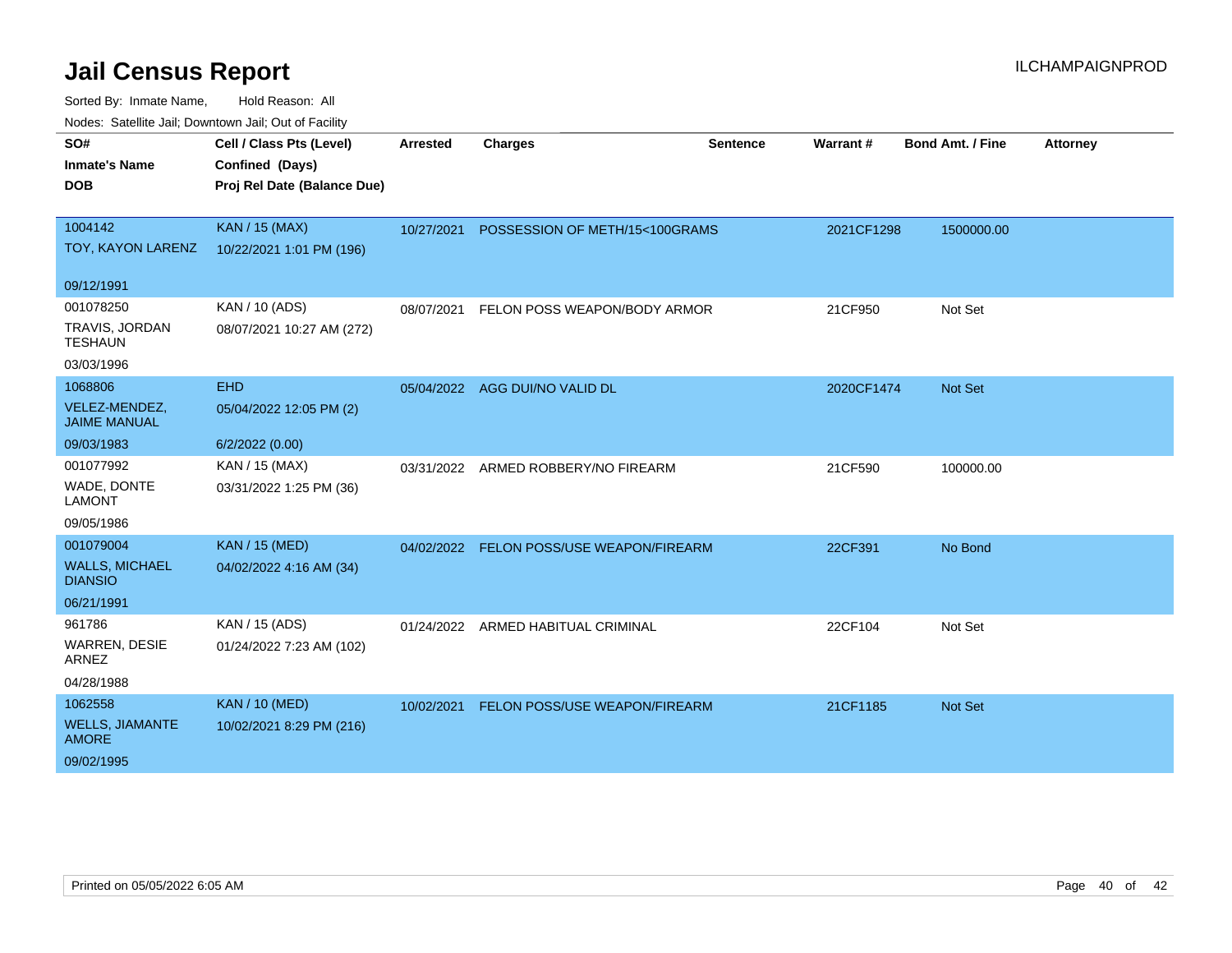| SO#<br><b>Inmate's Name</b><br><b>DOB</b>                                  | Cell / Class Pts (Level)<br>Confined (Days)             | <b>Arrested</b>                                                    | <b>Charges</b>                                                                                                                                                     | <b>Sentence</b> | Warrant#                                                                      | <b>Bond Amt. / Fine</b>                                                    | <b>Attorney</b> |
|----------------------------------------------------------------------------|---------------------------------------------------------|--------------------------------------------------------------------|--------------------------------------------------------------------------------------------------------------------------------------------------------------------|-----------------|-------------------------------------------------------------------------------|----------------------------------------------------------------------------|-----------------|
|                                                                            | Proj Rel Date (Balance Due)                             |                                                                    |                                                                                                                                                                    |                 |                                                                               |                                                                            |                 |
| 1002033<br><b>WEST, ANTONIO</b><br><b>DEONTA</b><br>04/15/1992             | <b>KAN / 15 (MAX)</b><br>09/08/2021 11:01 PM (240)      | 09/08/2021<br>09/08/2021<br>09/08/2021<br>09/08/2021<br>09/08/2021 | <b>OBSTRCT JUSTICE/LEAVE STATE</b><br>ARMED VIOLENCE/CATEGORY I<br>DRIVING ON SUSPENDED LICENSE<br>ARMED ROBBERY/ARMED W/FIREARM<br>AGG UNLAWFUL USE OF WEAPON/VEH |                 | 2021-CF-AWOW<br>2021-CF-AWOW<br>2019-TR-11944<br>2020-CF-1406<br>2021-CF-AWOW | <b>Not Set</b><br><b>Not Set</b><br>5000.00<br>500000.00<br><b>Not Set</b> |                 |
| 1022068<br><b>WILKINS, MICHAEL</b><br>CARL<br>07/10/1992                   | KAN / 15 (ADS)<br>10/10/2021 5:07 AM (208)              | 10/10/2021                                                         | FELON POSS/USE WEAPON/FIREARM                                                                                                                                      |                 | 21CF1212                                                                      | Not Set                                                                    |                 |
| 001078709<br><b>WILLIAMS, DAVID LEE</b>                                    | <b>KAN / 15 (MAX)</b><br>12/22/2021 11:00 AM (135)      | 12/22/2021                                                         | ARMED VIOLENCE/CATEGORY I                                                                                                                                          |                 | 21CF1586                                                                      | Not Set                                                                    |                 |
| 12/18/1989<br>1049234<br>WILLIAMS, KHAMRON<br><b>MARCELL</b><br>08/15/1995 | KAN / 10 (MED)<br>01/22/2022 9:30 AM (104)              | 01/22/2022                                                         | AGGRAVATED DOMESTIC BATTERY                                                                                                                                        |                 | 22CF94                                                                        | Not Set                                                                    |                 |
| 64846<br><b>WILLIAMS,</b><br><b>MUHAMMAD TIRRELL</b><br>11/05/1982         | <b>EHD</b><br>05/04/2022 10:46 AM (2)<br>6/1/2022(0.00) |                                                                    | 05/04/2022 DRIVING RVK/SUSP DUI/SSS 3RD                                                                                                                            |                 | 2021CF572                                                                     | <b>Not Set</b>                                                             |                 |
| 1037579<br><b>WILLIAMS, STEVEN</b><br>PATRICK, Second<br>11/25/1994        | KAN / 10 (MED)<br>08/17/2021 8:16 PM (262)              | 08/17/2021                                                         | FELON POSS/USE WEAPON/FIREARM                                                                                                                                      |                 | 2019CF73                                                                      | No Bond                                                                    |                 |
| 1020914<br><b>WILSON, BRANDON</b><br><b>LARON</b><br>07/05/1994            | <b>KAN / 10 (MED)</b><br>03/06/2022 11:46 AM (61)       | 03/06/2022                                                         | FELON POSS/USE WEAPON/FIREARM                                                                                                                                      |                 | 21CF1337                                                                      | 250000.00                                                                  |                 |